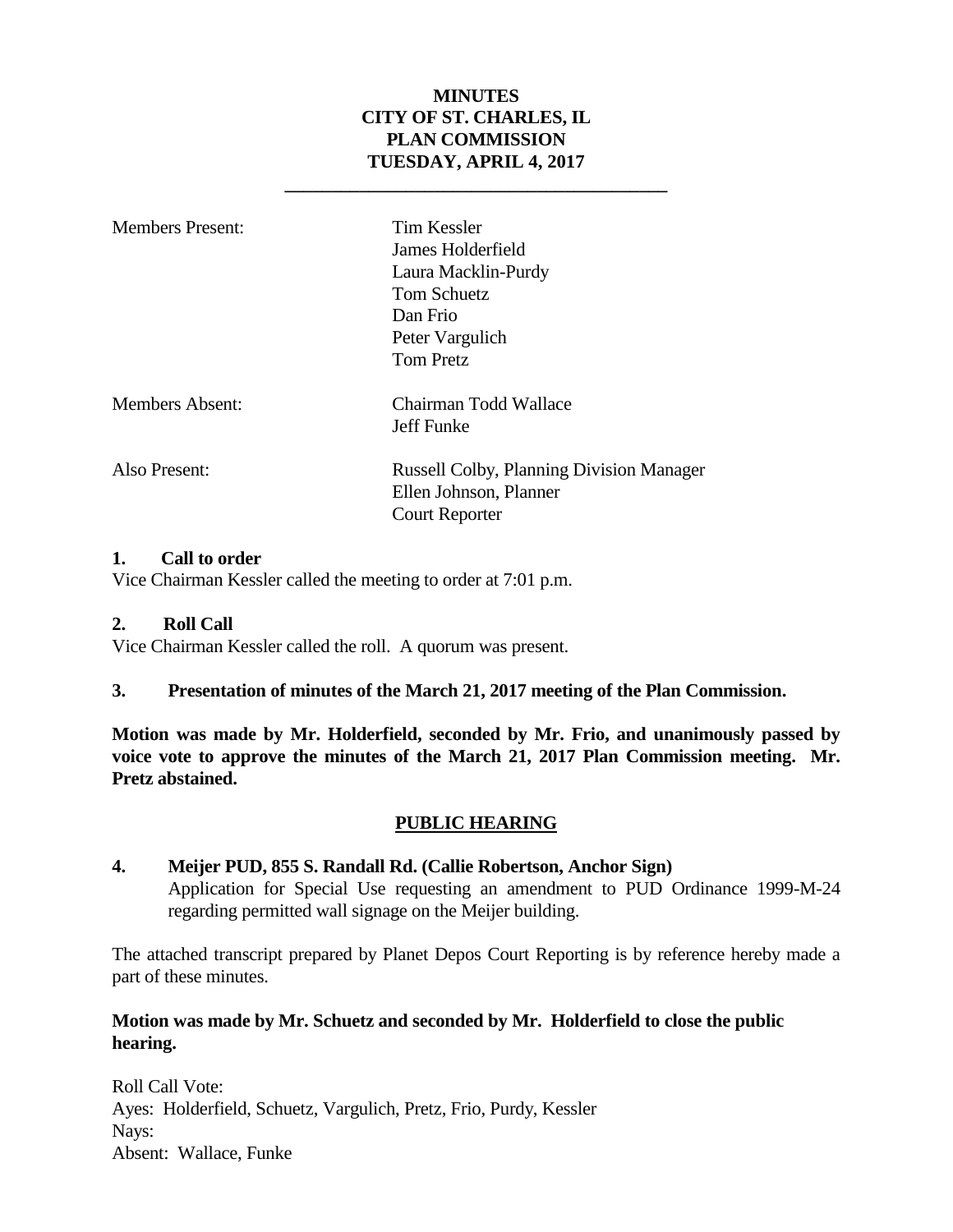**Minutes – St. Charles Plan Commission Tuesday, April 4, 2017 Page 2**

Motion carried: 7-0

#### **Agenda item #6 was moved to be the next item for discussion.**

#### **MEETING**

**6. Meijer PUD, 855 S. Randall Rd. (Callie Robertson, Anchor Sign)**  Application for Special Use requesting an amendment to PUD Ordinance 1999-M-24 regarding permitted wall signage on the Meijer building.

**Motion was made by Mr. Schuetz and seconded by Mr. Frio to recommend approval of the Application for Special Use requesting an amendment to PUD Ordinance 1999-M-24 regarding permitted wall signage on the Meijer building, 855 S. Randall Rd., with a condition that the pharmacy drive-up sign does not go up until the pharmacy is put in.**

Roll Call Vote: Ayes: Holderfield, Schuetz, Vargulich, Pretz, Frio, Purdy, Kessler Nays: Absent: Wallace, Funke Motion carried: 7-0

#### **PUBLIC HEARING**

#### **5. General Amendment (City of St. Charles)**

Ch. 17.22 "General Provisions", Section 17.22.030 "Permitted Encroachments" and Ch. 17.30 "Definitions", Section 17.30.030 "General Definitions" (yard encroachment for pergolas and sports courts).

The attached transcript prepared by Planet Depos Court Reporting is by reference hereby made a part of these minutes.

#### **Motion was made by Mr. Holderfield, seconded by Mr. Schuetz, and unanimously passed by voice vote to close the public hearing.**

Roll Call Vote: Ayes: Holderfield, Schuetz, Vargulich, Pretz, Frio, Purdy, Kessler Nays: Absent: Wallace, Funke Motion carried: 7-0

#### **MEETING**

#### **7. General Amendment (City of St. Charles)**

Ch. 17.22 "General Provisions", Section 17.22.030 "Permitted Encroachments" and Ch. 17.30 "Definitions", Section 17.30.030 "General Definitions" (yard encroachment for pergolas and sports courts).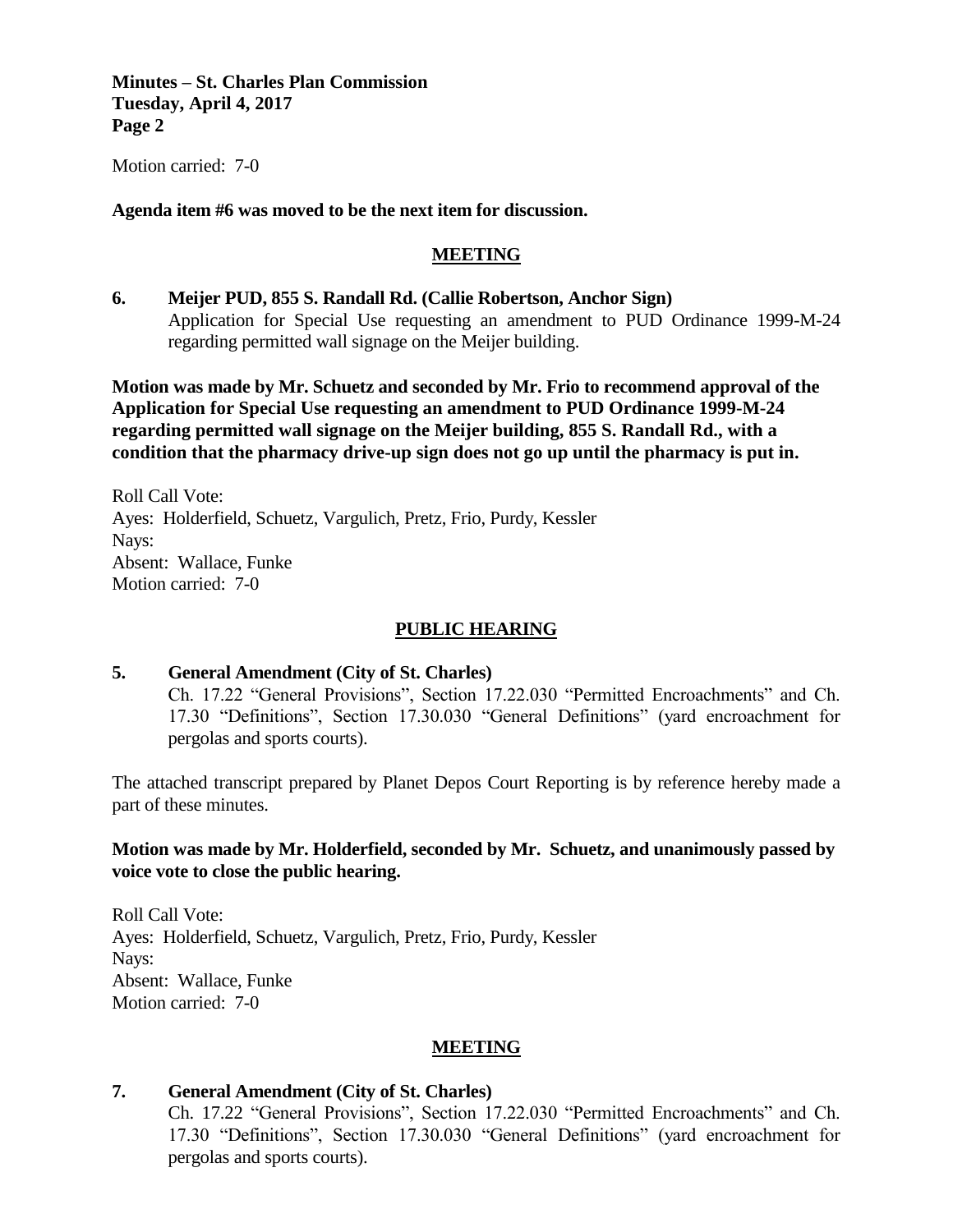**Minutes – St. Charles Plan Commission Tuesday, April 4, 2017 Page 3**

**Motion was made by Mr. Pretz and seconded by Mr. Schuetz to recommend approval of the General Amendment to Ch. 17.22 "General Provisions", Section 17.22-030, "Permitted Encroachments", and Ch. 17.30 "Definitions", Section 17.30.030 "General Definitions" (yard encroachments for pergolas and sports courts), with a condition that pergolas projecting from the principal structure be permitted to encroach up to 8 ft. into the front and exterior side yard.** 

Roll Call Vote: Ayes: Holderfield, Schuetz, Vargulich, Pretz, Frio, Purdy, Kessler Nays: Absent: Wallace, Funke Motion carried: 7-0

#### **8. Additional Business from Plan Commission Members or Staff**

#### **9. Weekly Development Report**

#### **10. Meeting Announcements**

a. Plan Commission

Monday, April 10, 2017- Joint Meeting with Planning & Development Committee, 5:45pm Council Committee Room Tuesday, April 18, 2017 at 7:00pm Council Chambers Tuesday, May 2, 2017 at 7:00pm Council Chambers Tuesday, May 16, 2017 at 7:00pm Council Chambers

b. Planning & Development Committee Monday, April 10, 2017 at 7:00pm Council Chambers Monday, May 8, 2017 at 7:00pm Council Chambers

#### **11. Public Comment**

#### **12. Adjournment at 7:44 PM**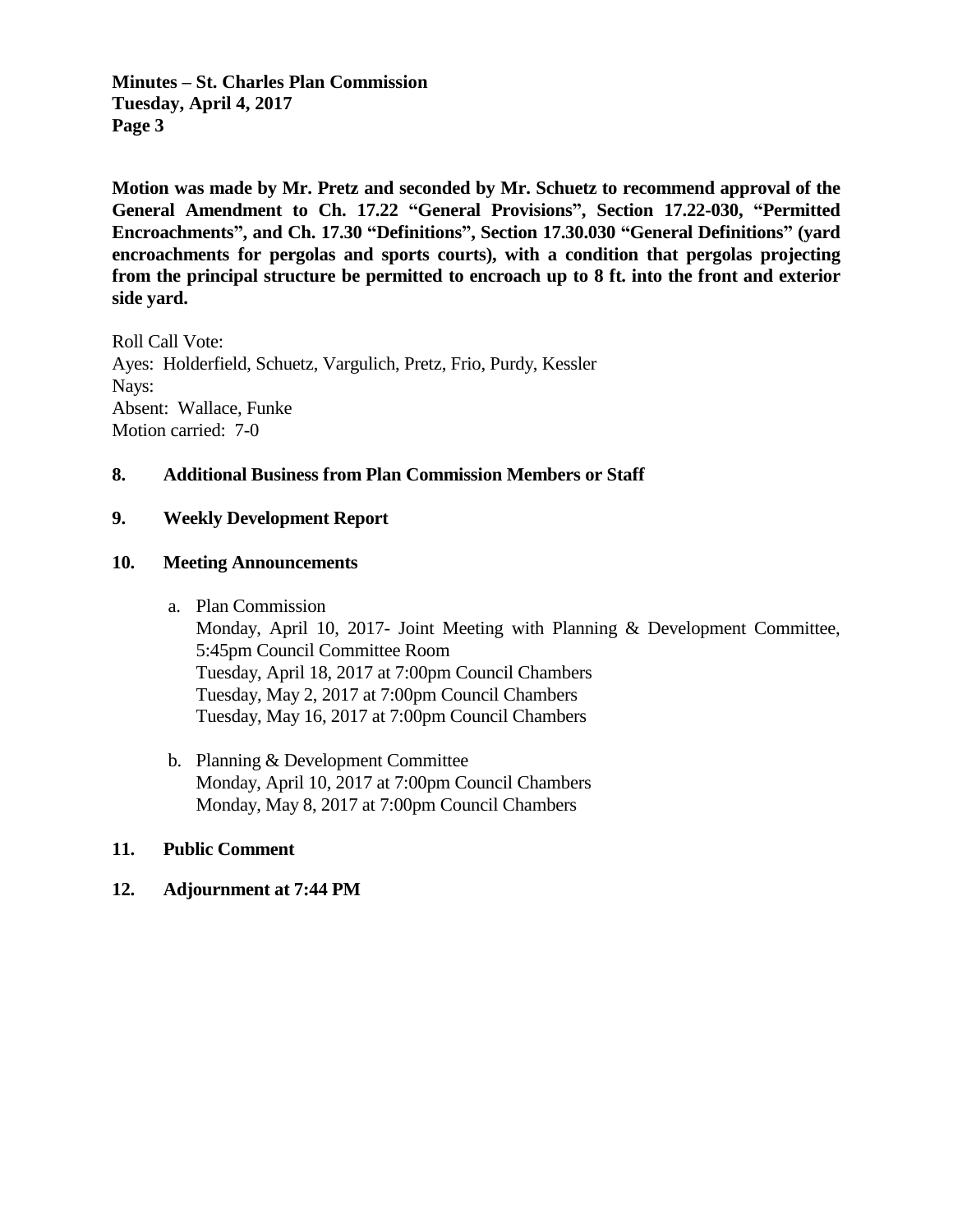

# **Transcript of Hearing - Wall Signage on Meijer building**

**Date:** April 4, 2017 **Case:** St. Charles Plan Commission

**Planet Depos Phone:** 888-433-3767 **Fax:** 888-503-3767 **Email:** [transcripts@planetdepos.com](mailto:transcripts@planetdepos.com) **www.planetdepos.com**

WORLDWIDE COURT REPORTING | INTERPRETATION | TRIAL SERVICES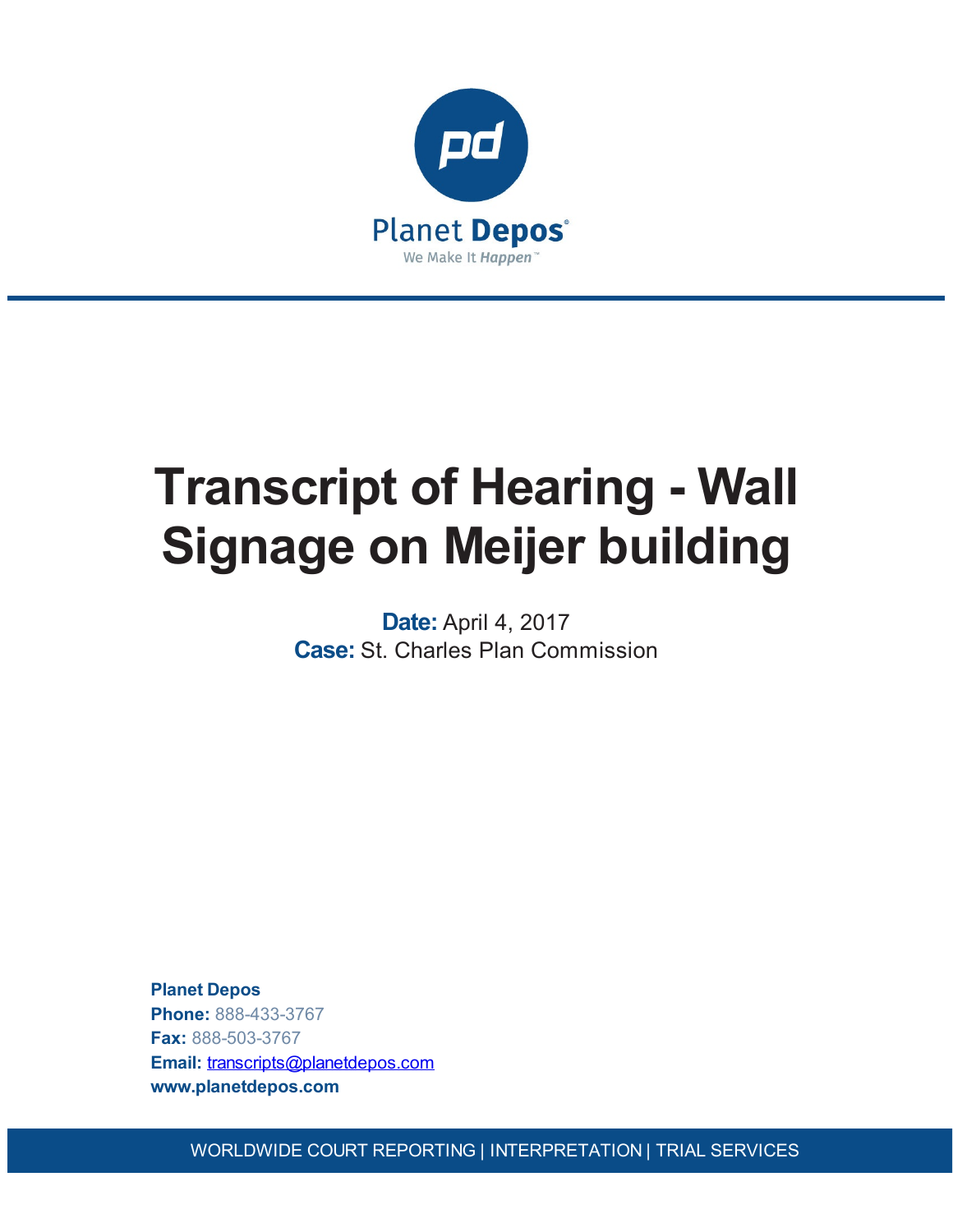| $\mathbf 1$    | BEFORE THE PLAN COMMISSION                                   |
|----------------|--------------------------------------------------------------|
| $\mathbf{2}$   | OF THE CITY OF ST. CHARLES                                   |
| $\mathfrak{Z}$ |                                                              |
| 4              | ---------------------------X                                 |
| 5              | In Re:<br>$\ddot{\cdot}$                                     |
| 6              | Application for Special                                      |
| 7              | Use Requesting an<br>$\ddot{\cdot}$                          |
| $8\,$          | Amendment to PUD Regarding<br>$\sim$ $\sim$ $\sim$ $\sim$    |
| 9              | Permitted Wall Signage on :                                  |
| 10             | Meijer building, 855 S.<br>$\sim 10^{11}$ and $\sim 10^{11}$ |
| 11             | Randall Road.<br>$\ddot{\cdot}$                              |
| 12             | --------------------X                                        |
| 13             |                                                              |
| 14             | HEARING                                                      |
| 15             | St. Charles, Illinois 60174                                  |
| 16             | Tuesday, April 4, 2017                                       |
| 17             | 7:01~p.m.                                                    |
| 18             |                                                              |
| 19             |                                                              |
| 20             |                                                              |
| 21             |                                                              |
| 22             | Job No.: 126916                                              |
| 23             | Pages: $1 - 21$                                              |
| 24             | Reported by: Joanne E. Ely, CSR, RPR                         |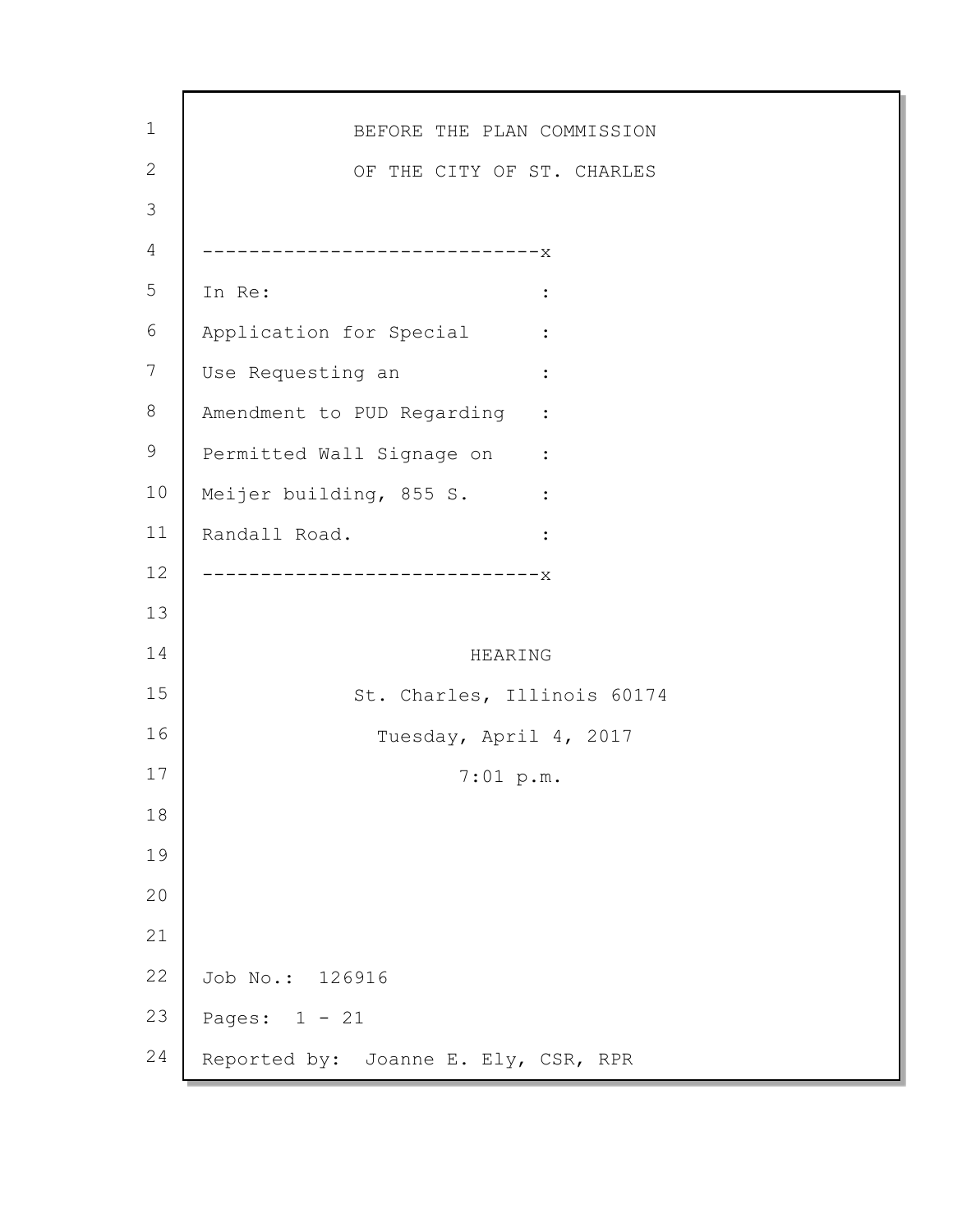Г

| $1\,$          | HEARING, held at the location of:                  |
|----------------|----------------------------------------------------|
| $\mathbf{2}$   |                                                    |
| $\mathfrak{Z}$ | ST. CHARLES CITY HALL                              |
| $\overline{4}$ | 2 East Main Street                                 |
| 5              | St. Charles, Illinois 60174                        |
| $6\,$          | $(630)$ $377 - 4400$                               |
| $\overline{7}$ |                                                    |
| $8\,$          |                                                    |
| $\mathsf 9$    |                                                    |
| 10             |                                                    |
| 11             |                                                    |
| 12             |                                                    |
| 13             | Before Joanne E. Ely, a Certified Shorthand        |
| 14             | Reporter, and a Notary Public in and for the State |
| 15             | of Illinois.                                       |
| 16             |                                                    |
| 17             |                                                    |
| 18             |                                                    |
| 19             |                                                    |
| 20             |                                                    |
| 21             |                                                    |
| 22             |                                                    |
| 23             |                                                    |
| 24             |                                                    |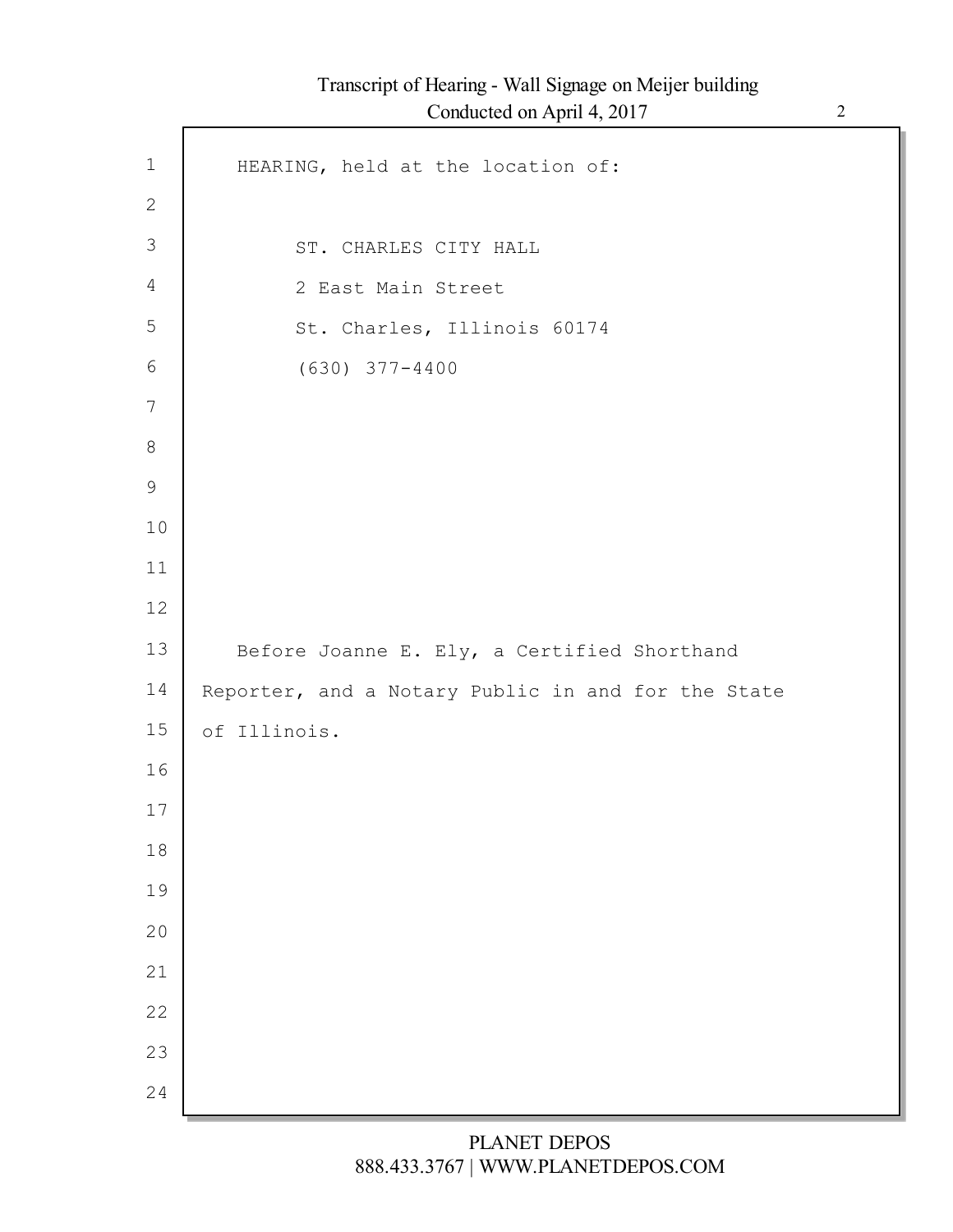$\Gamma$ 

| $\mathbf 1$    | PRESENT: |                                          |
|----------------|----------|------------------------------------------|
| $\mathbf{2}$   |          | TIM KESSLER, Vice Chairman               |
| $\mathfrak{Z}$ |          | DAN FRIO, Member                         |
| $\overline{4}$ |          | JAMES HOLDERFIELD, Member                |
| 5              |          | TOM PRETZ, Member                        |
| $\sqrt{6}$     |          | LAURA MACKLIN-PURDY, Member              |
| $\overline{7}$ |          | TOM SCHUETZ, Member                      |
| 8              |          | PETER VARGULICH, Member                  |
| $\mathsf 9$    |          | ALSO PRESENT:                            |
| 10             |          | RUSSELL COLBY, Planning Division Manager |
| 11             |          | ELLEN JOHNSON, Planner                   |
| 12             |          |                                          |
| 13             |          |                                          |
| 14             |          |                                          |
| 15             |          |                                          |
| 16             |          |                                          |
| 17             |          |                                          |
| 18             |          |                                          |
| 19             |          |                                          |
| 20             |          |                                          |
| 21             |          |                                          |
| 22             |          |                                          |
| 23             |          |                                          |
| 24             |          |                                          |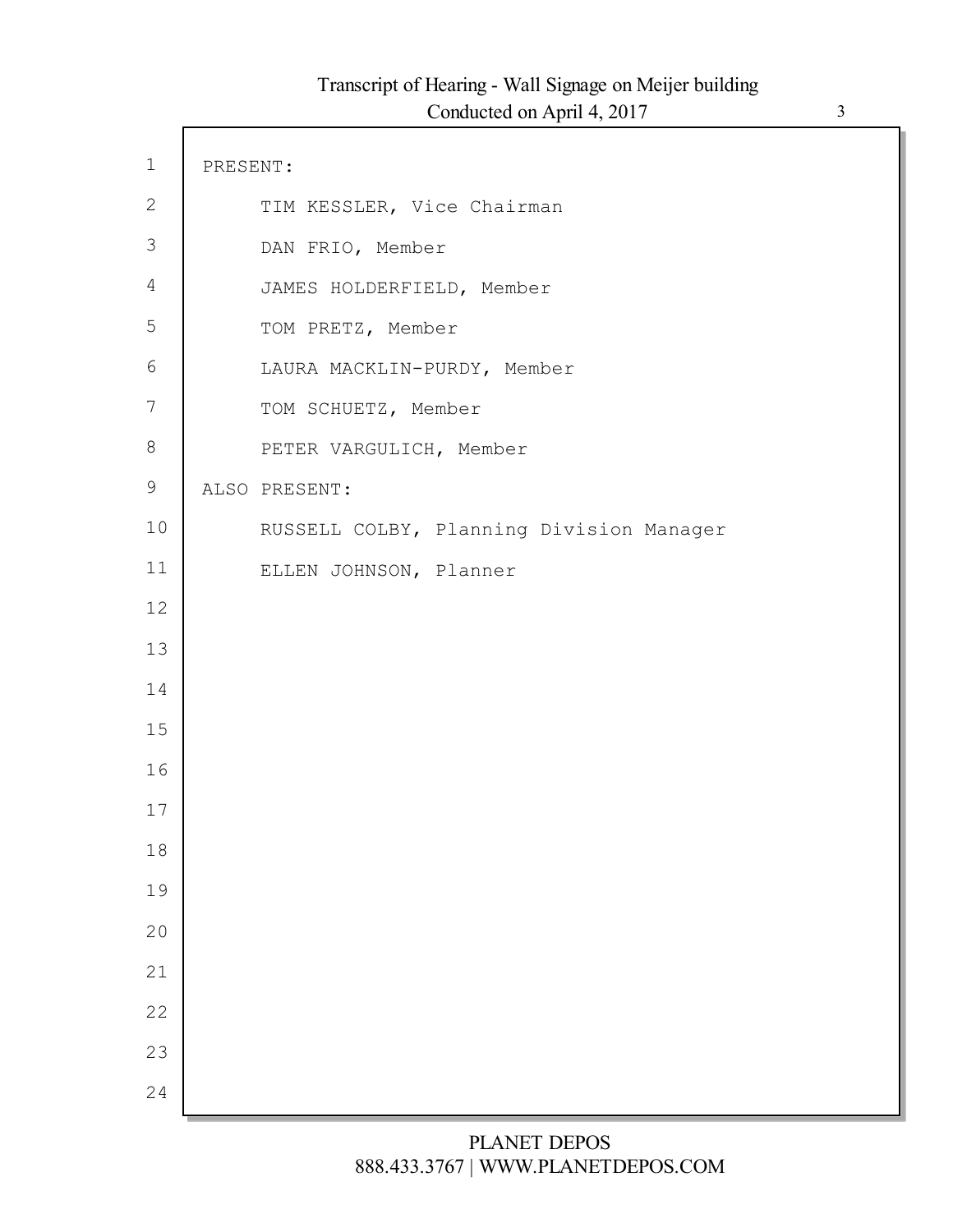Г

| $\mathbf{1}$   | PROCEEDINGS                                     |
|----------------|-------------------------------------------------|
| $\overline{2}$ | VICE CHAIRMAN KESSLER: Okay. This meeting       |
| 3              | of the St. Charles Plan Commission will come to |
| 4              | order.                                          |
| 5              | Holderfield.                                    |
| 6              | MEMBER HOLDERFIELD: Here.                       |
| 7              | VICE CHAIRMAN KESSLER: Schuetz.                 |
| 8              | MEMBER SCHUETZ: Here.                           |
| $\mathcal{G}$  | VICE CHAIRMAN KESSLER: Vargulich.               |
| 10             | MEMBER VARGULICH: Here.                         |
| 11             | VICE CHAIRMAN KESSLER: Pretz.                   |
| 12             | MEMBER PRETZ: Here.                             |
| 13             | VICE CHAIRMAN KESSLER: Frio.                    |
| 14             | MEMBER FRIO: Here.                              |
| 15             | VICE CHAIRMAN KESSLER: Purdy.                   |
| 16             | MEMBER MACKLIN-PURDY: Here.                     |
| 17             | VICE CHAIRMAN KESSLER: Kessler, here.           |
| 18             | No. 3 on the agenda is presentation of the      |
| 19             | minutes of the March 21, 2017, meeting.         |
| 20             | Is there a motion? I'll entertain a motion      |
| 21             | to approve.                                     |
| 22             | MEMBER HOLDERFIELD: So moved.                   |
| 23             | MEMBER FRIO: Second.                            |
| 24             | VICE CHAIRMAN KESSLER: All in favor.            |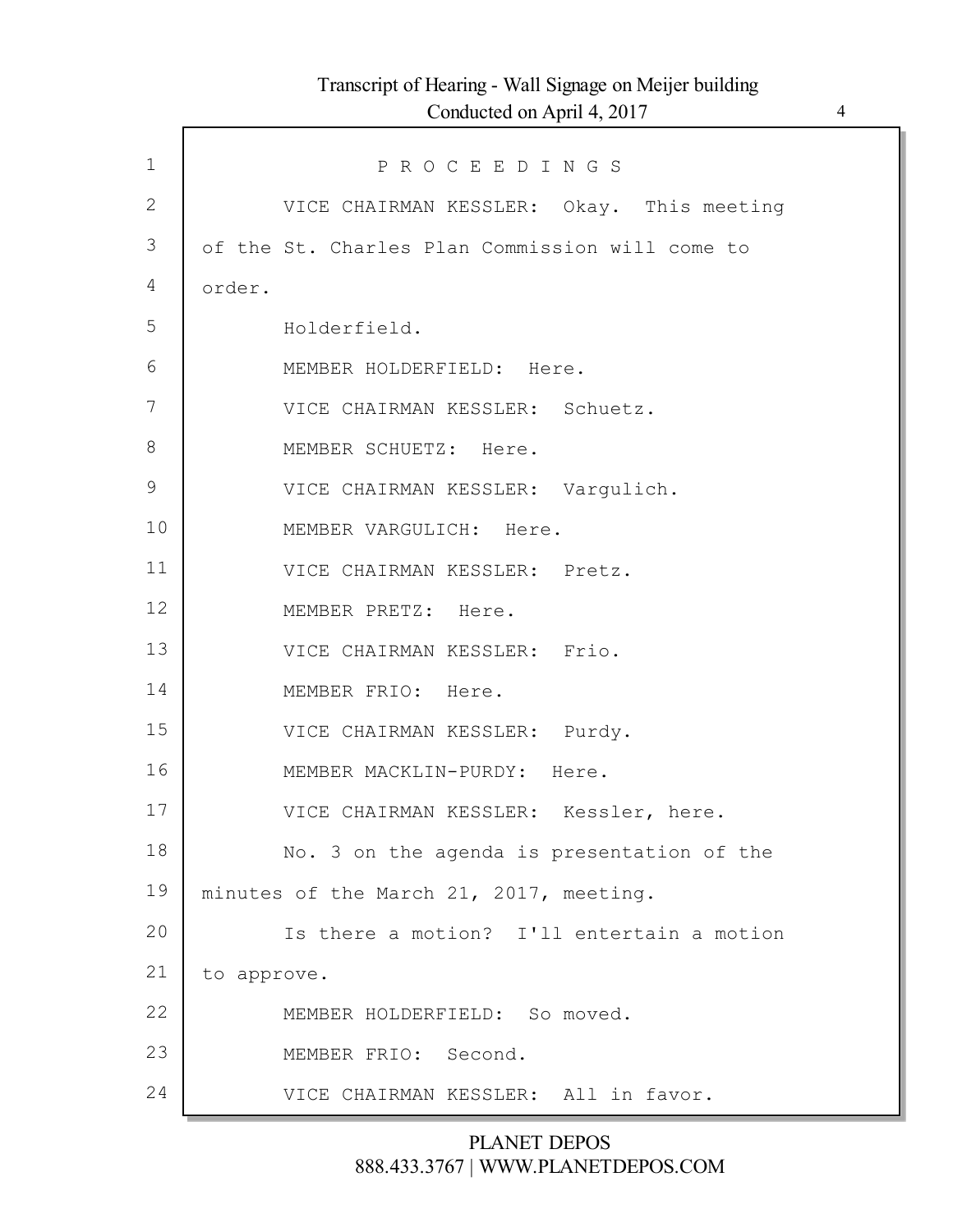Г

| $\mathbf{1}$ | (Ayes heard.)                                        |
|--------------|------------------------------------------------------|
| 2            | MEMBER PRETZ: I'm going to abstain.                  |
| 3            | VICE CHAIRMAN KESSLER: Okay. No. 3 and 4             |
| 4            | on our agenda are public hearings, and we do have a  |
| 5            | member in the audience. Okay. I'm looking            |
| 6            | something up real quickly, so just give me a moment. |
| 7            | Okay. I will review our -- I'd like to               |
| 8            | review the procedures for public hearings for our    |
| 9            | audience of one and the Plan Commission as well.     |
| 10           | The applicant will present -- make a                 |
| 11           | presentation, and I believe the applicant is the     |
| 12           | City in both cases. Ellen; right?                    |
| 13           | MS. JOHNSON: No. For the Meijer's item,              |
| 14           | there is an applicant here, an outside applicant.    |
| 15           | VICE CHAIRMAN KESSLER: Okay.                         |
| 16           | MR. ROBINSON: Your audience of one.                  |
| 17           | VICE CHAIRMAN KESSLER: You're the                    |
| 18           | applicant. Very good. Okay. Thank you.               |
| 19           | And so the applicant will present the                |
| 20           | application. Then we'll ask you some questions, and  |
| 21           | then you can ask us questions. We'll just ask each   |
| 22           | other questions.                                     |
| 23           | And when we believe we've had enough                 |
| 24           | evidence to make a recommendation, we'll ask to      |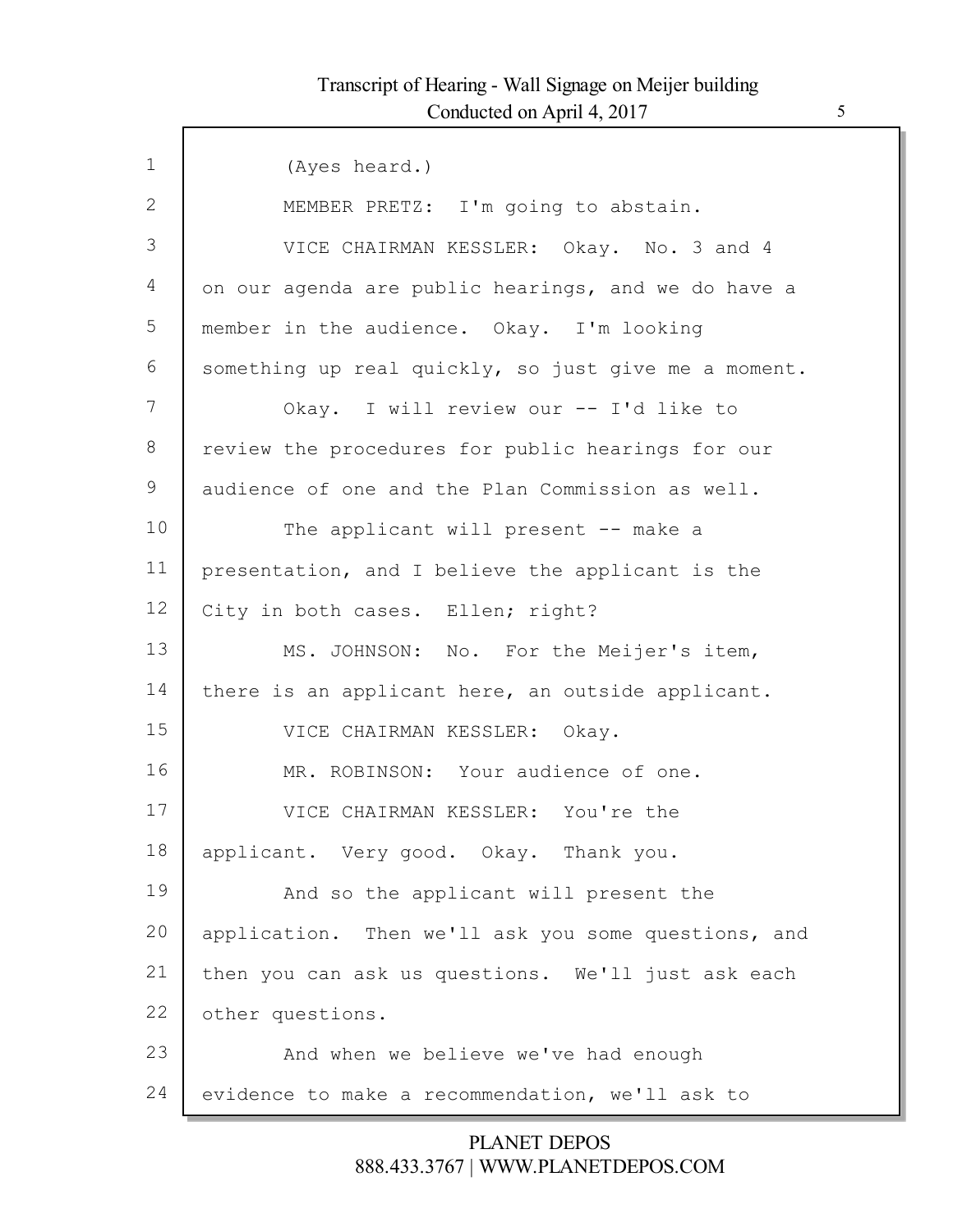Г

| $\mathbf{1}$    | either move or continue the public hearing.          |
|-----------------|------------------------------------------------------|
| 2               | When we're done with the public meeting $-$ I        |
| 3               | notice that on the agenda both matters are set for   |
| 4               | the meeting portion; and if we believe that -- we've |
| 5               | closed the public hearing, and we believe we have    |
| 6               | all the information we need to make a                |
| $7\phantom{.0}$ | recommendation, we'll do so at that time.            |
| 8               | So I would -- I'm going to ask, and I want           |
| 9               | to make sure -- this actually came up, I think, at   |
| 10              | our last meeting. We have a court reporter here, as  |
| 11              | we all know; and so if we could all speak one at a   |
| 12              | time and hopefully even among the Plan Commission,   |
| 13              | if we can look to be recognized before we speak so   |
| 14              | we're not just all, you know, asking out questions.  |
| 15              | So when you do speak, if you would give us           |
| 16              | your name and address for the record.                |
| 17              | And with that, then I guess our first item           |
| 18              | is the Meijer PUD. So you're up first.               |
| 19              | MEMBER FRIO: Don't be nervous of the crowd.          |
| 20              | MR. ROBINSON: Brian Robinson. I work for             |
| 21              | Anchor Signs. My address is 708 Towhee Lane,         |
| 22              | T-o-w-h-e-e, Cochranville, Pennsylvania 19330.       |
| 23              | VICE CHAIRMAN KESSLER: Again, did you say            |
| 24              | $T$ -o-u-h-y?                                        |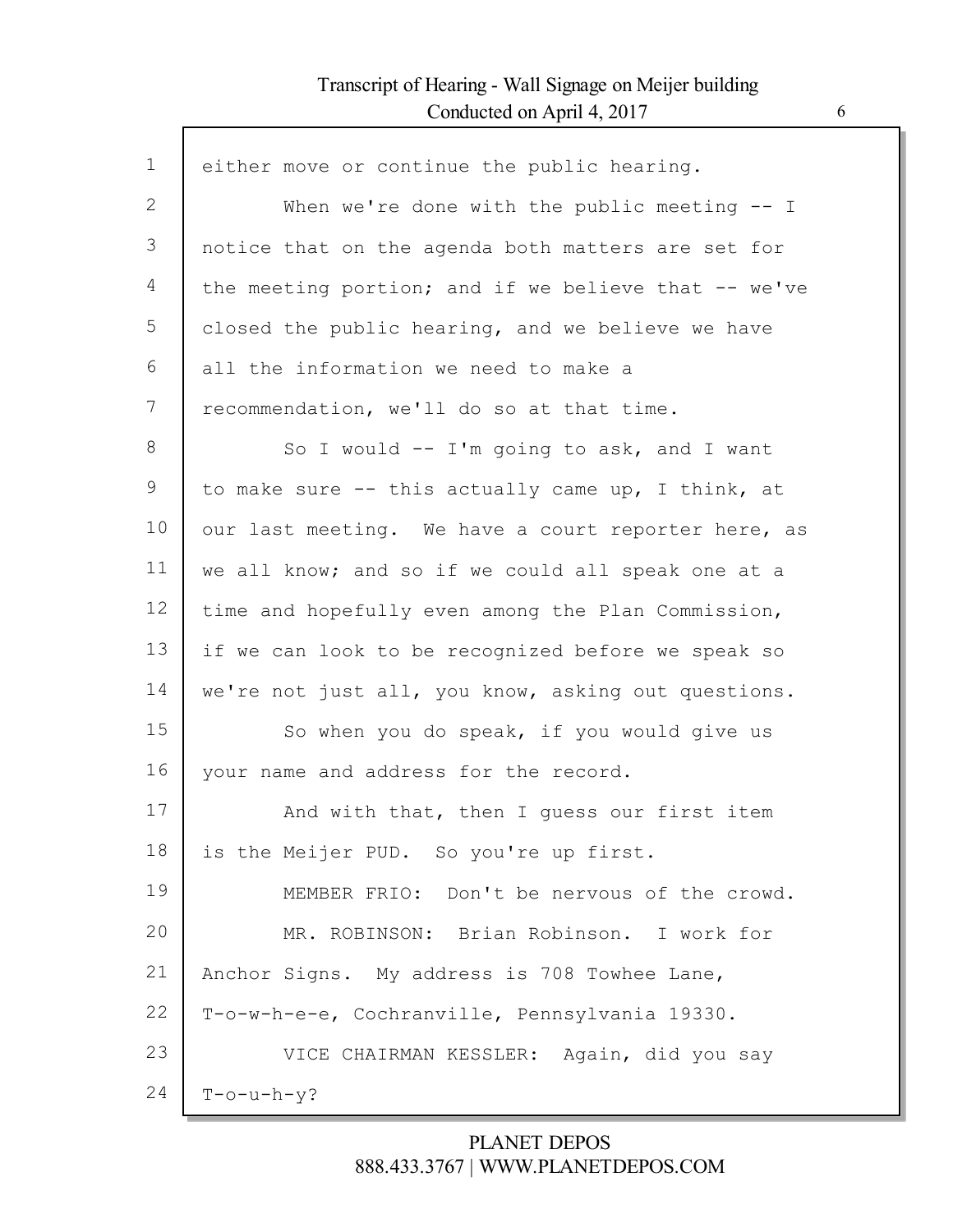| $\mathbf 1$  | MR. ROBINSON: Towhee, T-o-w-h-e-e.                   |
|--------------|------------------------------------------------------|
| $\mathbf{2}$ | VICE CHAIRMAN KESSLER: Oh, T-o-w-h-e-e.              |
| 3            | Okay.                                                |
| 4            | MR. ROBINSON: I am here for the Meijer; and          |
| 5            | to the best of my knowledge, what we're trying to do |
| 6            | is reface two signs that apparently were installed   |
| 7            | on this building with no permit, and add a third     |
| 8            | sign of a drive-up pharmacy or drive-through         |
|              |                                                      |
| 9            | pharmacy, I believe it would say, on the wall. A     |
| 10           | pharmacy drive-up over near where the garden center  |
| 11           | is. It's not there now. They would also like to      |
| 12           | add that.                                            |
| 13           | MEMBER MACKLIN-PURDY: There's not a                  |
| 14           | drive-up pharmacy there.                             |
| 15           | MR. ROBINSON: There is not a drive-up                |
| 16           | pharmacy there.                                      |
| 17           | MEMBER MACKLIN-PURDY: But there will be.             |
| 18           | MR. ROBINSON: They're requesting for a sign          |
| 19           | because I believe they would like to put a drive-up  |
| 20           | pharmacy there; otherwise, they're going to confuse  |
| 21           | a lot of people.                                     |
| 22           | VICE CHAIRMAN KESSLER: Okay. Thank you.              |
| 23           | MR. ROBINSON: You're welcome.                        |
| 24           | VICE CHAIRMAN KESSLER: I quess we start              |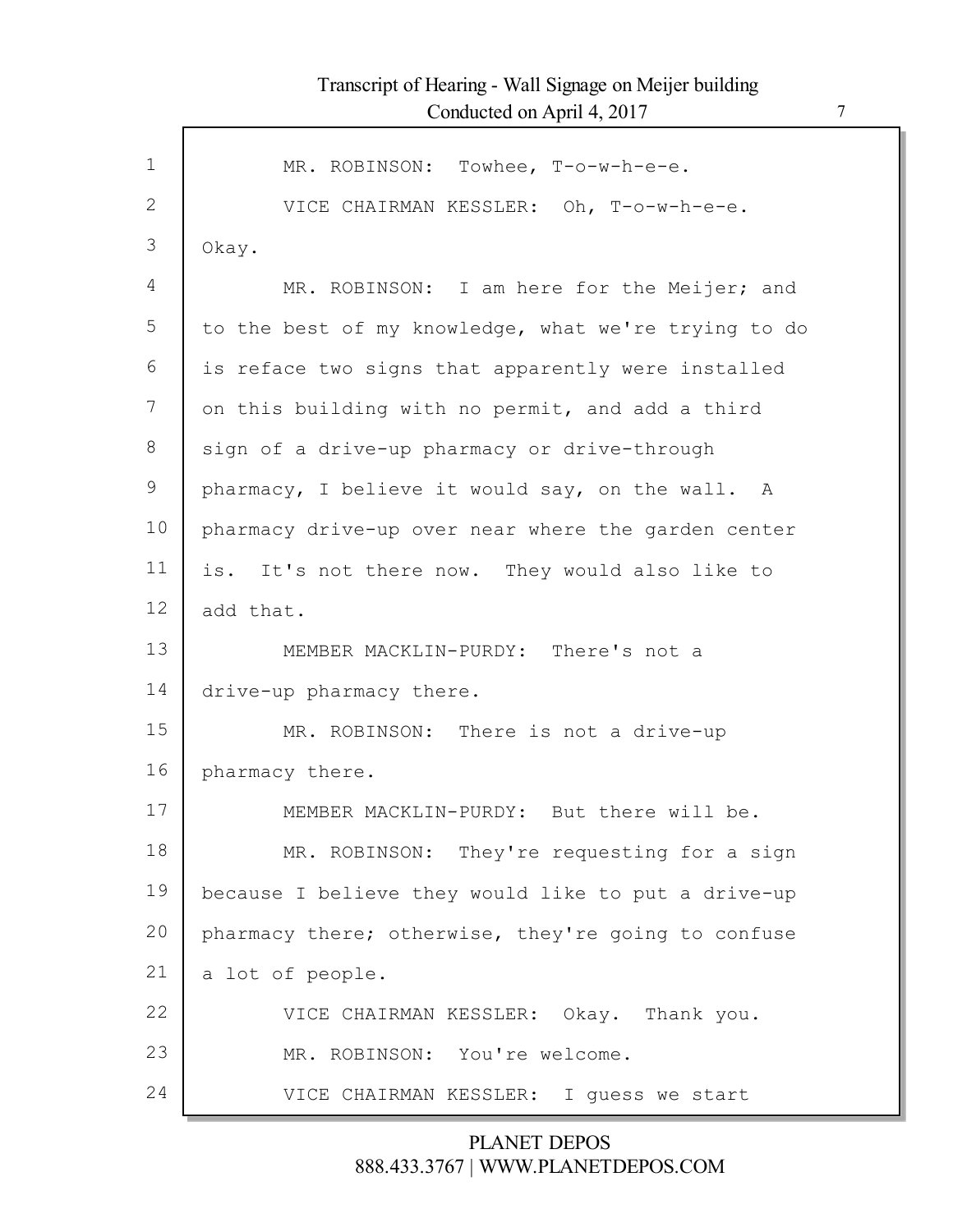Г

| $\mathbf 1$ | with the question portion of our meeting. I do have  |
|-------------|------------------------------------------------------|
| 2           | a question.                                          |
| 3           | So is it true that they're going to put $-$ -        |
| 4           | they're requesting to put that sign up before they   |
| 5           | have a drive-up pharmacy? Is that your               |
| 6           | understanding?                                       |
| 7           | MR. ROBINSON: That is my understanding               |
| 8           | because as of right now, there is no drive-up        |
| 9           | pharmacy. I believe they're requesting the sign --   |
| 10          | I don't believe that they'll ever put that sign up   |
| 11          | or that they will ever make a drive-up pharmacy, but |
| 12          | I think they want it as a contingency plan.          |
| 13          | But I don't personally deal with Meijer.             |
| 14          | I'm not the account manager. Somebody else does      |
| 15          | that. They put this in and asked me to ask for that  |
| 16          | sign.                                                |
| 17          | VICE CHAIRMAN KESSLER: Well                          |
| 18          | MR. ROBINSON: So my understanding is Meijer          |
| 19          | would eventually like to have the option to put a    |
| 20          | drive-up pharmacy. I've surveyed probably 30 to 40   |
| 21          | Meijers. Most of them now have a drive-up pharmacy.  |
| 22          | So my guess is they would like to add a drive-up     |
| 23          | pharmacy to this building.                           |
| 24          | VICE CHAIRMAN KESSLER: Ellen or Russ, can            |
|             |                                                      |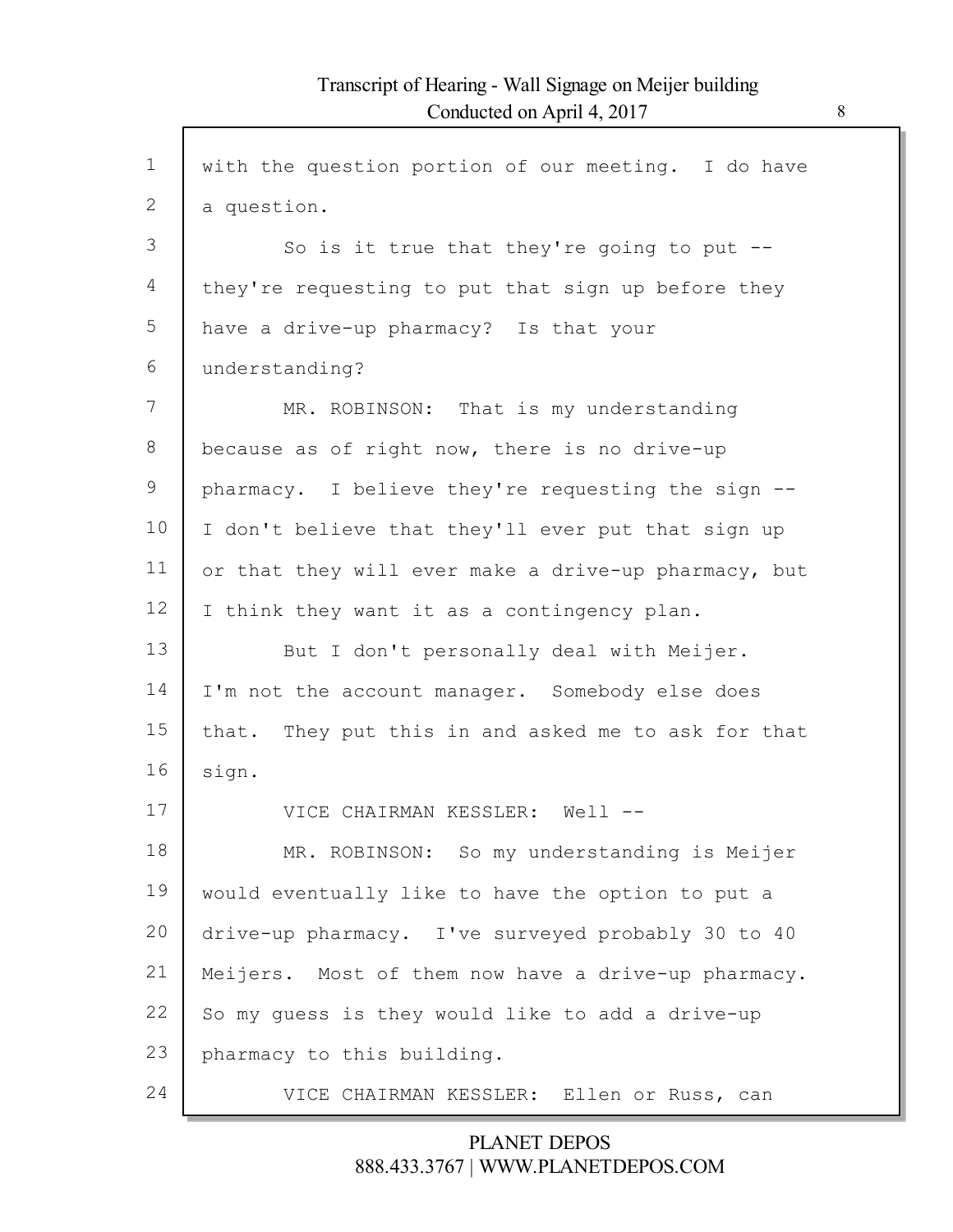Г

| $\mathbf 1$  | you shed any light on this?                          |
|--------------|------------------------------------------------------|
| $\mathbf{2}$ | MS. JOHNSON: Yes. Per the PUD for this               |
| 3            | property, a drive-through pharmacy is a permitted    |
| 4            | use. So they could add a drive-through at some       |
| 5            | point, and I think that they're asking to have this  |
| 6            | additional sign approved just so that in the future, |
| 7            | the PUD ordinance wouldn't need to be amended again  |
| 8            | to allow for an additional sign.                     |
| 9            | I think that's the reason for bundling this          |
| 10           | sign with the others, just so that it's approved for |
| 11           | the future.                                          |
| 12           | VICE CHAIRMAN KESSLER: Is there any reason           |
| 13           | we would not want them to install the sign without   |
| 14           | the drive-up pharmacy?                               |
| 15           | MS. JOHNSON: Yeah. I don't --                        |
| 16           | MR. ROBINSON: I don't believe they would             |
| 17           | install the drive-up pharmacy sign without the       |
| 18           | drive-up pharmacy. I believe it's to -- if they      |
| 19           | decide to remodel and add a drive-up pharmacy, we    |
| 20           | would just be able to -- the sign would already be   |
| 21           | approved per your Board, and we wouldn't have to     |
| 22           | come back to have another meeting to have that sign  |
| 23           | approved again. We could just permit it and install  |
| 24           | it.                                                  |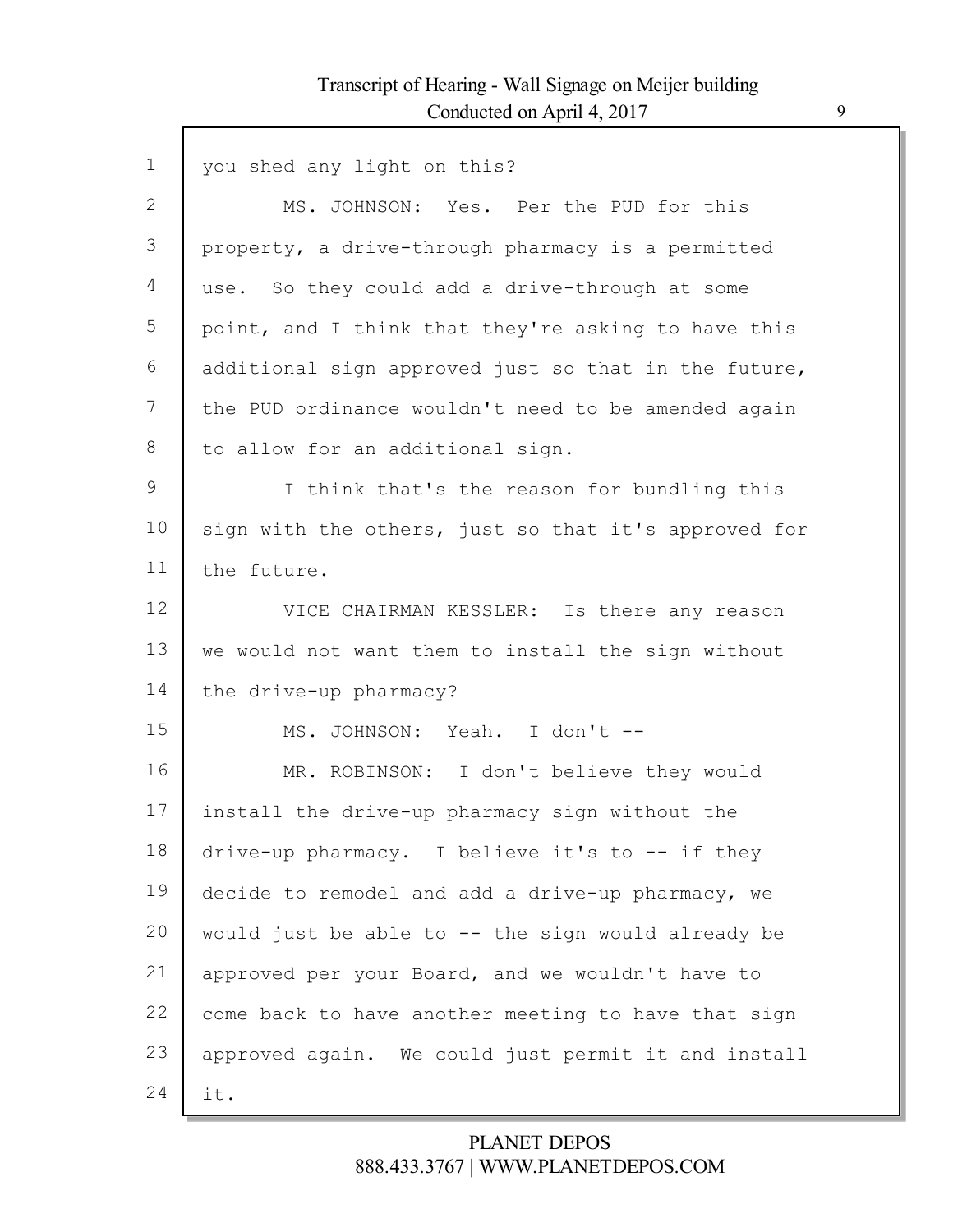| $\mathbf{1}$ | VICE CHAIRMAN KESSLER: All right. That's a          |
|--------------|-----------------------------------------------------|
| 2            | different approach, but we'd like to be sure of     |
| 3            | these things before we --                           |
| 4            | MS. JOHNSON: Yeah. The Plan Commission              |
| 5            | could put a condition on a recommendation for       |
| 6            | approval that the drive-up sign not be installed    |
| 7            | until the drive-through goes in.                    |
| 8            | VICE CHAIRMAN KESSLER: You know, I've seen          |
| 9            | stranger things. I don't think that's a bad idea,   |
| 10           | frankly. It happens. They've installed two signs    |
| 11           | without any permit, so there's nothing stopping     |
| 12           | them, if it's permitted, to put the sign up, if     |
| 13           | there is no drive-through pharmacy.                 |
| 14           | Does it make sense? Probably not. But               |
| 15           | you're in town from Pennsylvania. Why call you back |
| 16           | to put the sign up? I mean that could happen.       |
| 17           | MR. ROBINSON: It could.                             |
| 18           | VICE CHAIRMAN KESSLER: That's my point, but         |
| 19           | anyway.                                             |
| 20           | Tom, go ahead.                                      |
| 21           | MEMBER SCHUETZ: I just have a general               |
| 22           | question. I think I know the answer, but I want to  |
| 23           | be sure we're all on the same -- I realize you're   |
| 24           | the sign company, and so you're the messenger.      |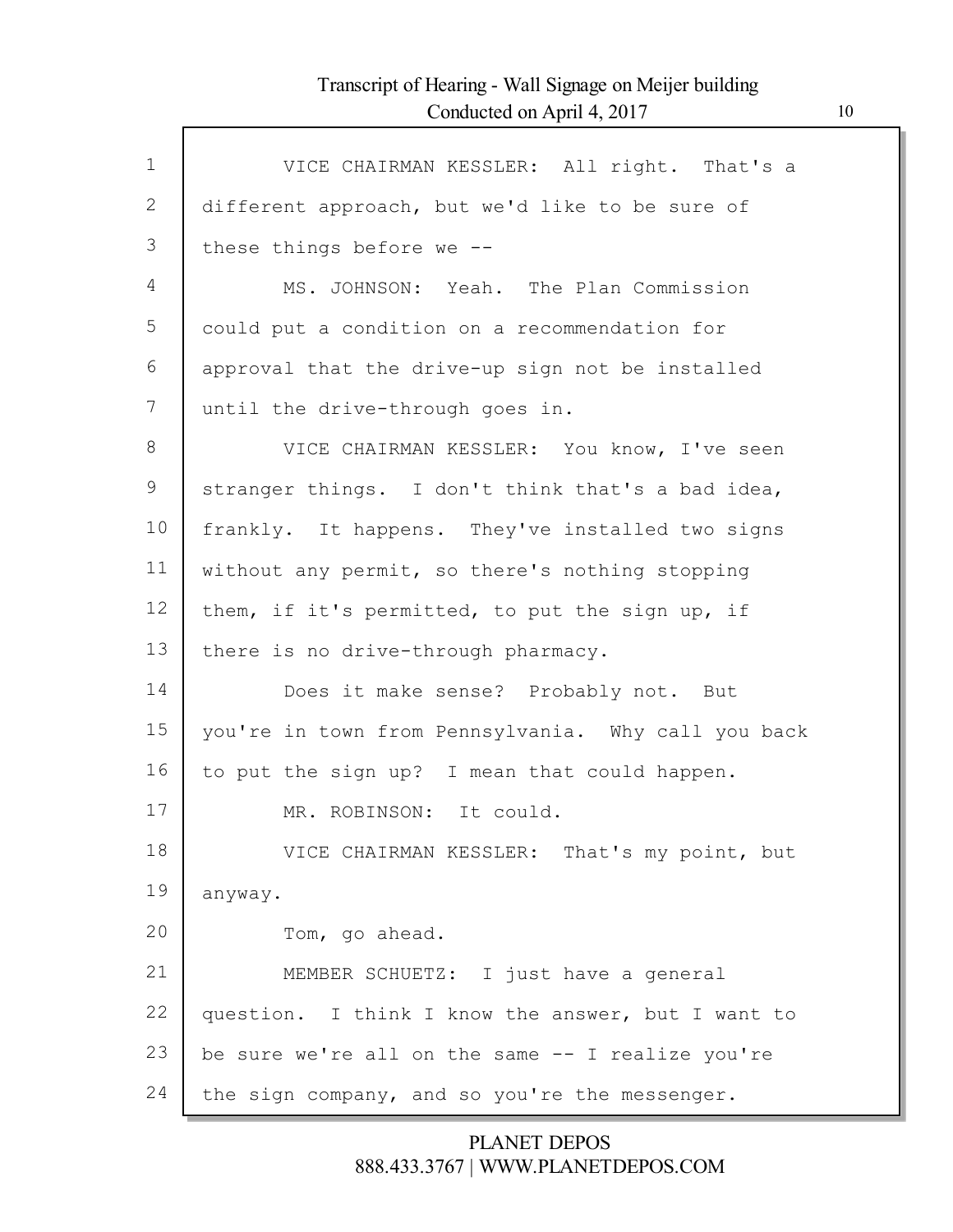Г

| $\mathbf{1}$ | So currently, there's some of these signs            |
|--------------|------------------------------------------------------|
| 2            | existing, and you're going to be adding more signs   |
| 3            | is what we're looking at here, with more square      |
| 4            | footage; is that correct?                            |
| 5            | MR. ROBINSON: Technically --                         |
| 6            | MEMBER SCHUETZ: Square footage of signage.           |
| 7            | MR. ROBINSON: Technically, yes, if you're            |
| 8            | considering the two signs, the Starbucks sign --     |
| 9            | well, the Starbucks sign is up apparently            |
| 10           | unpermitted, and the U.S. Bank sign is up            |
| 11           | unpermitted.                                         |
| 12           | I believe the original agreement stated they         |
| 13           | would allow five signs. So there's now seven on the  |
| 14           | building. So they're trying to get permits for       |
| 15           | those two signs and this third sign, yes, so more    |
| 16           | square footage because that sign is 43.88 square     |
| 17           | feet.                                                |
| 18           | MEMBER SCHUETZ: So if we look at the                 |
| 19           | proposed versus the PUD ordinance, we're looking at  |
| 20           | a difference here -- if the pharmacy sign doesn't go |
| 21           | up right away, the 44 square feet comes off and      |
| 22           | basically it's 511; right? Am I reading it           |
| 23           | correctly?                                           |
| 24           | MS. JOHNSON: Yes.                                    |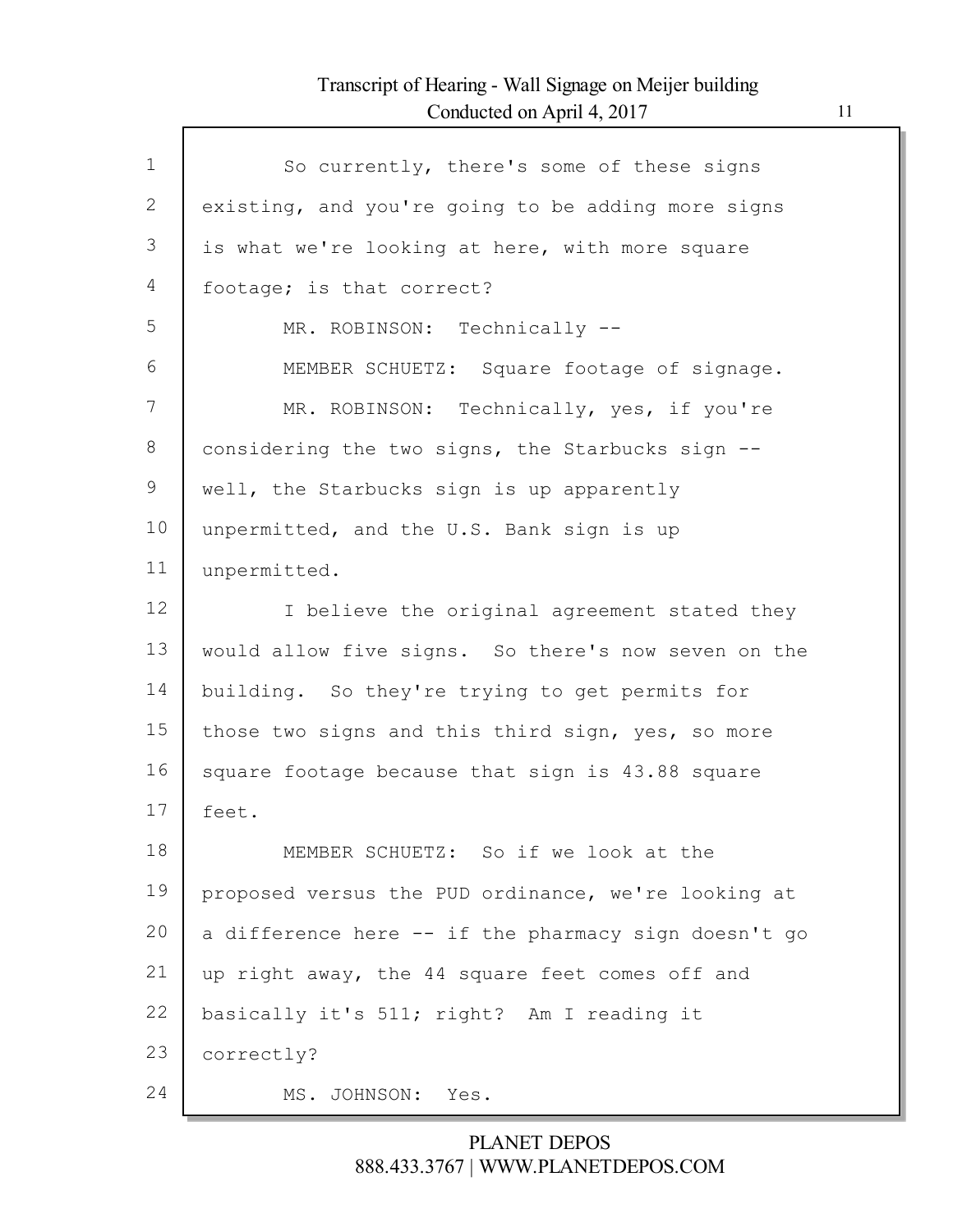Г

| MEMBER SCHUETZ: All right. Thank you.                |
|------------------------------------------------------|
| MEMBER MACKLIN-PURDY: I have a question.             |
| So this means that you would have to turn into       |
| the -- from the way that Meijer is configured, and   |
| I'm assuming this is on -- as you're looking at      |
| this, Meijer is on the right side, this drive-up.    |
| MR. ROBINSON: Correct. The right-hand side           |
| of the store, yes.                                   |
| MEMBER MACKLIN-PURDY: As you're looking at           |
| it, on the right side. So you would have to pull in  |
| from the front and go around the back.               |
| MR. ROBINSON: Correct. Most of the ones              |
| I've seen that have this store configuration, if you |
| look at the -- I don't know if you have the same     |
| picture --                                           |
| MEMBER MACKLIN-PURDY: Yeah, we do.                   |
| MR. ROBINSON: -- where that little -- the            |
| back of that little SUV is, the little gray car.     |
| MEMBER MACKLIN-PURDY: Yes.                           |
| MR. ROBINSON: Usually, what they have is a           |
| drive-up lane that has -- it pulls up to the front.  |
| So that's kind of blocked off, and they just draw -- |
| you know, they have the parking lot and painted a    |
| line for the drive-up.                               |
|                                                      |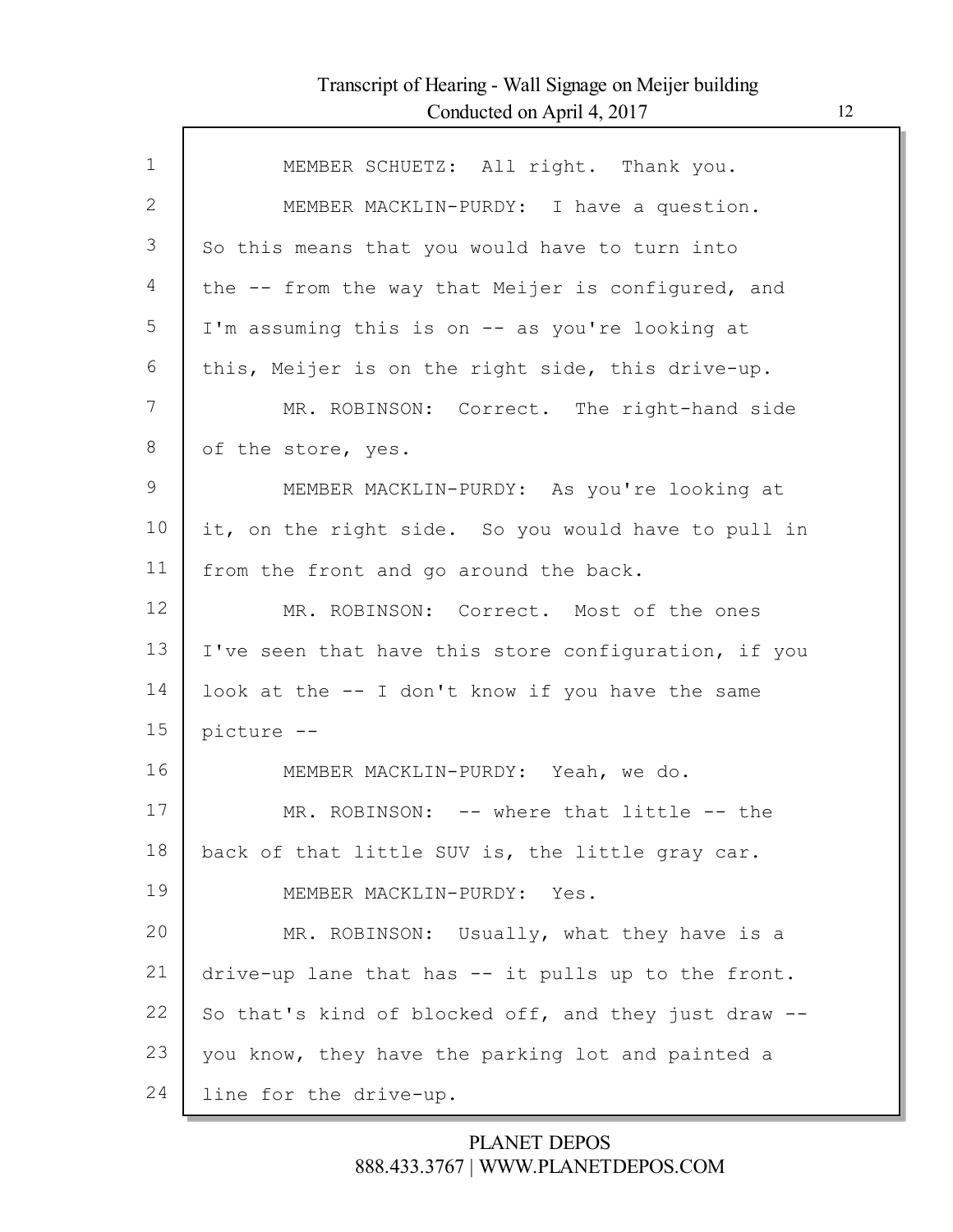$\mathsf{l}$ 

| $\mathbf 1$ | MEMBER MACKLIN-PURDY: So the queue would be         |
|-------------|-----------------------------------------------------|
| 2           | in the front of the store.                          |
| 3           | MR. ROBINSON: Basically, right under where          |
| 4           | that sign is $-$ -                                  |
| 5           | VICE CHAIRMAN KESSLER: Under the sign.              |
| 6           | MR. ROBINSON: -- the pharmacy drive-up. It          |
| 7           | would be right there. I mean, this would be like    |
| 8           | some sort of no parking sign or something right     |
| 9           | there. It's usually, they put a canopy, and they    |
| 10          | cut the hole, kind of like a CVS pharmacy. It's     |
| 11          | just a window that would be cut. So they would have |
| 12          | to basically cut out the brick in that -- probably  |
| 13          | that third, that last section where that parking    |
| 14          | sign is or no parking sign, whatever it happens to  |
| 15          | say.                                                |
| 16          | They would cut a hole in that window, and           |
| 17          | basically, it would just be a window right there    |
| 18          | that you would pull up to and the pharmacy would,   |
| 19          | you know, have a little microphone and push the     |
| 20          | button to talk to the pharmacist.                   |
| 21          | VICE CHAIRMAN KESSLER: And inside the               |
| 22          | store, the pharmacy is right there.                 |
| 23          | MEMBER MACKLIN-PURDY: I know, but does              |
| 24          | anyone else see a problem, a potential issue with   |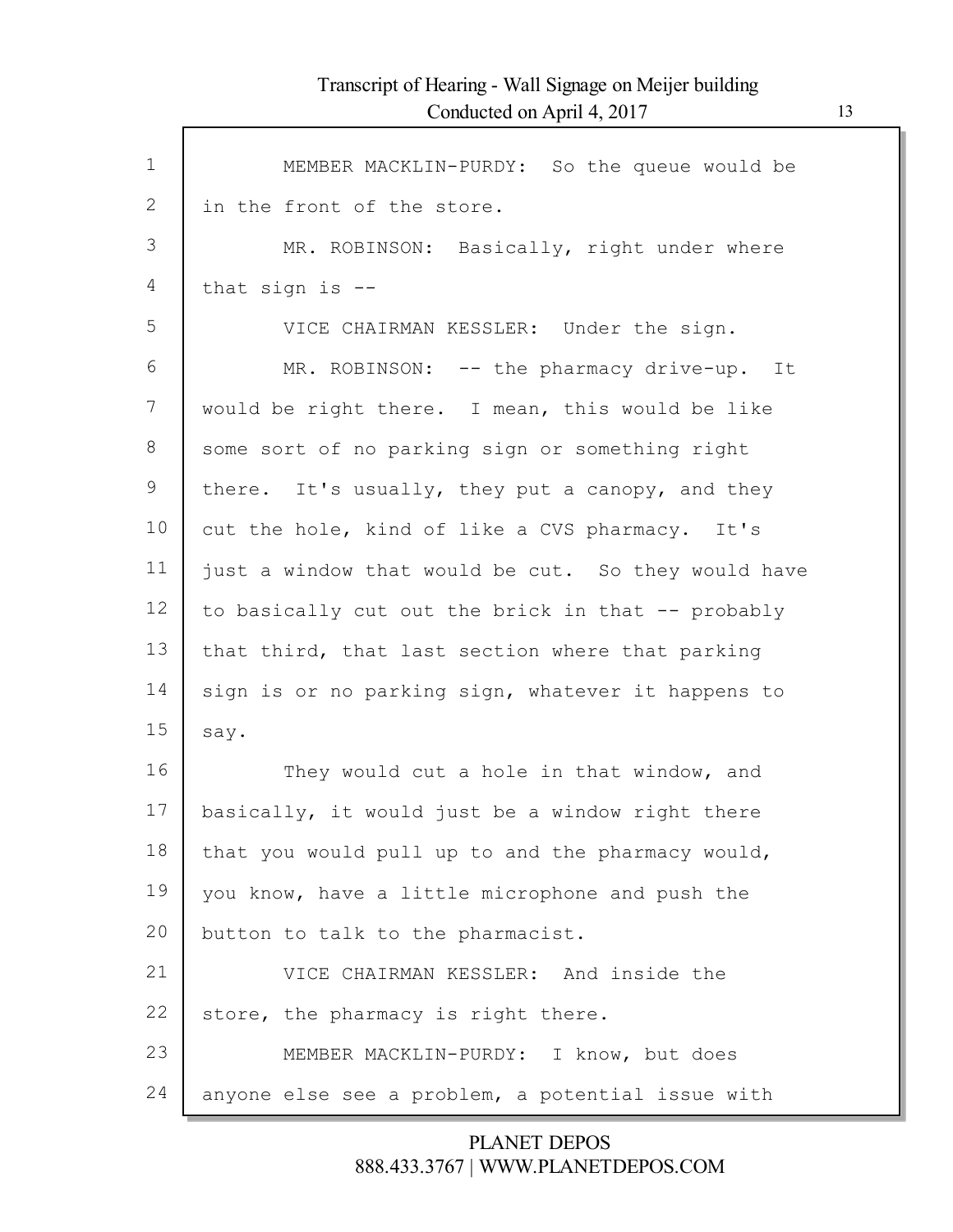| $\mathbf 1$ | the queue?                                             |
|-------------|--------------------------------------------------------|
| 2           | VICE CHAIRMAN KESSLER: Yes. But --                     |
| 3           | MEMBER MACKLIN-PURDY: But that's not what              |
| 4           | we're approving. Okay. I get it, but I'm just --       |
| 5           | VICE CHAIRMAN KESSLER: That's a different              |
| 6           | meeting.                                               |
| 7           | MEMBER VARGULICH: If they add the pharmacy,            |
| 8           | are they going to have to $--$ I'm assuming they would |
| 9           | have to develop the plans that show how that was       |
| 10          | going to be added and what modifications, if any, I    |
| 11          | assume there will be, to the parking lot and to the    |
| 12          | configuration and all those things?                    |
| 13          | MS. JOHNSON: Yes.                                      |
| 14          | MEMBER VARGULICH: Is that the kind of thing            |
| 15          | that will come back to us?                             |
| 16          | MS. JOHNSON: Most likely. We have to take              |
| 17          | a look at what was approved in the original PUD        |
| 18          | ordinance and go from there.                           |
| 19          | MEMBER HOLDERFIELD: I understood you to say            |
| 20          | that it's already been approved for a drive-through    |
| 21          | pharmacy.                                              |
| 22          | MS. JOHNSON: Yes. The use itself, but it's             |
| 23          | not clear on the plans where exactly the pharmacy      |
| 24          | was intended -- or the drive-up was intended to go.    |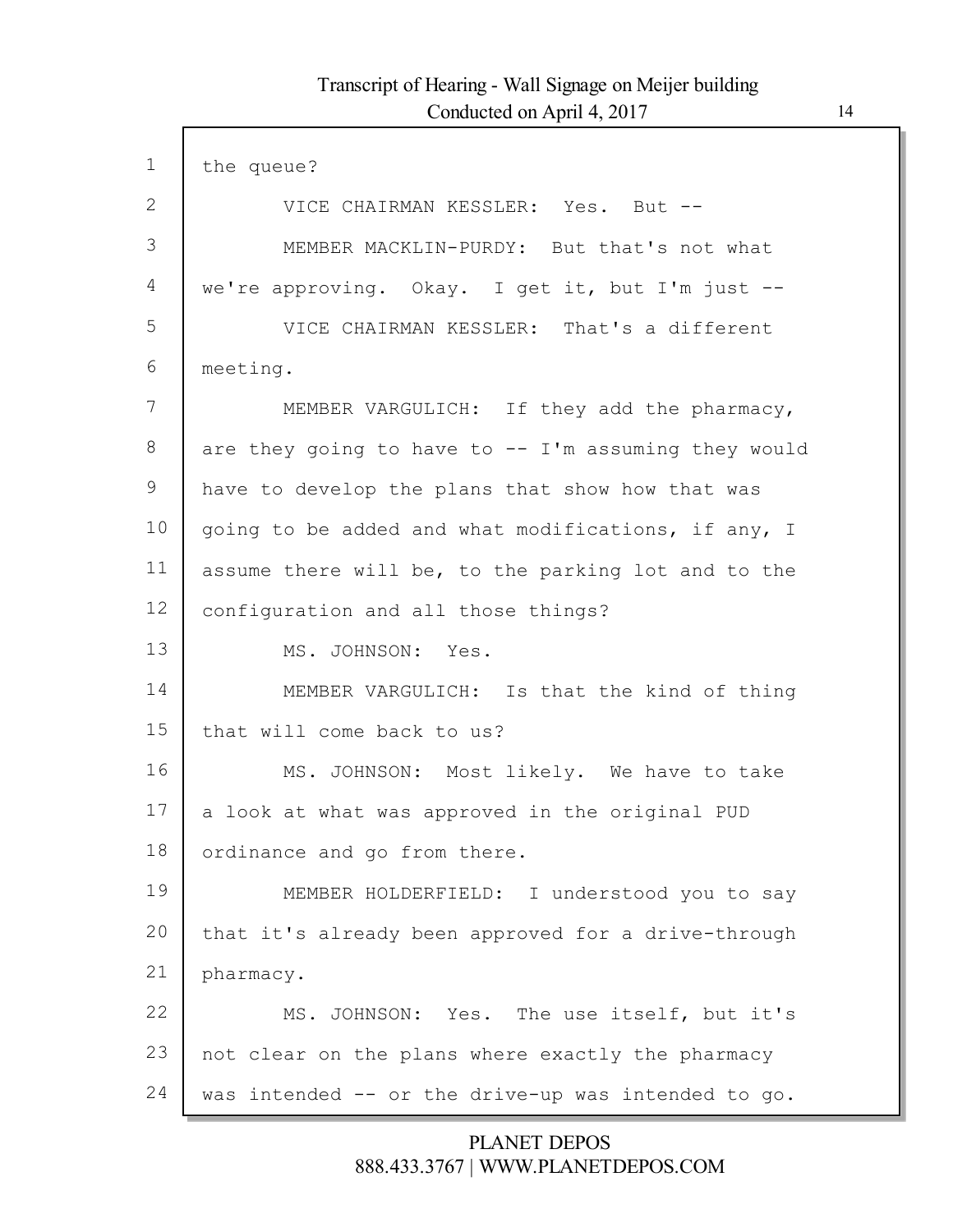Г

| $\mathbf{1}$ | So I think that some sort of modification or         |
|--------------|------------------------------------------------------|
| 2            | amendment would be needed to change the approved     |
| 3            | plan if we needed to pull out the drive-through, but |
| 4            | we would analyze that when it comes in.              |
| 5            | MEMBER VARGULICH: So we would get to                 |
| 6            | analyze the queue and those things, if we felt it    |
| 7            | was an issue.                                        |
| 8            | VICE CHAIRMAN KESSLER: Subject for a                 |
| 9            | different meeting.                                   |
| 10           | MEMBER VARGULICH: We would discuss that at           |
| 11           | that time.                                           |
| 12           | MEMBER MACKLIN-PURDY: Okay.                          |
| 13           | MEMBER VARGULICH: This just simplifies the           |
| 14           | amendment to the PUD.                                |
| 15           | MEMBER MACKLIN-PURDY: Right.                         |
| 16           | MEMBER PRETZ: I have a question for staff.           |
| 17           | I understand the PUD and the 511 square feet         |
| 18           | originally approved.                                 |
| 19           | If this was not a PUD or without this                |
| 20           | specific language, based on the square footage of    |
| 21           | the building itself, does the 511 feet exceed the    |
| 22           | normal limit of square footage for signs, or are we  |
| 23           | still under that? Hopefully, that made sense.        |
| 24           | MS. JOHNSON: So typically, it would be               |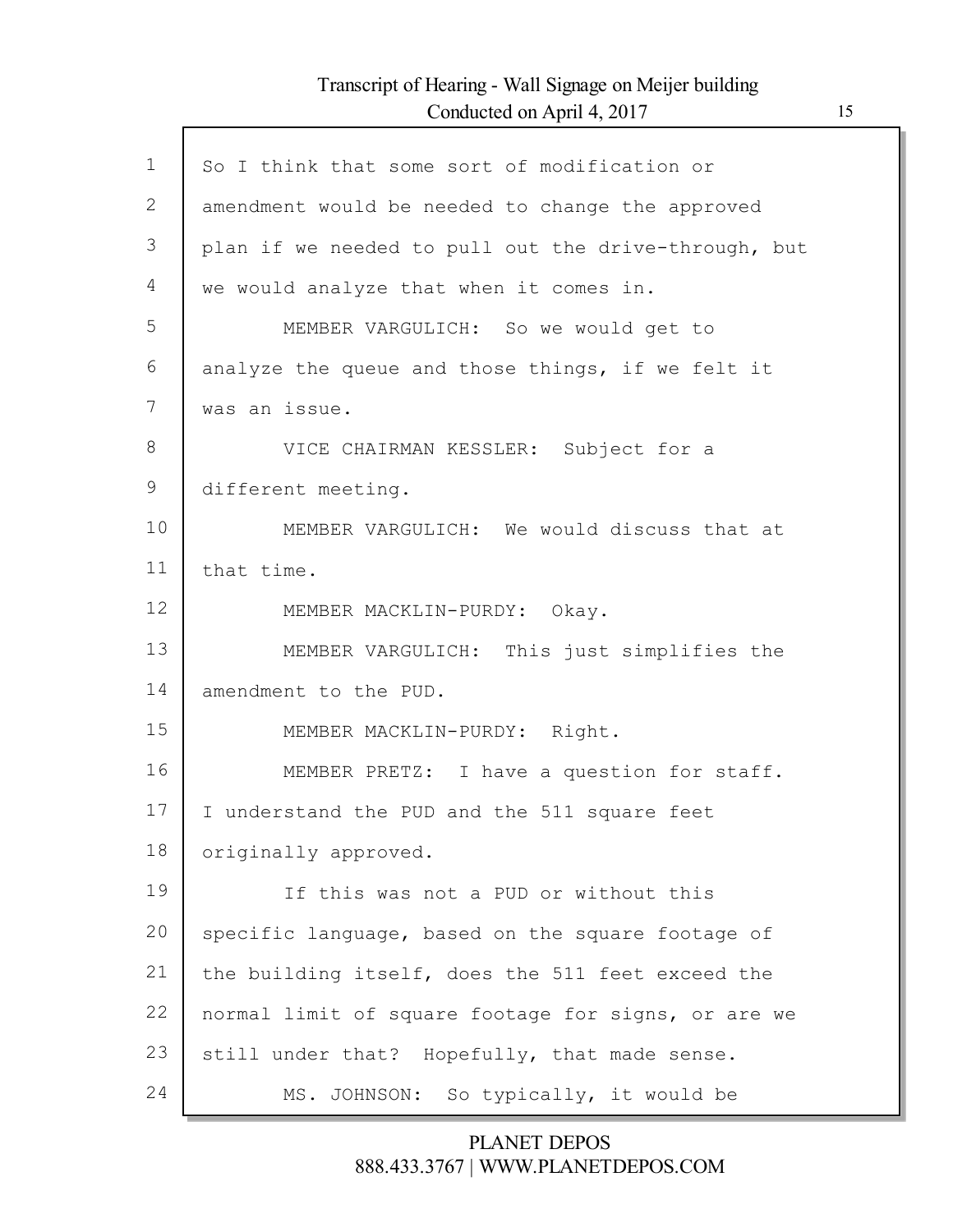Г

| $\mathbf{1}$ | one sign. We would allow one wall sign per                  |
|--------------|-------------------------------------------------------------|
| $\mathbf{2}$ | business, per street frontage. So in this case, if          |
| 3            | there's three businesses in the building, we would          |
| 4            | allow -- and they have two street frontages. So             |
| 5            | they would be allowed to have six wall signs; and           |
| 6            | then the total square footage is $1\frac{1}{2}$ square feet |
| 7            | per linear foot of the building, the building wall,         |
| 8            | and I don't know what the building wall length is           |
| 9            | off the top of my head.                                     |
| 10           | MEMBER PRETZ: But probably 511 is probably                  |
| 11           | under that.                                                 |
| 12           | MS. JOHNSON: It may be. It may be.                          |
| 13           | MEMBER VARGULICH: Well, they're showing --                  |
| 14           | on the plan, they're showing 654 feet for the face          |
| 15           | of the building facing Randall Road.                        |
| 16           | MS. JOHNSON: So it's under what would be                    |
| 17           | allowed.                                                    |
| 18           | MEMBER VARGULICH: Right.                                    |
| 19           | MEMBER PRETZ: So the maximum normally would                 |
| 20           | have been six signs, but yet the square footage is          |
| 21           | well under.                                                 |
| 22           | MS. JOHNSON: Correct, yes.                                  |
| 23           | MEMBER PRETZ: Okay.                                         |
| 24           | VICE CHAIRMAN KESSLER: I just had one other                 |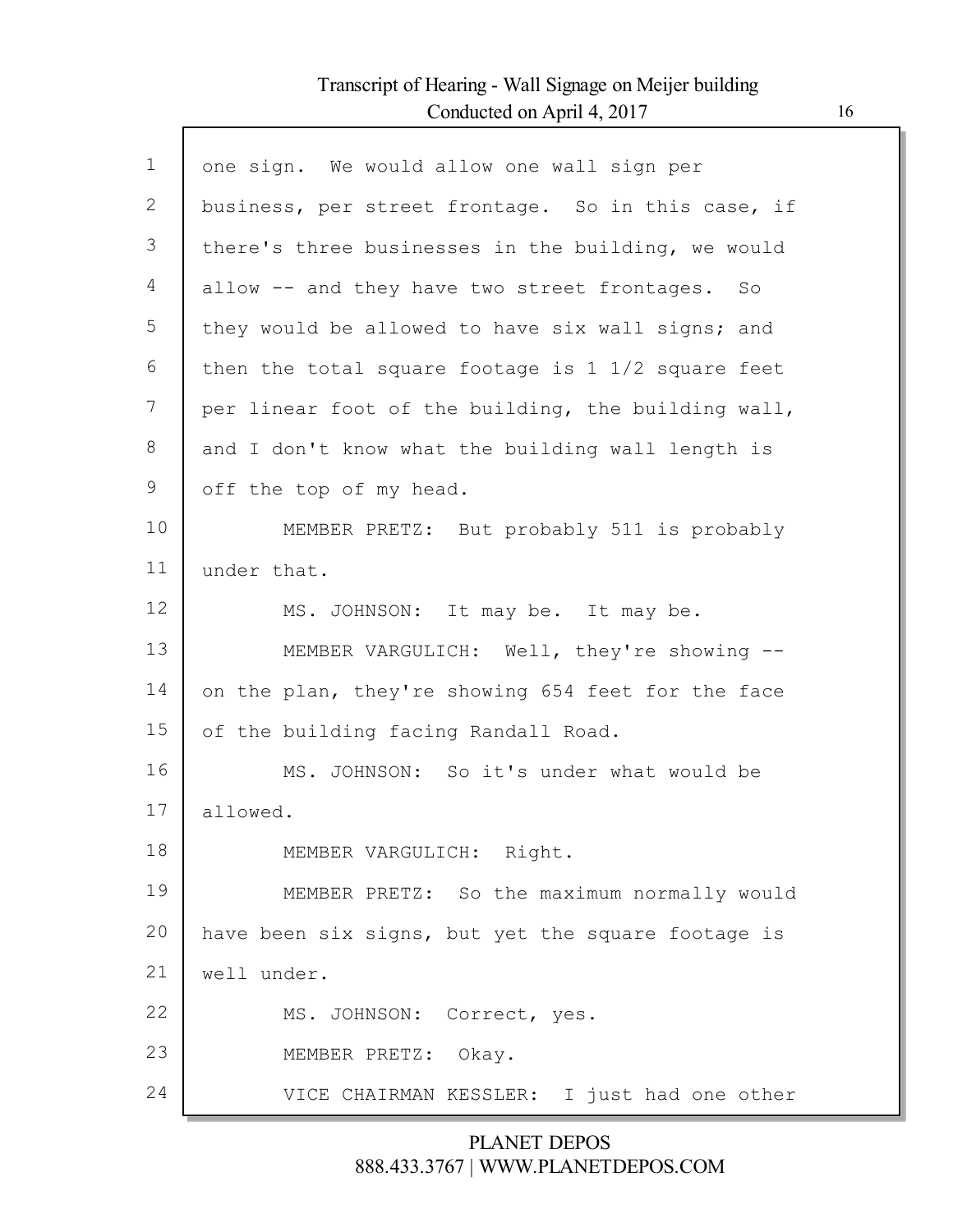Г

| $\mathbf 1$  | curious question. Your company has been engaged to  |
|--------------|-----------------------------------------------------|
| $\mathbf{2}$ | reface the Starbucks sign; is that correct?         |
| 3            | MR. ROBINSON: Correct.                              |
| 4            | VICE CHAIRMAN KESSLER: Is that what                 |
| 5            | prompted this?                                      |
| 6            | MR. ROBINSON: Yes. We called the City to            |
| 7            | ask about if we needed a permit to reface the sign, |
| 8            | to which we found out that the sign was never       |
| 9            | permitted in the first place.                       |
| 10           | VICE CHAIRMAN KESSLER: See, the last two            |
| 11           | quys didn't make that call.                         |
| 12           | MEMBER PRETZ: But thank you for calling.            |
| 13           | VICE CHAIRMAN KESSLER: Yes.                         |
| 14           | MEMBER PRETZ: Thank you for calling.                |
| 15           | VICE CHAIRMAN KESSLER: All right. If we             |
| 16           | feel we have enough information to close the public |
| 17           | hearing, I'd entertain that motion.                 |
| 18           | MEMBER SCHUETZ: I'll make the motion that           |
| 19           | we do approve --                                    |
| 20           | VICE CHAIRMAN KESSLER: We're closing the            |
| 21           | public hearing.                                     |
| 22           | MEMBER SCHUETZ: I'm sorry. Motion to                |
| 23           | close.                                              |
| 24           | MEMBER HOLDERFIELD: Second.                         |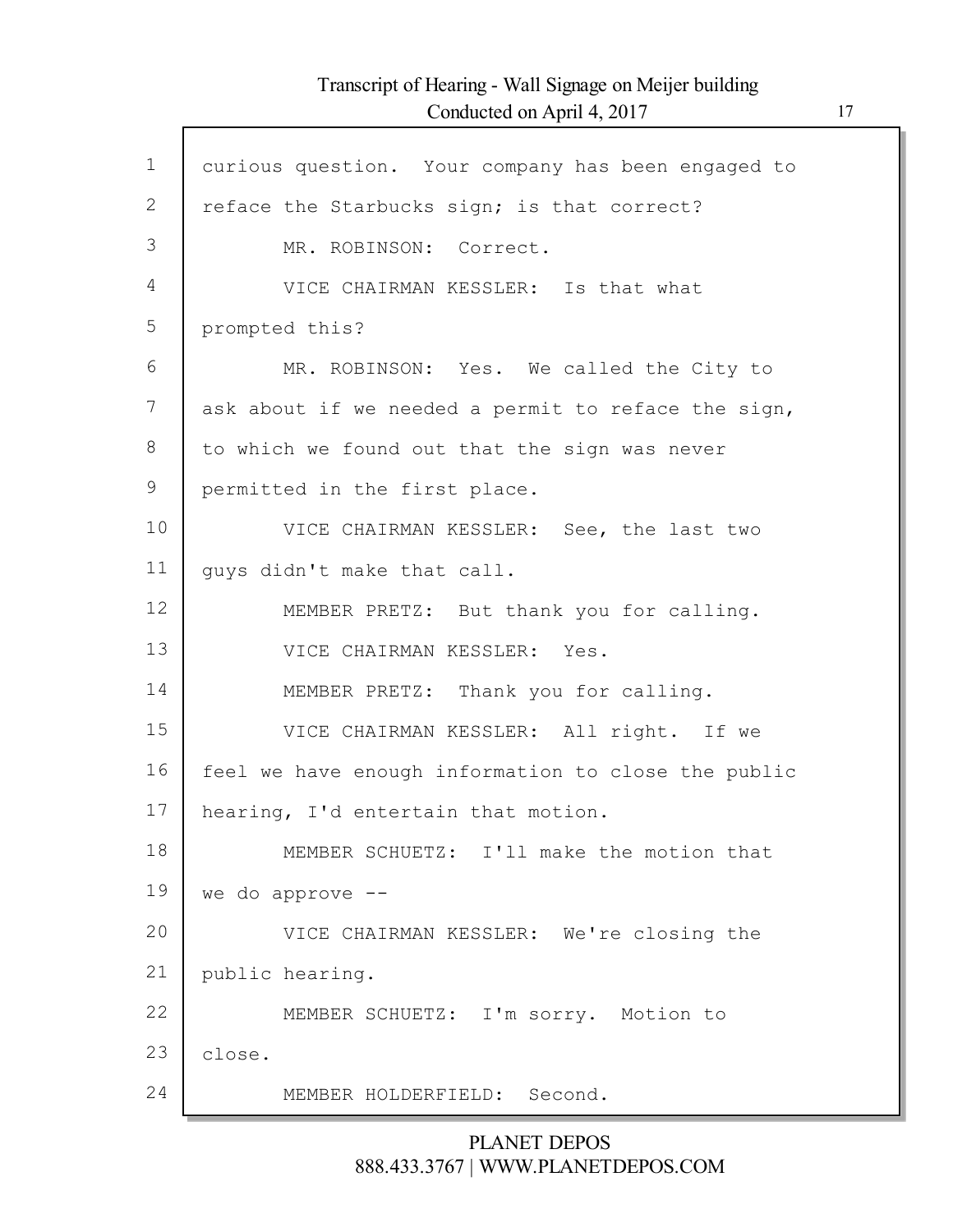Г

| $\mathbf 1$  | VICE CHAIRMAN KESSLER: All right. All in             |
|--------------|------------------------------------------------------|
| $\mathbf{2}$ | favor.                                               |
| 3            | (Ayes heard.)                                        |
| 4            | VICE CHAIRMAN KESSLER: And if nobody has             |
| 5            | any objection, which I doubt they will, we'll jump   |
| 6            | ahead to Item No. 6 in the meeting portion, which is |
| 7            | the Meijer PUD, 855 South Randall Road, application  |
| 8            | for special use requesting an amendment to PUD       |
| 9            | Ordinance 1999-M-24 regarding permitted wall signage |
| 10           | on the Meijer building.                              |
| 11           | And since we've had some discussion on it,           |
| 12           | we could discuss it some more, or we could entertain |
| 13           | a motion. Is anybody ready to make a motion?         |
| 14           | MEMBER SCHUETZ: I was.                               |
| 15           | VICE CHAIRMAN KESSLER: Well, then, you go            |
| 16           | right ahead, Tom.                                    |
| 17           | MEMBER SCHUETZ: Okay. I'll see if I can do           |
| 18           | this right. So I'd like to make the motion that we   |
| 19           | do approve the signage that's been proposed with the |
| 20           | condition that the pharmacy drive-up sign does not   |
| 21           | go up until the pharmacy is put in, and that would   |
| 22           | be the Meijer PUD, 855 South Randall Road, PUD       |
| 23           | Ordinance 1999-M-24.                                 |
| 24           | VICE CHAIRMAN KESSLER: Okay. So you're               |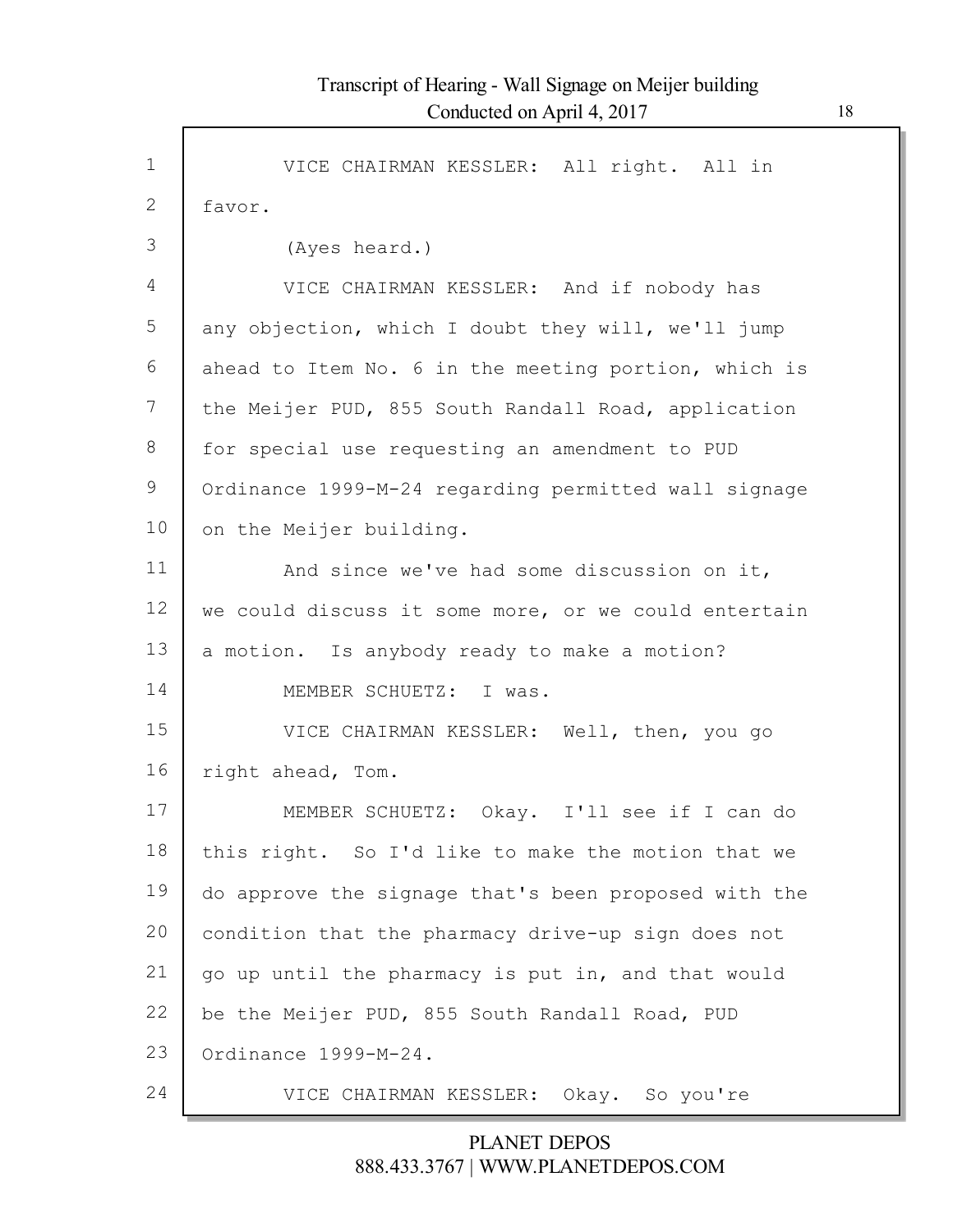Г

| $\mathbf 1$  | recommending approval. You're recommending that     |
|--------------|-----------------------------------------------------|
| $\mathbf{2}$ | we -- you're making a motion to recommend approval. |
| 3            | MEMBER SCHUETZ: Correct.                            |
| 4            | VICE CHAIRMAN KESSLER: Okay. With the               |
| 5            | condition that the drive-up sign is not going to be |
| 6            | installed until such time as they build the         |
| 7            | drive-up.                                           |
| $8\,$        | MEMBER SCHUETZ: Correct.                            |
| 9            | VICE CHAIRMAN KESSLER: Okay. All right.             |
| 10           | Is there any discussion on the motion?              |
| 11           | MR. ROBINSON: No questions.                         |
| 12           | VICE CHAIRMAN KESSLER: Surprise. Okay.              |
| 13           | I'll take a roll call.                              |
| 14           | MEMBER PRETZ: Don't we need a second?               |
| 15           | VICE CHAIRMAN KESSLER: Yeah. We do need a           |
| 16           | second.                                             |
| 17           | MEMBER FRIO: Second.                                |
| 18           | VICE CHAIRMAN KESSLER: Okay. Holderfield.           |
| 19           | MEMBER HOLDERFIELD: Yes.                            |
| 20           | VICE CHAIRMAN KESSLER: Schuetz.                     |
| 21           | MEMBER SCHUETZ: Yes.                                |
| 22           | VICE CHAIRMAN KESSLER: Vargulich.                   |
| 23           | MEMBER VARGULICH: Yes.                              |
| 24           | VICE CHAIRMAN KESSLER: Frio.                        |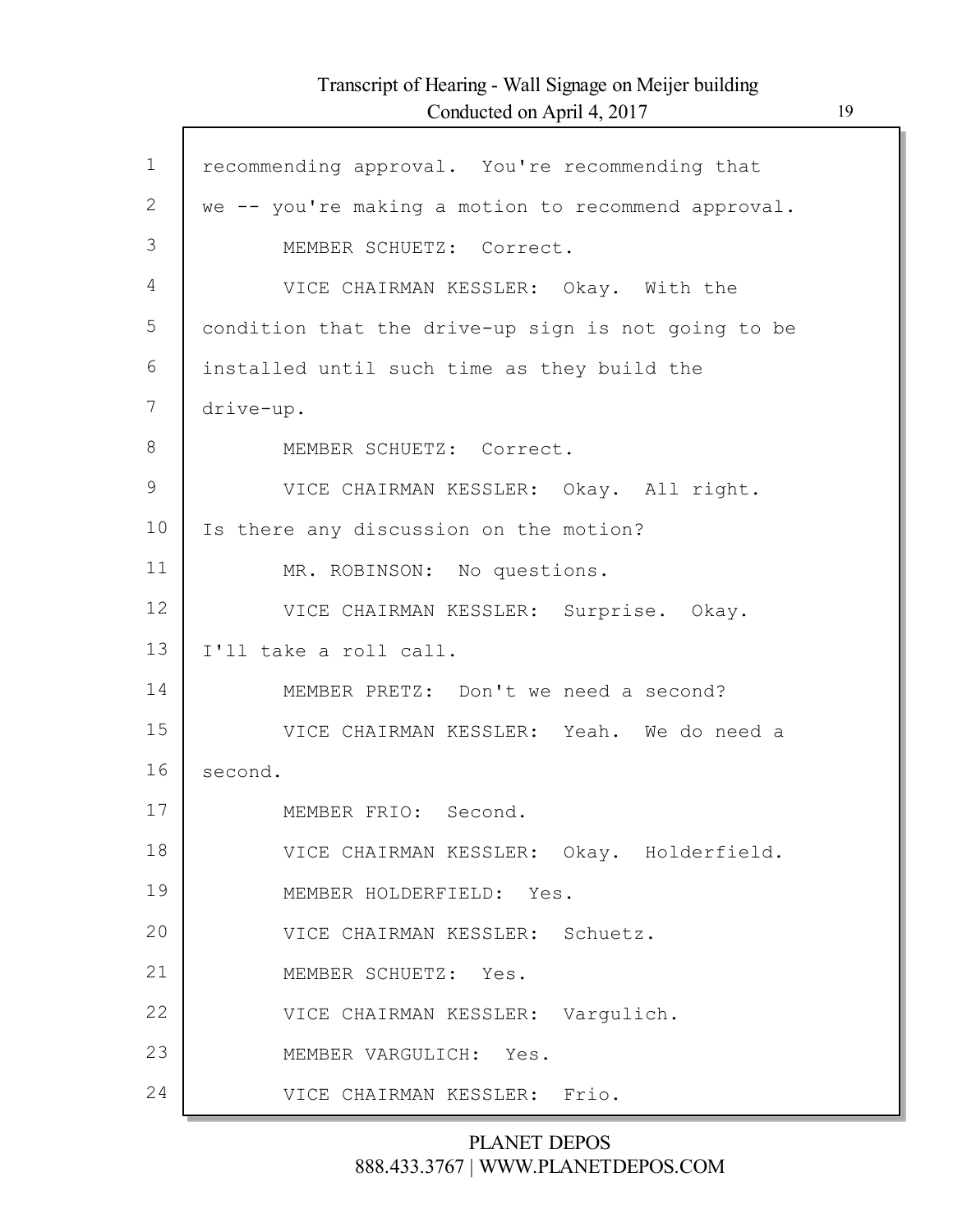| $\mathbf 1$  | MEMBER FRIO: Yes.                         |
|--------------|-------------------------------------------|
| $\mathbf{2}$ | VICE CHAIRMAN KESSLER: Purdy.             |
| 3            | MEMBER MACKLIN-PURDY: Yes.                |
| 4            | VICE CHAIRMAN KESSLER: Pretz.             |
| 5            | MEMBER PRETZ: Yes.                        |
| 6            | VICE CHAIRMAN KESSLER: Kessler, yes.      |
| 7            | All right. That motion passes. Thank you  |
| 8            | very much.                                |
| $\mathsf 9$  | THE WITNESS: Thank you.                   |
| 10           | VICE CHAIRMAN KESSLER: Enjoy your stay in |
| 11           | St. Charles.                              |
| 12           | (Off the record at 7:19 p.m.)             |
| 13           |                                           |
| 14           |                                           |
| 15           |                                           |
| 16           |                                           |
| 17           |                                           |
| 18           |                                           |
| 19           |                                           |
| 20           |                                           |
| 21           |                                           |
| 22           |                                           |
| 23           |                                           |
| 24           |                                           |
|              |                                           |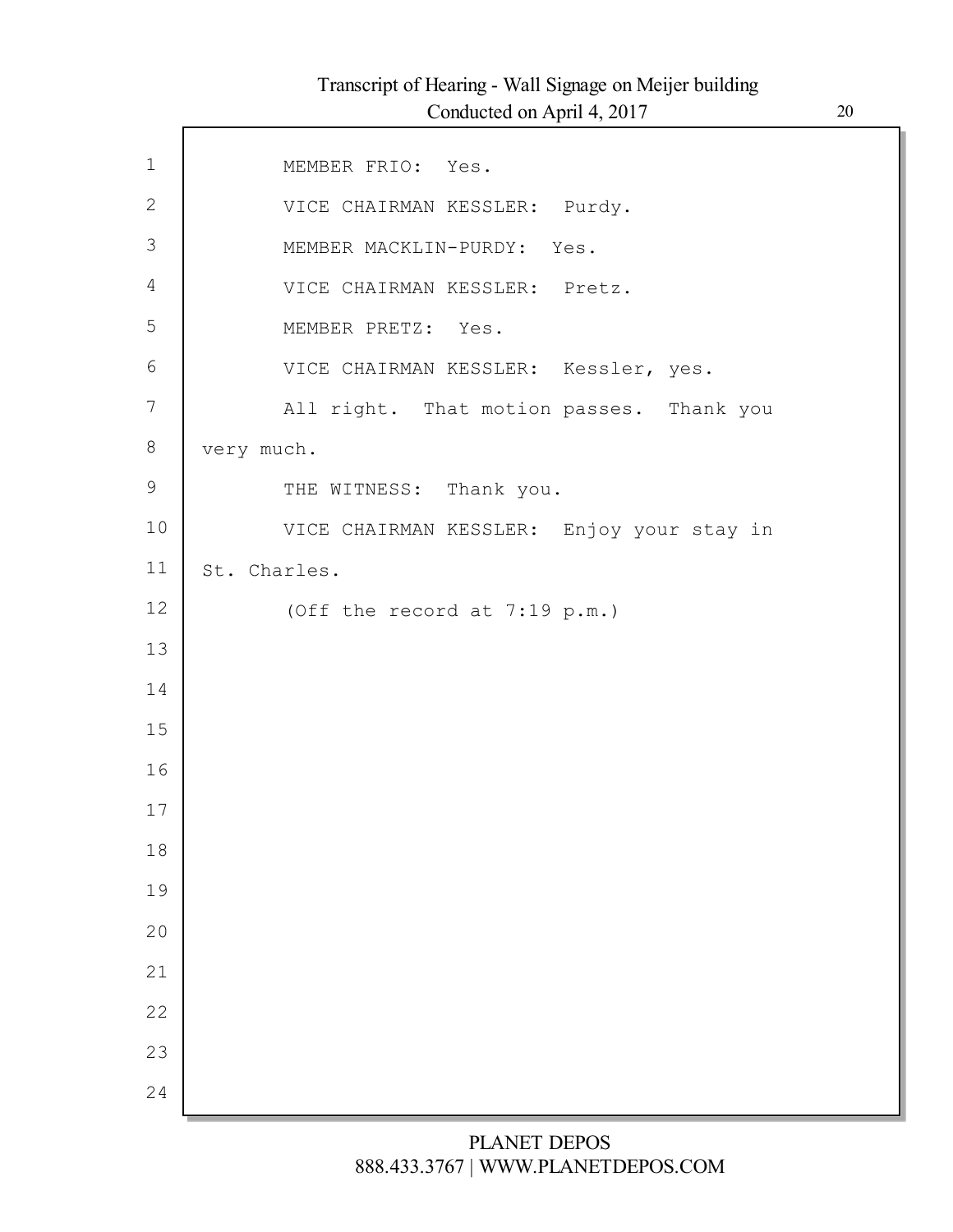| $\mathbf{1}$ | CERTIFICATE OF SHORTHAND REPORTER                                                                      |
|--------------|--------------------------------------------------------------------------------------------------------|
| 2            |                                                                                                        |
| 3            | I, Joanne E. Ely, Certified Shorthand                                                                  |
| 4            | Reporter No. 84-4169, CSR, RPR, and a Notary Public                                                    |
| 5            | in and for the County of Kane, State of Illinois,                                                      |
| 6            | the officer before whom the foregoing proceedings                                                      |
| 7            | were taken, do certify that the foregoing transcript                                                   |
| 8            | is a true and correct record of the proceedings,                                                       |
| 9            | that said proceedings were taken by me                                                                 |
| 10           | stenographically and thereafter reduced to                                                             |
| 11           | typewriting under my supervision, and that I am                                                        |
| 12           | neither counsel for, related to, nor employed by any                                                   |
| 13           | of the parties to this case and have no interest,                                                      |
| 14           | financial or otherwise, in its outcome.                                                                |
| 15           | IN WITNESS WHEREOF, I have hereunto set my                                                             |
| 16           | hand and affixed my notarial seal this 6th day of                                                      |
| 17           | April, 2017.                                                                                           |
| 18           | My commission expires: May 16, 2020                                                                    |
| 19           | OFFICIAL SEAL                                                                                          |
| 20           | Joanne E. Ely<br>JOANNE E. ELY<br>Notary Public - State of Illinois<br>My Commission Expires 5/16/2020 |
| 21           |                                                                                                        |
| 22           |                                                                                                        |
| 23           | Notary Public in and for the                                                                           |
| 24           | State of Illinois                                                                                      |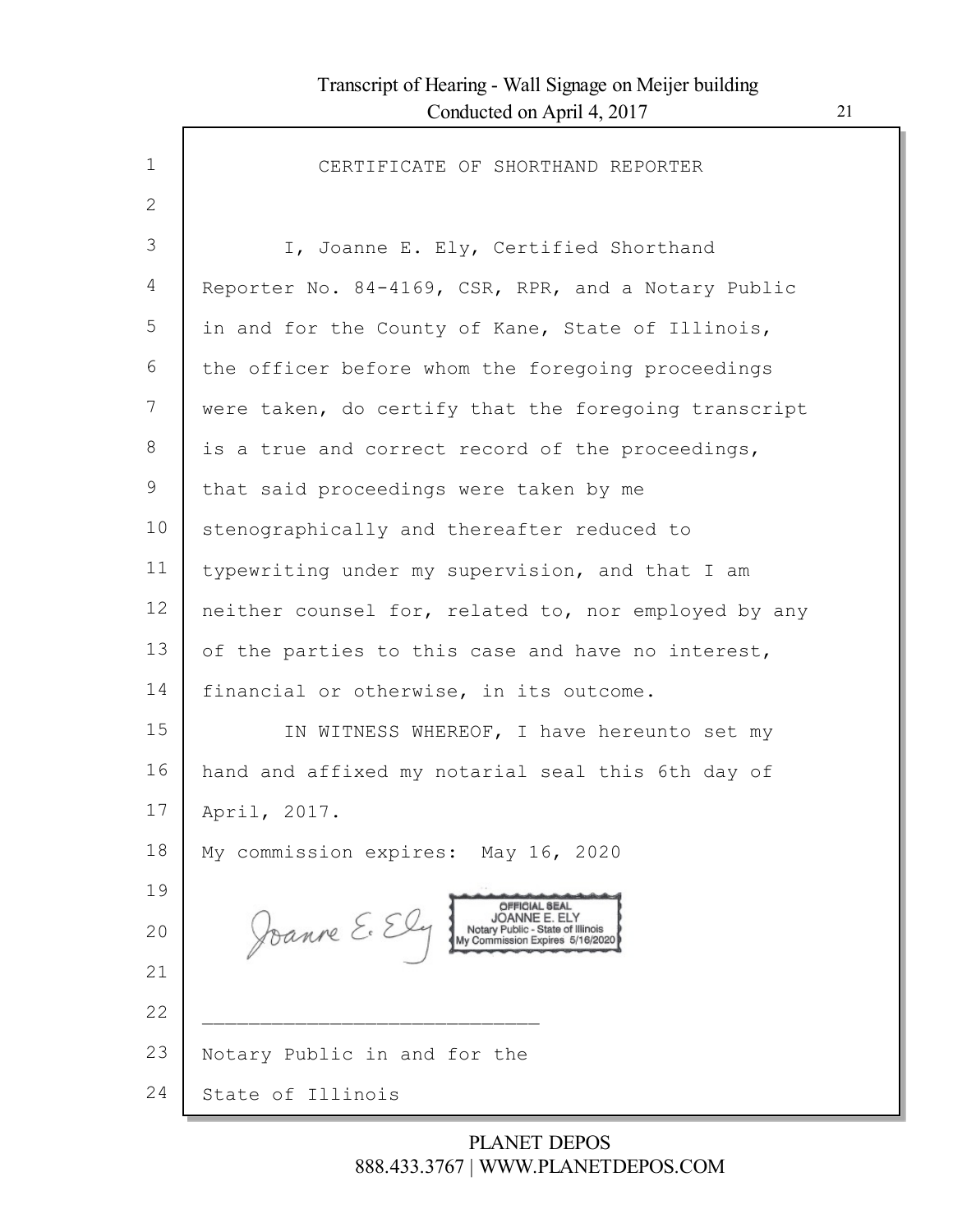

# **Transcript of Hearing - Encroachment for Pergolas and Sports Courts**

**Date:** April 4, 2017 **Case:** St. Charles Plan Commission

**Planet Depos Phone:** 888-433-3767 **Fax:** 888-503-3767 **Email:** [transcripts@planetdepos.com](mailto:transcripts@planetdepos.com) **www.planetdepos.com**

WORLDWIDE COURT REPORTING | INTERPRETATION | TRIAL SERVICES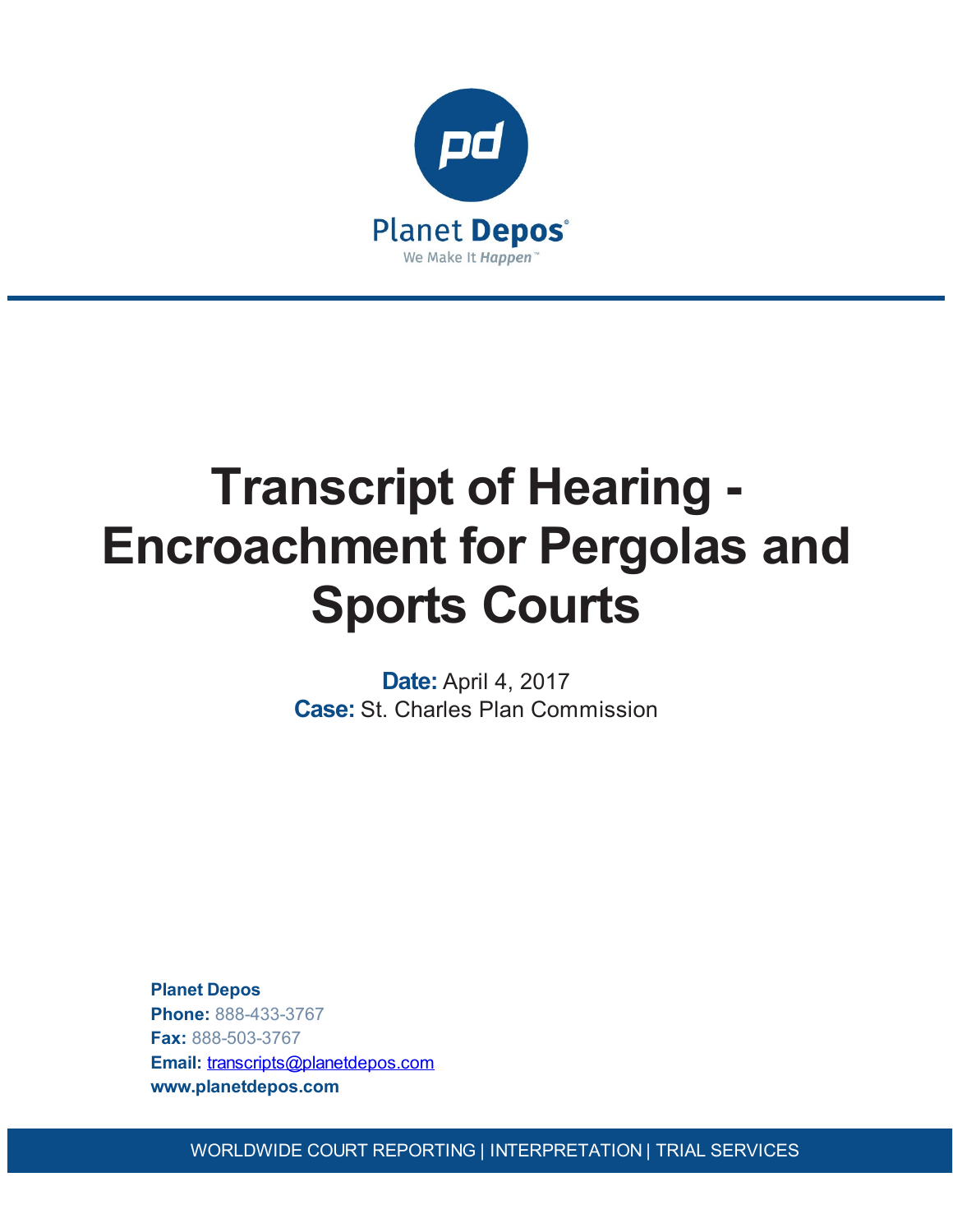| $\mathbf 1$    | BEFORE THE PLAN COMMISSION                        |
|----------------|---------------------------------------------------|
| $\mathbf{2}$   | OF THE CITY OF ST. CHARLES                        |
| $\mathfrak{Z}$ |                                                   |
| $\overline{4}$ | --------------------------X                       |
| 5              | In Re:                                            |
| 6              | General Amendment                                 |
| $\overline{7}$ | Regarding Permitted                               |
| 8              | Encroachments and Yard<br>$\ddot{\phantom{1}}$    |
| 9              | Encroachment for Pergolas<br>$\sim$ $\sim$ $\sim$ |
| 10             | and Sports Courts.<br>$\ddot{\cdot}$              |
| 11             | -------------------X                              |
| 12             |                                                   |
| 13             | HEARING                                           |
| 14             | St. Charles, Illinois 60174                       |
| 15             | Tuesday, April 4, 2017                            |
| 16             | 7:19 p.m.                                         |
| 17             |                                                   |
| 18             |                                                   |
| 19             |                                                   |
| 20             |                                                   |
| 21             |                                                   |
| 22             | Job No.: 126916                                   |
| 23             | Pages: $1 - 26$                                   |
| 24             | Reported by: Joanne E. Ely, CSR, RPR              |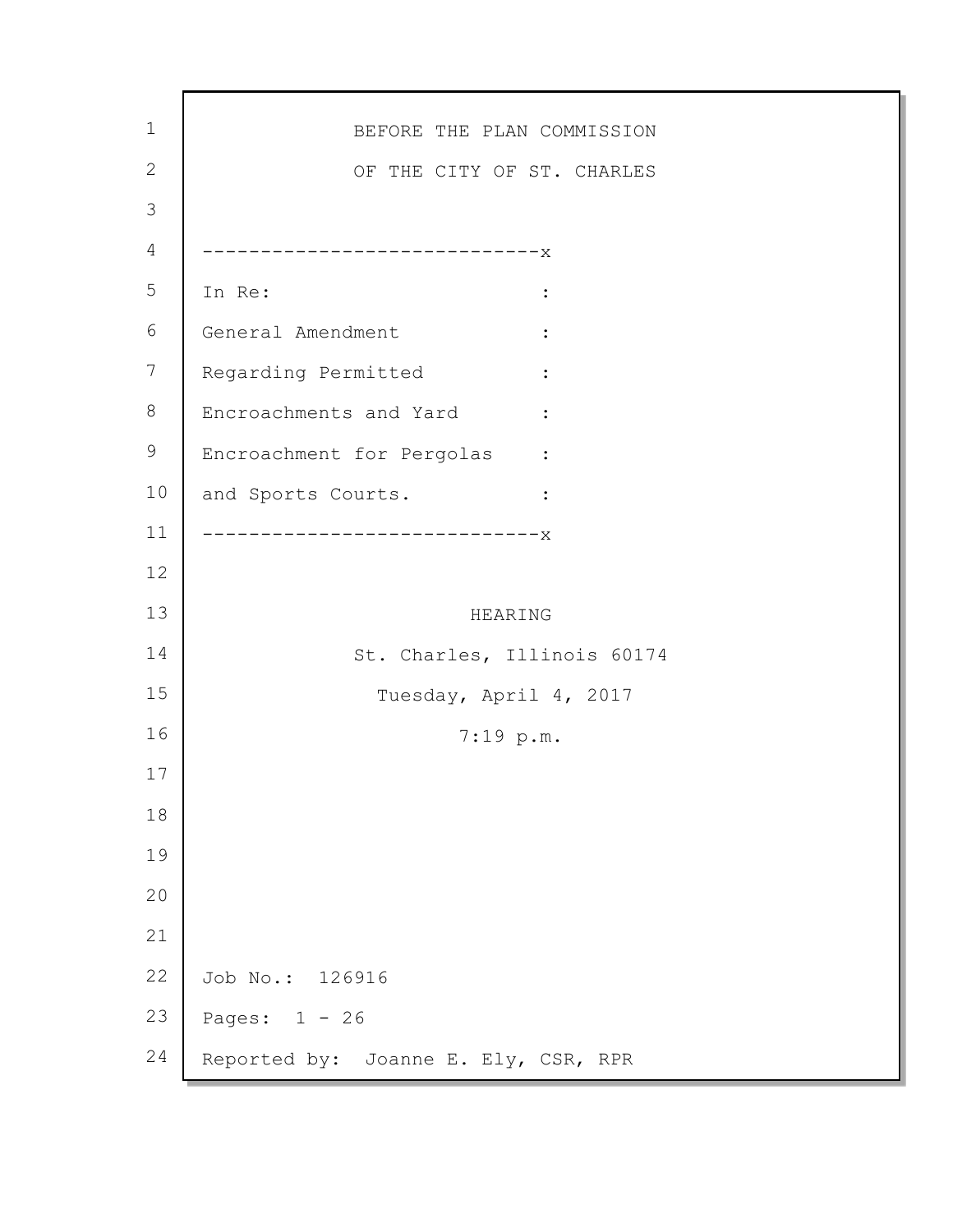|                | Conducted on April 4, 2017                         |
|----------------|----------------------------------------------------|
| $\mathbf 1$    | HEARING, held at the location of:                  |
| $\mathbf{2}$   |                                                    |
| $\mathfrak{Z}$ | ST. CHARLES CITY HALL                              |
| $\overline{4}$ | 2 East Main Street                                 |
| 5              | St. Charles, Illinois 60174                        |
| $6\,$          | $(630)$ 377-4400                                   |
| 7              |                                                    |
| $8\,$          |                                                    |
| $\mathcal{G}$  |                                                    |
| 10             |                                                    |
| 11             |                                                    |
| 12             |                                                    |
| 13             | Before Joanne E. Ely, a Certified Shorthand        |
| 14             | Reporter, and a Notary Public in and for the State |
| 15             | of Illinois.                                       |
| 16             |                                                    |
| $17$           |                                                    |
| 18             |                                                    |
| 19             |                                                    |
| 20             |                                                    |
| 21             |                                                    |
| 22             |                                                    |
|                |                                                    |
| 23             |                                                    |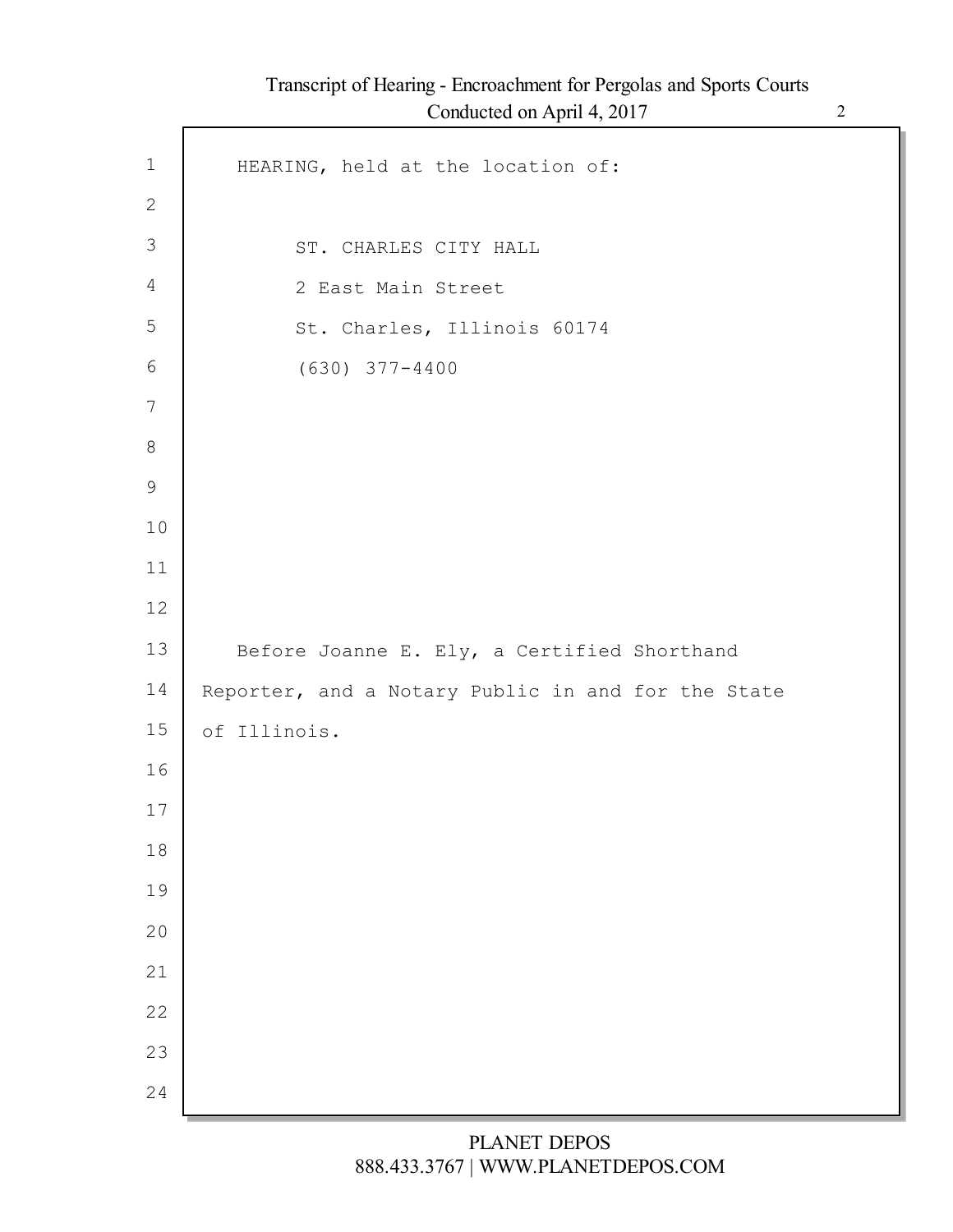$\mathsf{l}$ 

| $\mathbf 1$      | PRESENT: |                                          |
|------------------|----------|------------------------------------------|
| $\mathbf{2}$     |          | TIM KESSLER, Vice Chairman               |
| $\mathfrak{Z}$   |          | DAN FRIO, Member                         |
| $\overline{4}$   |          | JAMES HOLDERFIELD, Member                |
| 5                |          | TOM PRETZ, Member                        |
| $\sqrt{6}$       |          | LAURA MACKLIN-PURDY, Member              |
| $\boldsymbol{7}$ |          | TOM SCHUETZ, Member                      |
| 8                |          | PETER VARGULICH, Member                  |
| $\mathsf 9$      |          | ALSO PRESENT:                            |
| 10               |          | RUSSELL COLBY, Planning Division Manager |
| 11               |          | ELLEN JOHNSON, Planner                   |
| 12               |          |                                          |
| 13               |          |                                          |
| 14               |          |                                          |
| 15               |          |                                          |
| 16               |          |                                          |
| 17               |          |                                          |
| 18               |          |                                          |
| 19               |          |                                          |
| 20               |          |                                          |
| 21               |          |                                          |
| 22               |          |                                          |
| 23               |          |                                          |
| 24               |          |                                          |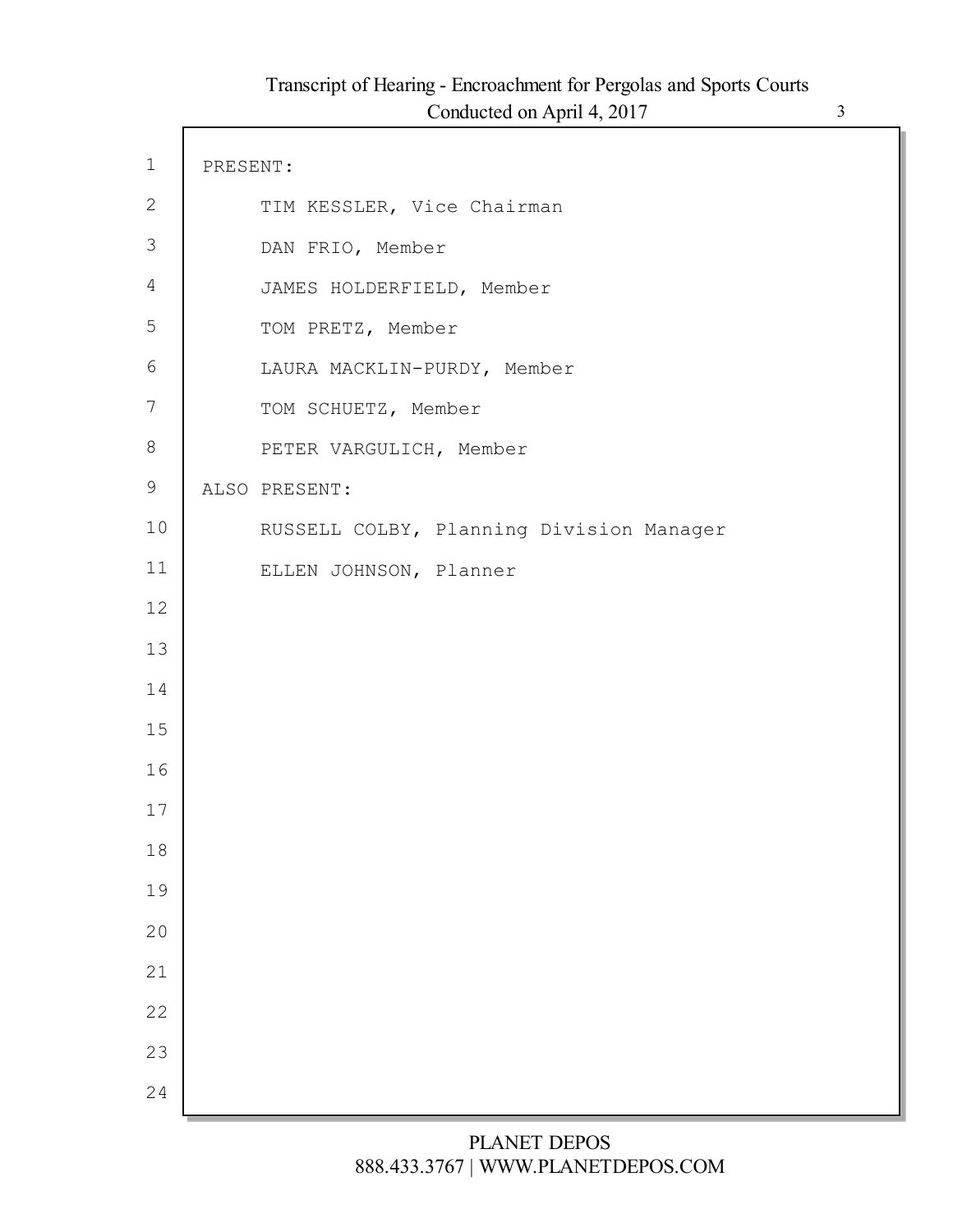Г

| $\mathbf{1}$ | PROCEEDINGS                                          |
|--------------|------------------------------------------------------|
| 2            | VICE CHAIRMAN KESSLER: Okay. We're                   |
| 3            | going to jump back to No. 5, General Amendment,      |
| 4            | City of St. Charles, General Provisions,             |
| 5            | permitted encroachments, Definitions and General     |
| 6            | Definitions, Chapter 17.22. I won't read all the     |
| 7            | details. Ellen is going to fill us in. Thank you.    |
| 8            | MS. JOHNSON: Okay. So this is a proposed             |
| 9            | amendment being proposed by City staff regarding     |
| 10           | yard encroachments for pergolas and also sports      |
| 11           | courts.                                              |
| 12           | The proposed -- first is regarding pergolas.         |
| 13           | Currently, gazebos and pergolas are listed together  |
| 14           | in Table 17.22-3, which is a table in the zoning     |
| 15           | ordinance called permitted encroachments, which      |
| 16           | lists different types of structures and whether or   |
| 17           | not they are allowed within the required yard        |
| 18           | setbacks.                                            |
| 19           | So right now gazebos and pergolas are listed         |
| 20           | together, and they're not permitted in the side yard |
| 21           | or the front yard, and they are allowed up to 3 feet |
| 22           | from the rear lot line.                              |
| 23           | So we're proposing to separate these two             |
| 24           | structures out, keeping the gazebos the same; and    |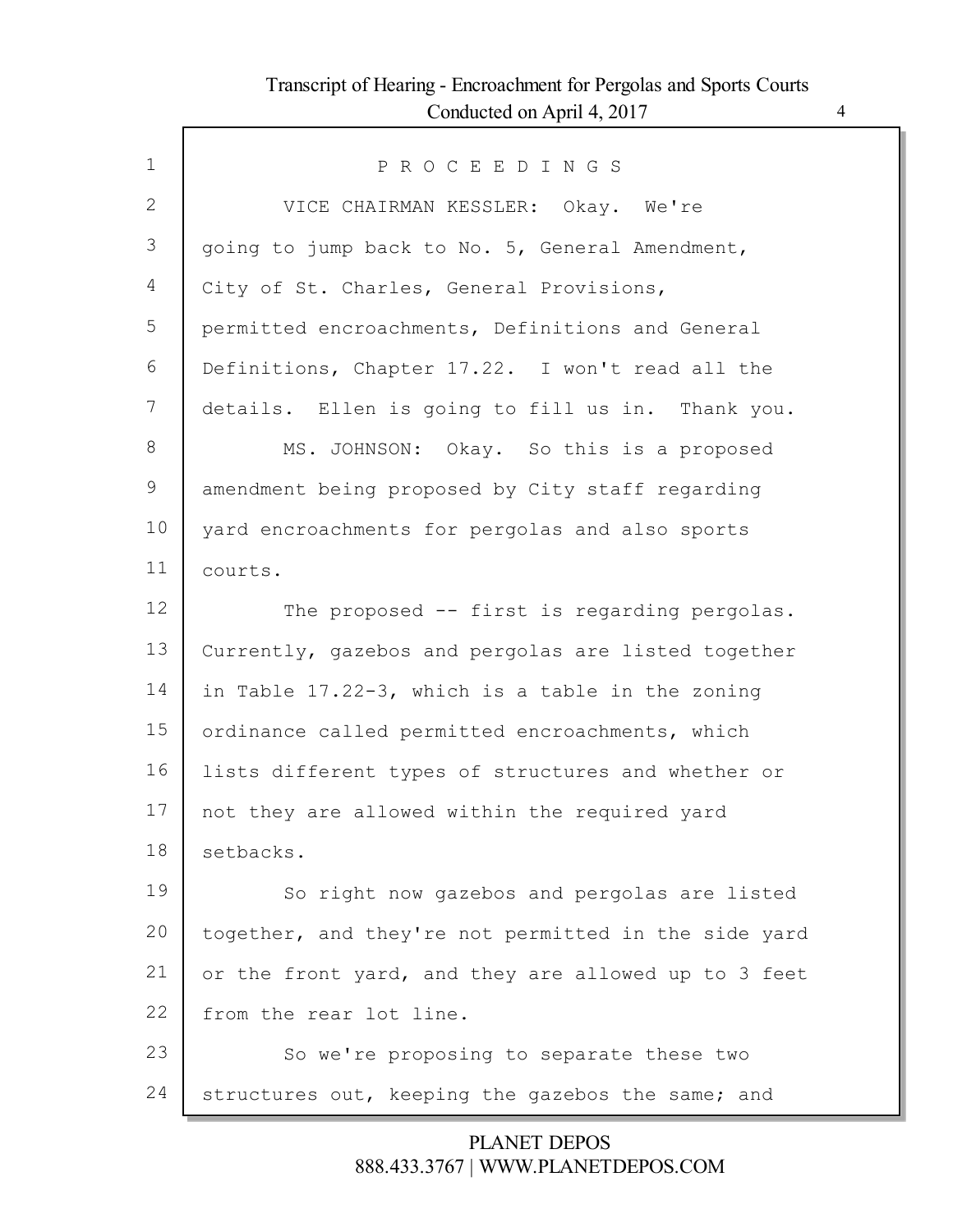Г

| $\mathbf 1$    | for pergolas, allowing them within the interior side  |
|----------------|-------------------------------------------------------|
| $\overline{2}$ | yard up to 3 feet from the lot line, but only in the  |
| 3              | RT, Traditional Residential Zoning District, and the  |
| 4              | CBD-2 District and not in the other zoning districts. |
| 5              | There's also a definition proposed for each           |
| 6              | one. Right now these structures aren't defined in     |
| 7              | the ordinance, which leads to some confusion with     |
| 8              | enforcement and how to interpret the code. So we're   |
| 9              | proposing some definitions just to clarify.           |
| 10             | This diagram shows a typical 50-by-100-foot           |
| 11             | lot in, say, an RT-3 Zoning District. So it shows     |
| 12             | the required front yard, 20 feet, the 15-foot         |
| 13             | exterior side yard because this is a corner lot, and  |
| 14             | that 30-foot rear yard and that 6-foot side yard.     |
| 15             | And the green area, the green box shows               |
| 16             | where a pergola would be permitted per the proposed   |
| 17             | amendment. So it would be allowed up to 3 feet from   |
| 18             | the side lot line and then up to 3 feet from the      |
| 19             | rear lot line.                                        |
| 20             | This amendment has come up because over the           |
| 21             | past several months, we've talked to a number of      |
| 22             | residents who have wanted to put pergolas in their    |
| 23             | side yards, and they live in the RT, Traditional      |
| 24             | Residential Zoning District, which have smaller lot   |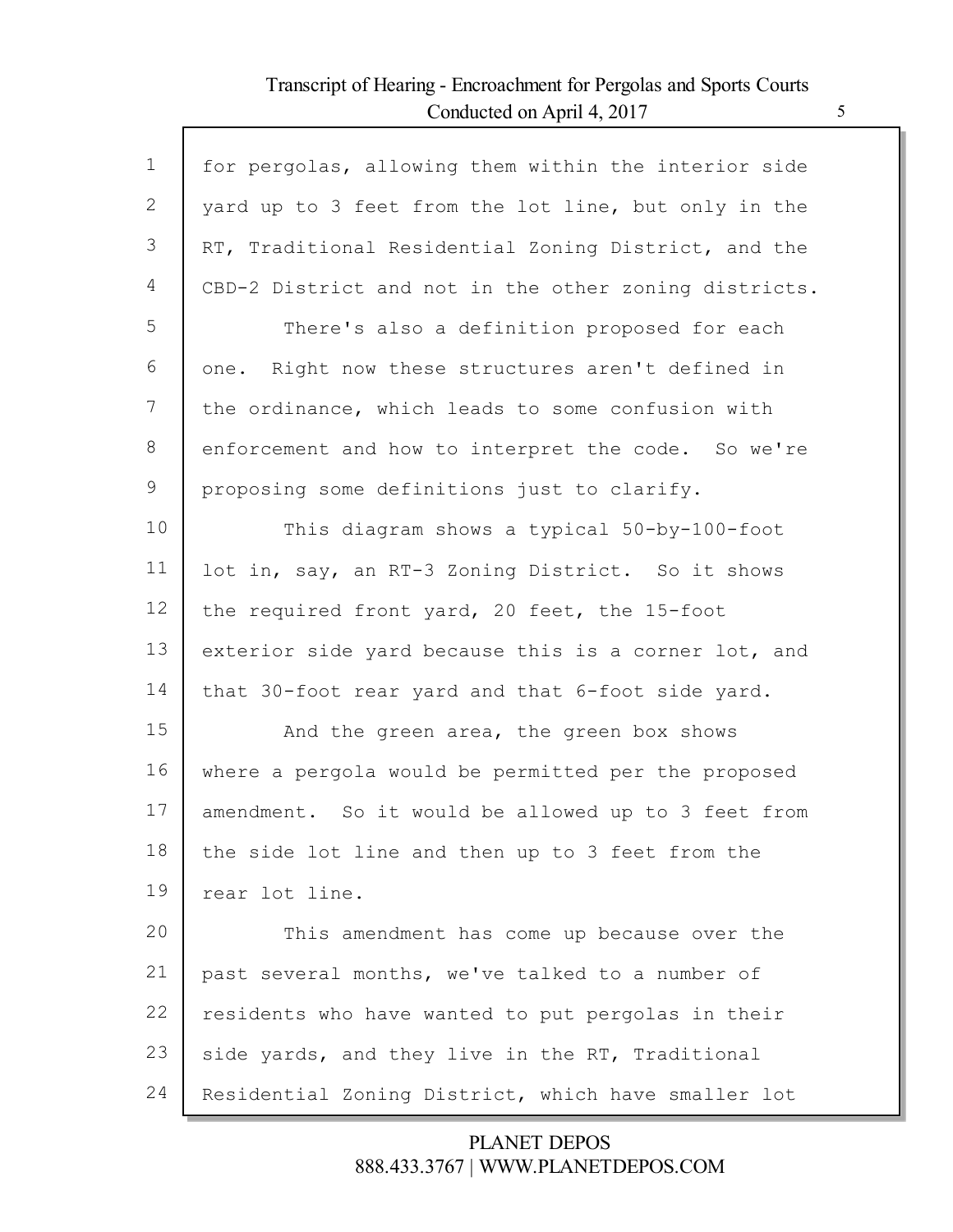Г

| $\mathbf 1$  | sizes than other residential districts in town, and  |
|--------------|------------------------------------------------------|
| $\mathbf{2}$ | they haven't been able to do so because of the fact  |
| 3            | that the structure can't be within the side-yard     |
| 4            | setback.                                             |
| 5            | Due to the smaller size of the lots in the           |
| 6            | RT district and just the pattern of development,     |
| 7            | many times there are structures existing within the  |
| 8            | side yards in these neighborhoods, including garages |
| 9            | and sheds and fences, and all of those structures    |
| 10           | are actually allowed either up to or within 3 feet   |
| 11           | of the side-yard setback.                            |
| 12           | So with that in mind, it would make logical          |
| 13           | sense to also allow pergolas since side yards are    |
| 14           | typically used kind of as part of a back -- part of  |
| 15           | the rear yard in these districts, and other          |
| 16           | structures are also found in this area of the lot.   |
| 17           | So that's kind of the rationale behind this          |
| 18           | amendment.                                           |
| 19           | Are there any questions?                             |
| 20           | MEMBER MACKLIN-PURDY: How does that work if          |
| 21           | there's sidewalks?                                   |
| 22           | MS. JOHNSON: If there's sidewalks along the          |
| 23           | side.                                                |
| 24           | MEMBER MACKLIN-PURDY: Like on the side.              |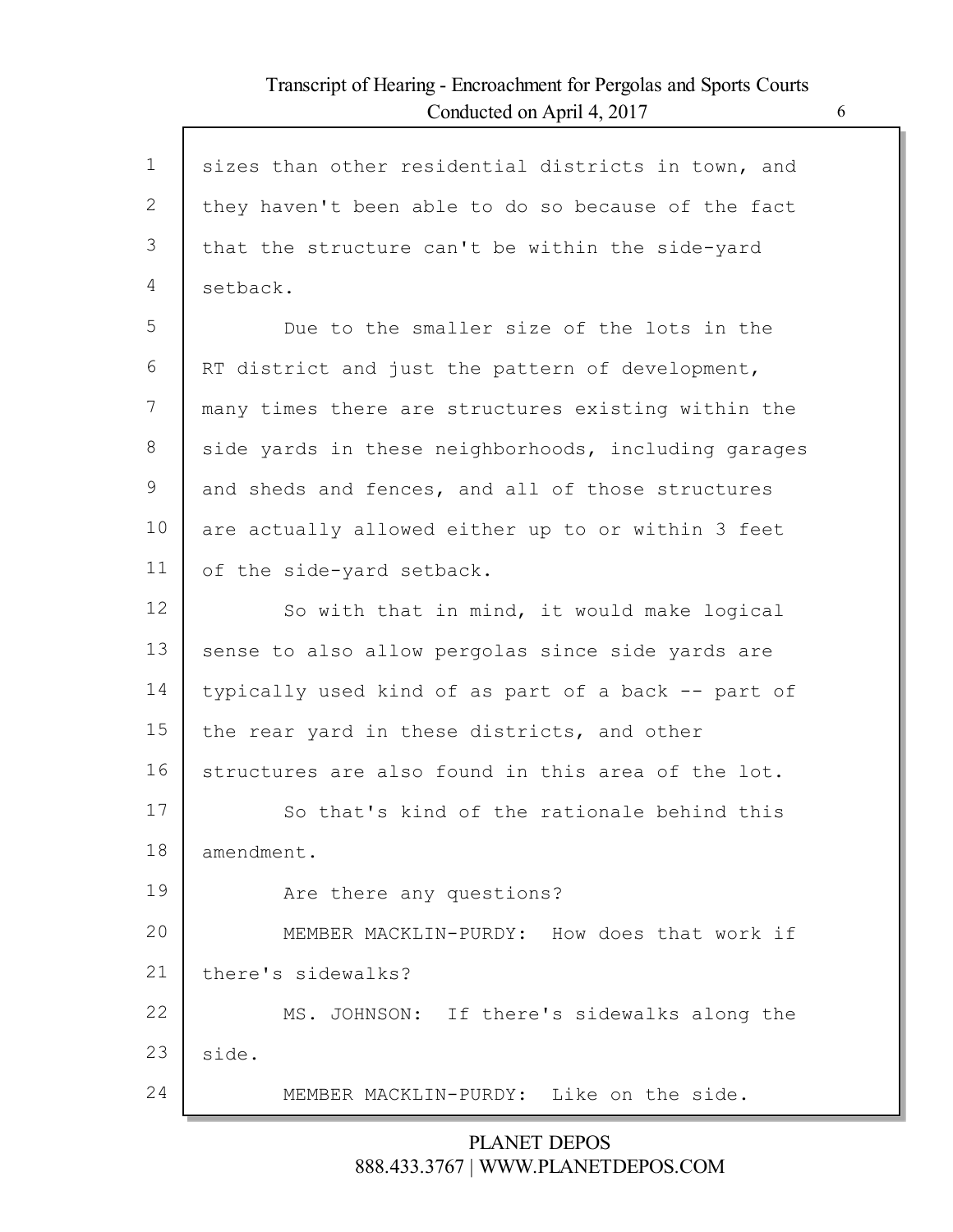Г

| $\mathbf 1$   | Because I used to live on a corner lot with a        |
|---------------|------------------------------------------------------|
| 2             | sidewalk. So how does that work with the 3 feet?     |
| 3             | MS. JOHNSON: Well, the --                            |
| 4             | VICE CHAIRMAN KESSLER: It's an interior              |
| 5             | side yard.                                           |
| 6             | MS. JOHNSON: The pergola wouldn't be                 |
| 7             | allowed on a corner lot on the exterior side.        |
| 8             | MEMBER MACKLIN-PURDY: Okay.                          |
| $\mathcal{G}$ | VICE CHAIRMAN KESSLER: So it wouldn't be             |
| 10            | allowed on a corner lot on the exterior side.        |
| 11            | MS. JOHNSON: Within that 15-foot setback.            |
| 12            | VICE CHAIRMAN KESSLER: Within that 15-foot           |
| 13            | setback.                                             |
| 14            | MS. JOHNSON: It's treated -- the exterior            |
| 15            | side yard is typically treated the same as the front |
| 16            | yard in terms of permitted encroachments, keeping it |
| 17            | consistent.                                          |
| 18            | VICE CHAIRMAN KESSLER: Okay.                         |
| 19            | MS. JOHNSON: If there's no more questions            |
| 20            | on that, I'll move on.                               |
| 21            | VICE CHAIRMAN KESSLER: Okay.                         |
| 22            | MS. JOHNSON: All right. Next is sports               |
| 23            | courts. So currently right now it's the same table   |
| 24            | of permitted encroachments. It lists sports          |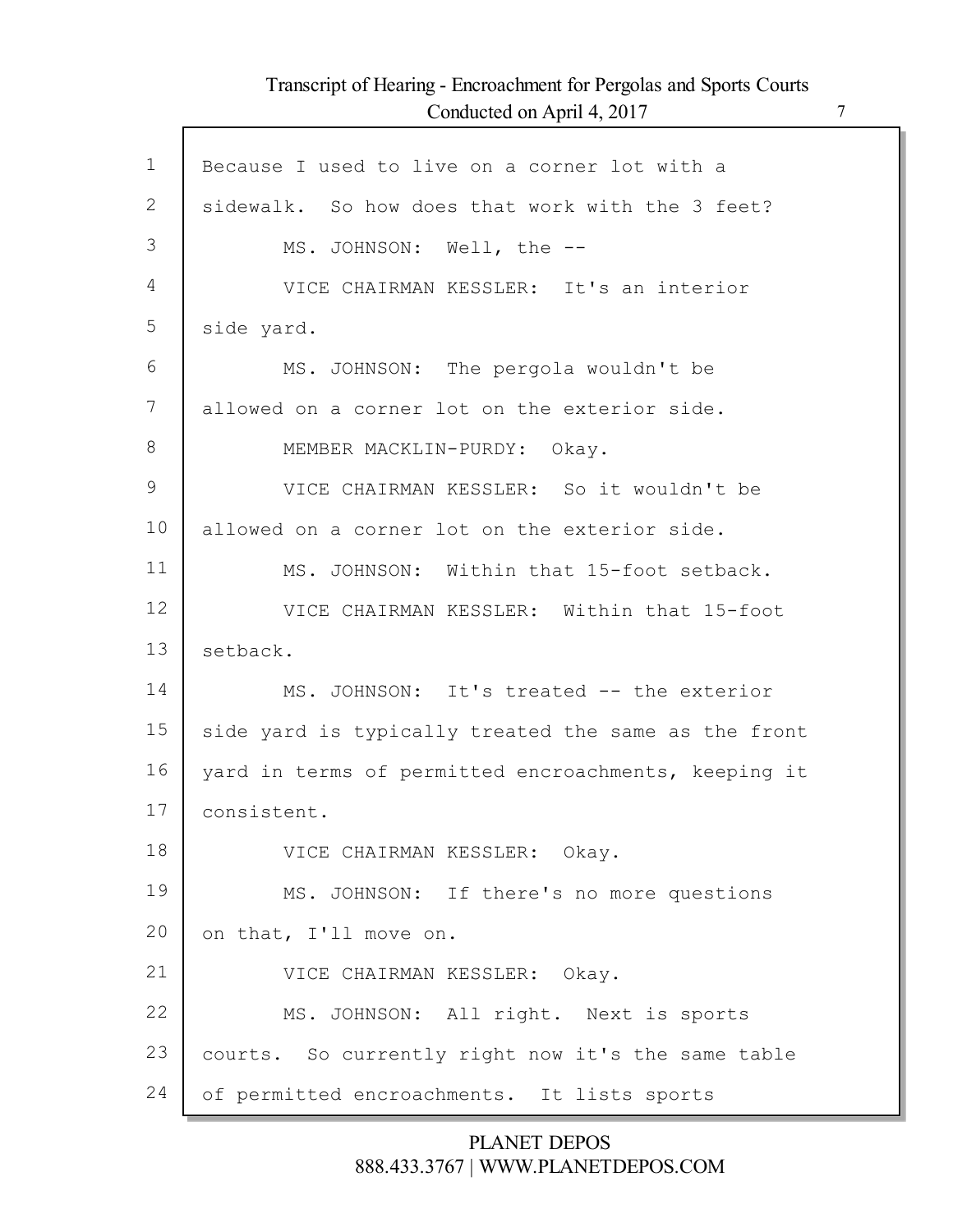Г

| $\mathbf 1$ | courts -- or tennis courts and doesn't include any   |
|-------------|------------------------------------------------------|
| 2           | other types of sports courts. So it's been unclear   |
| 3           | how far, say, a basketball court or an ice rink can  |
| 4           | be within the yard or how close those structures can |
| 5           | be to the property line.                             |
| 6           | So this came up this winter with ice rinks           |
| 7           | locating in maybe the exterior side of the front     |
| 8           | yard, and we didn't have a clear position whether    |
| 9           | that would be permitted or not because it's really   |
| 10          | not addressed in the ordinance.                      |
| 11          | So we're proposing to take tennis courts and         |
| 12          | make it a more general category as sports courts and |
| 13          | keep the encroachment information the same as        |
| 14          | currently exists for tennis courts.                  |
| 15          | So a sports court wouldn't be allowed in the         |
| 16          | front or exterior side yard or the interior side     |
| 17          | yard, and it would be allowed in the rear but would  |
| 18          | need to be 10 feet from the lot line.                |
| 19          | We also have a proposed definition of sports         |
| 20          | court to include basketball courts, ice rinks,       |
| 21          | tennis courts, and other hardscape surfaces that     |
| 22          | isn't part of a driveway used for access to a        |
| 23          | garage. So this wouldn't include like a basketball   |
| 24          | hoop that has a drive -- when you use a driveway as  |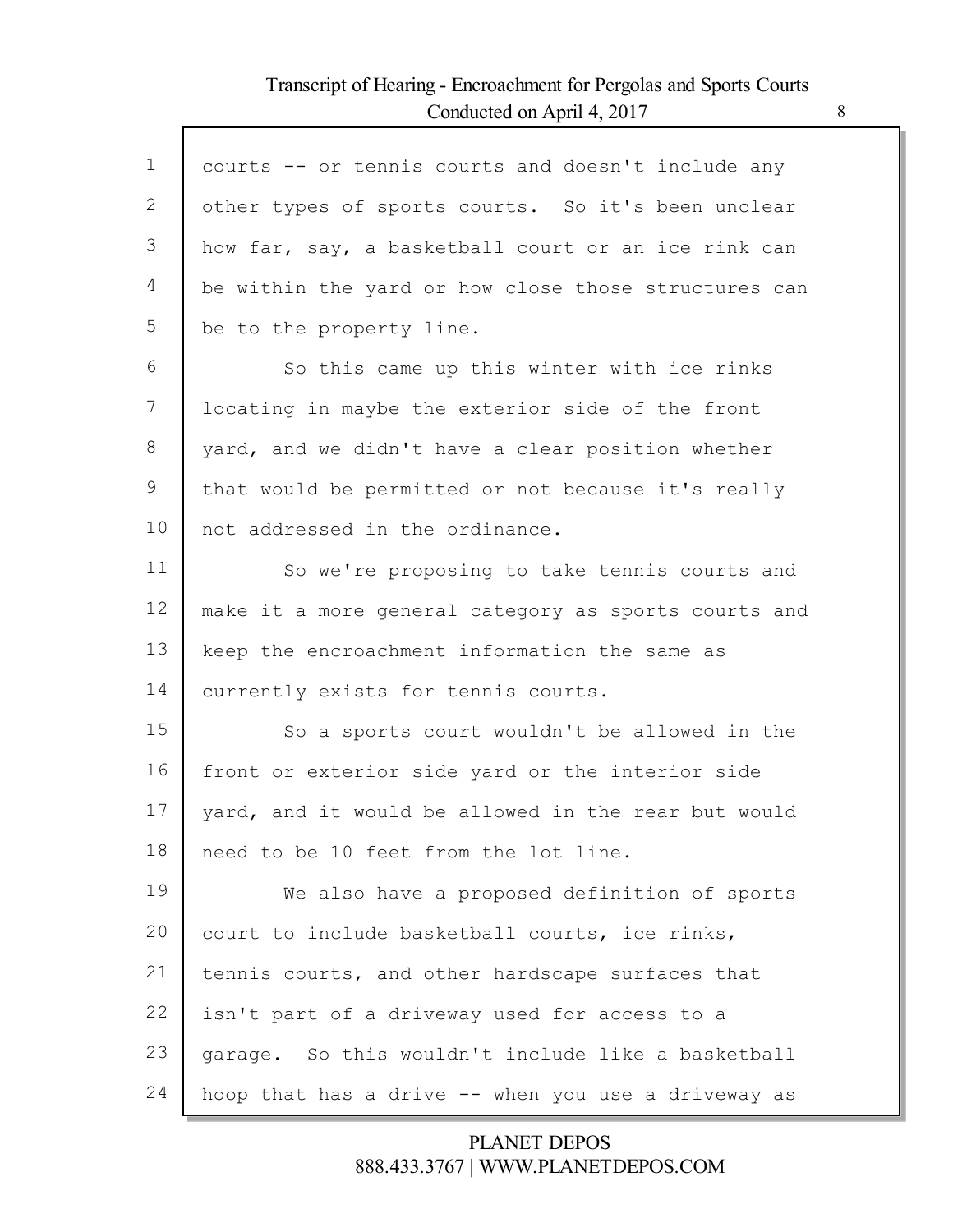Г

| $\mathbf 1$ | a basketball court, it wouldn't include that. So     |
|-------------|------------------------------------------------------|
| 2           | this diagram illustrates where a sports court would  |
| 3           | be allowed per the proposal.                         |
| 4           | VICE CHAIRMAN KESSLER: I have a question.            |
| 5           | You say hardscape surfaces. I mean, I see temporary  |
| 6           | ice rinks being built all around my neighborhood,    |
| 7           | and they're just 2-by-12 with a plastic sheet on the |
| 8           | lawn filled with water. You're saying those aren't   |
| 9           | allowed?                                             |
| 10          | MS. JOHNSON: Yeah. Technically, we would             |
| 11          | want to see a 10-foot setback from the rear lot line |
| 12          | for those.                                           |
| 13          | VICE CHAIRMAN KESSLER: Okay. So if it's              |
| 14          | within the setbacks, it doesn't matter.              |
| 15          | MS. JOHNSON: Right.                                  |
| 16          | VICE CHAIRMAN KESSLER: You can do whatever           |
| 17          | you want.                                            |
| 18          | MS. JOHNSON: Right. It would just need to            |
| 19          | be 10-foot from the rear and then not within the     |
| 20          | yard setbacks as shown on the diagram.               |
| 21          | MEMBER FRIO: Where does this apply?                  |
| 22          | MS. JOHNSON: This would apply across all             |
| 23          | zoning districts.                                    |
| 24          | MEMBER MACKLIN-PURDY: So what happens if             |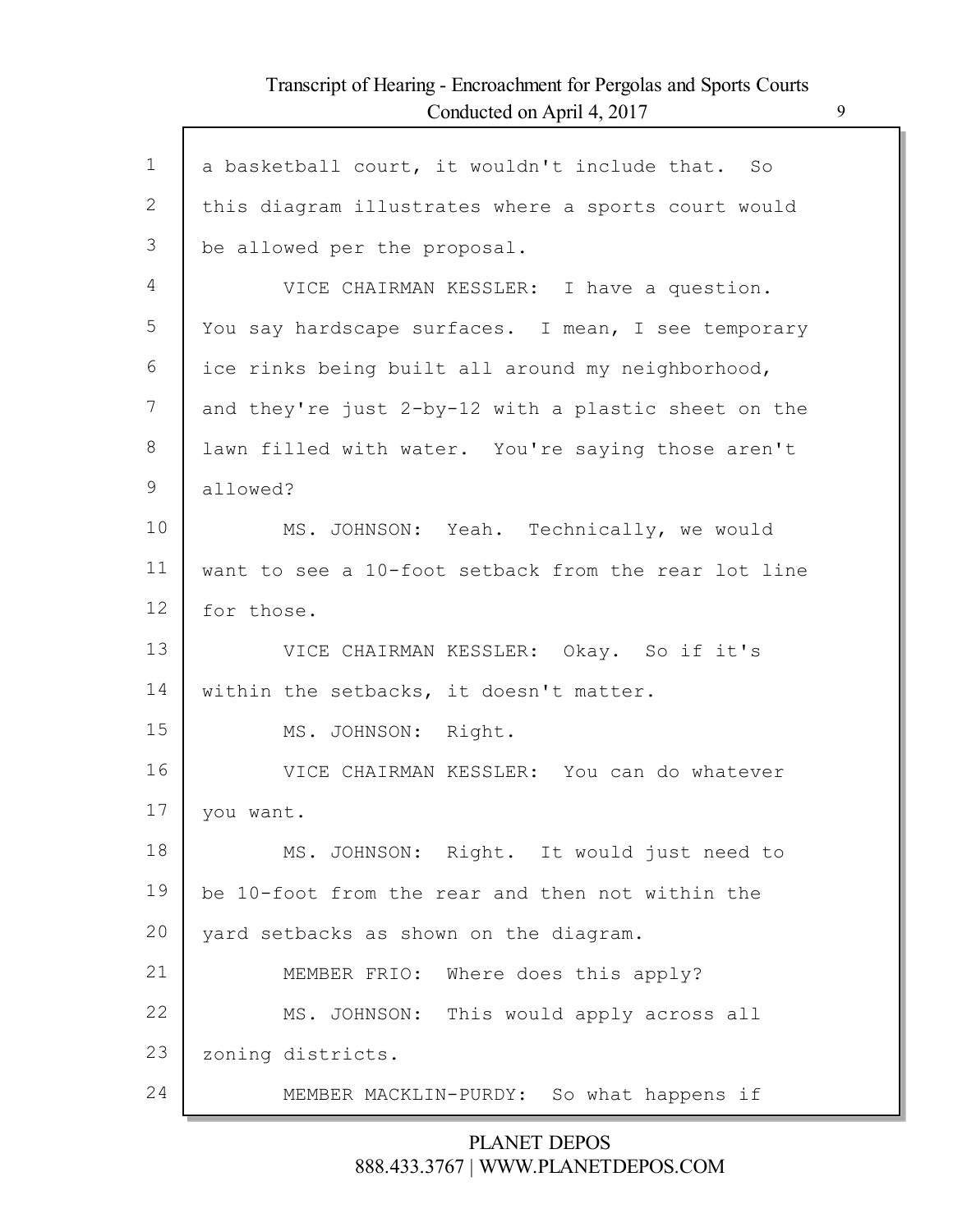Г

| $\mathbf{1}$ | this is already there?                                |
|--------------|-------------------------------------------------------|
| $\mathbf{2}$ | MS. JOHNSON: Then they would be                       |
| 3            | grandfathered in. So, I mean, an existing surface     |
| 4            | would be allowed to stay.                             |
| 5            | MEMBER MACKLIN-PURDY: But if they put up a            |
| 6            | temporary ice skating rink, they wouldn't be able to. |
| 7            | MS. JOHNSON: Right. Next year they                    |
| 8            | wouldn't be allowed to put it back.                   |
| 9            | VICE CHAIRMAN KESSLER: I'm curious. What              |
| 10           | actually -- is there a specific incident or           |
| 11           | incidents or application that prompted this?          |
| 12           | MS. JOHNSON: We had a couple complaints               |
| 13           | that came in this year for ice rinks in the front     |
| 14           | yard of certain neighborhoods, and we didn't really   |
| 15           | have a way to address it because it wasn't clear in   |
| 16           | the zoning ordinance. So it came to our attention     |
| 17           | that it should probably be addressed somehow in the   |
| 18           | code so that we can respond to those types of         |
| 19           | questions.                                            |
| 20           | VICE CHAIRMAN KESSLER: Does this apply to             |
| 21           | temporary or just permanent?                          |
| 22           | MS. JOHNSON: It would to temporary also if            |
| 23           | it meets the definition.                              |
| 24           | MEMBER MACKLIN-PURDY: There's a few in the            |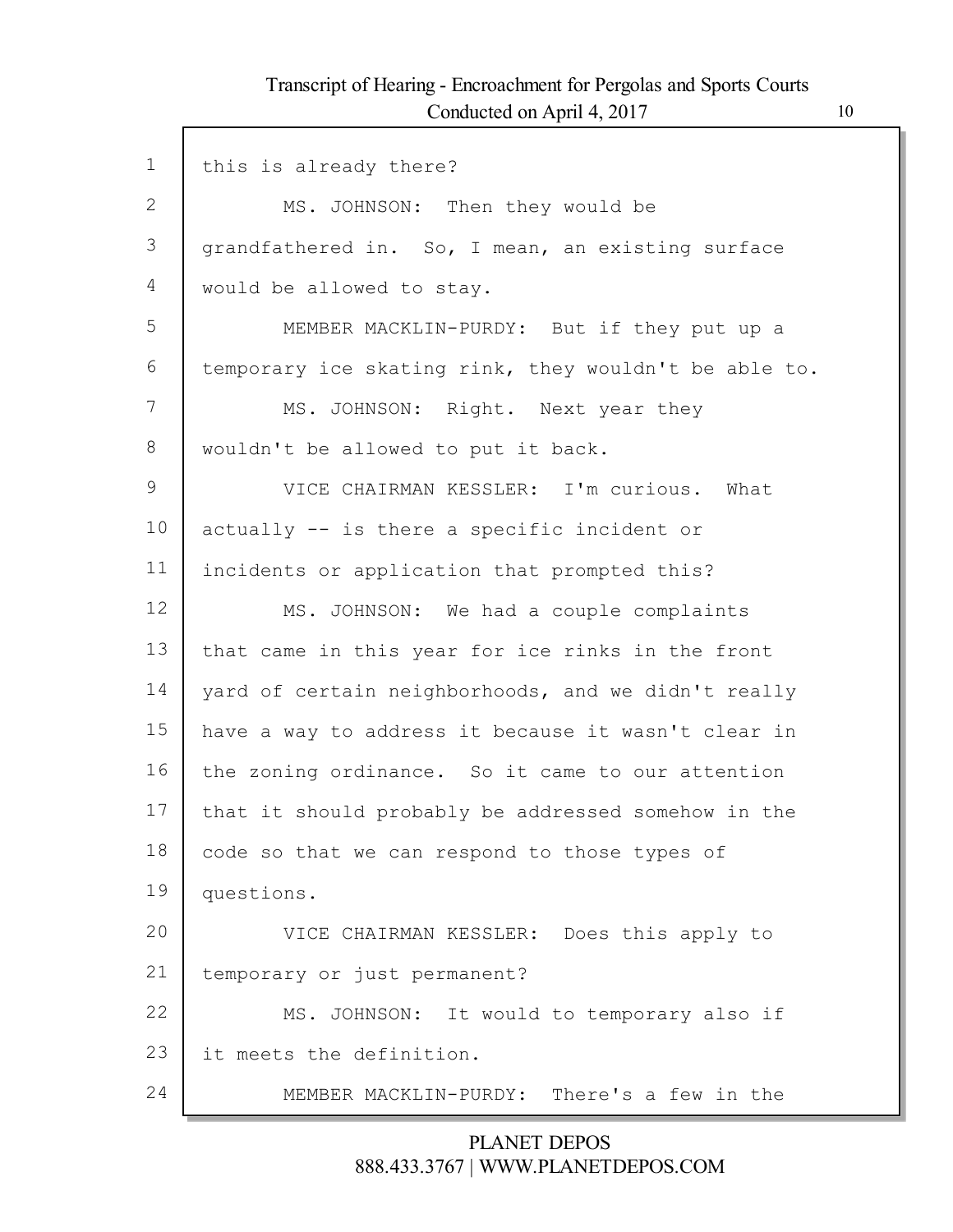Г

| $\mathbf 1$ | front yards of my neighborhood.                     |
|-------------|-----------------------------------------------------|
| 2           | VICE CHAIRMAN KESSLER: Sure.                        |
| 3           | MEMBER PRETZ: Not in my neighborhood.<br>The        |
| 4           | front yards aren't big enough to hold one.          |
| 5           | VICE CHAIRMAN KESSLER: Can you skate?               |
| 6           | MEMBER PRETZ: That's a different story.             |
| 7           | MEMBER FRIO: I have a question. I live off          |
| 8           | of Persimmon. My neighbors put a pad in their       |
| 9           | backyard. I don't know if it was intended for a     |
| 10          | basketball hoop or a court, but it is now. They     |
| 11          | have spotlights, and they're out there every night  |
| 12          | until 11:00 o'clock. It's literally -- their        |
| 13          | court -- like, here's my living room. Their court   |
| 14          | is where that wall is. That's allowed?              |
| 15          | MS. JOHNSON: I'm not sure where -- it               |
| 16          | depends on where their property line is. It would   |
| 17          | need to be 10 foot back from their rear lot line.   |
| 18          | MEMBER FRIO: They can do like a full-court          |
| 19          | basketball court and include lights and everything? |
| 20          | MS. JOHNSON:<br>Yeah.                               |
| 21          | MEMBER FRIO: That's allowed?                        |
| 22          | MS. JOHNSON: Yes. There are some                    |
| 23          | limitations in our lighting chapter on glare and    |
| 24          | lighting levels at property lines but yes.          |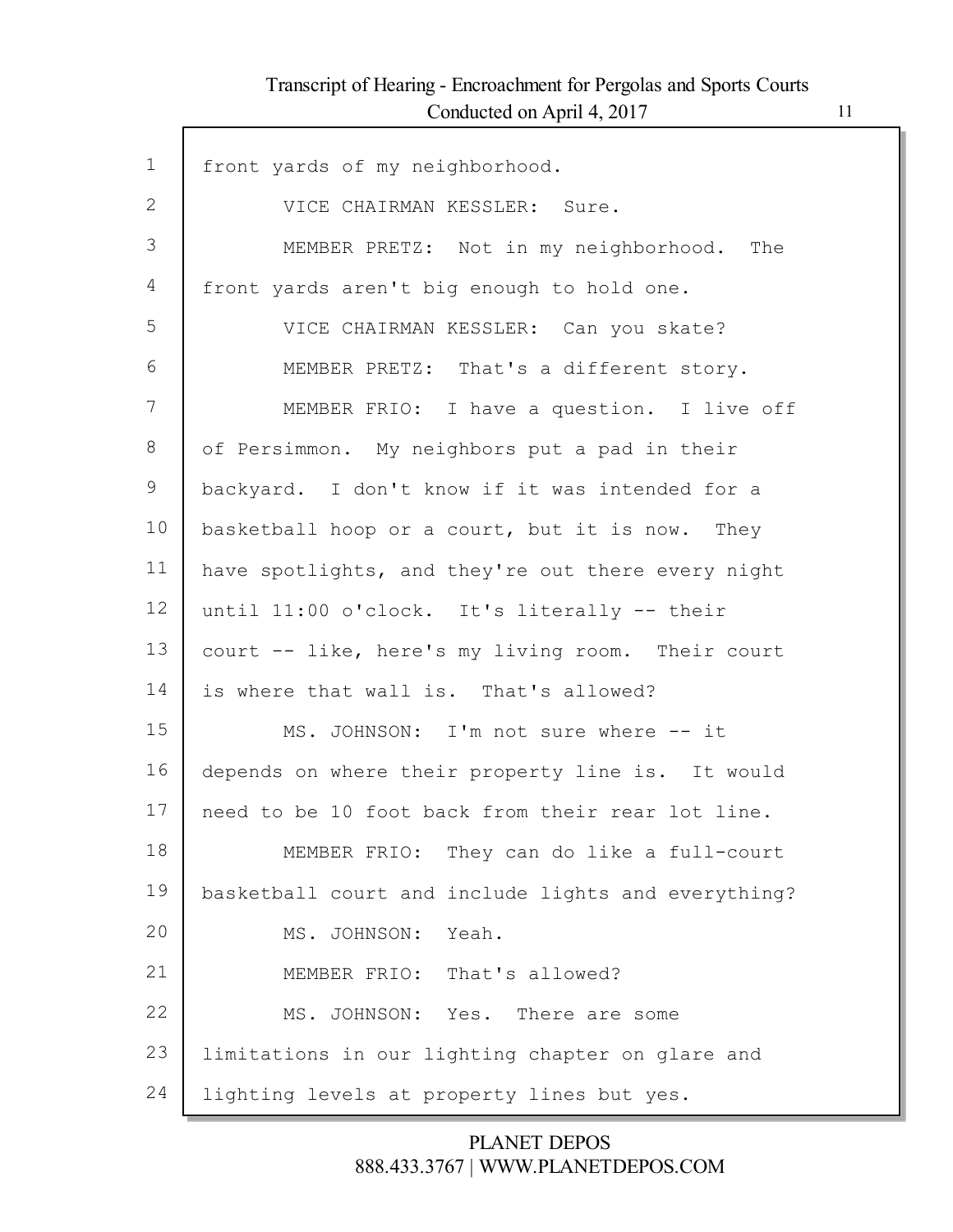| 1  | MEMBER FRIO: Thank you.                             |
|----|-----------------------------------------------------|
| 2  | VICE CHAIRMAN KESSLER: And that's a                 |
| 3  | permanent structure.                                |
| 4  | MEMBER FRIO: Oh, yeah. It's a basketball --         |
| 5  | it's a pad with four spotlights, and they're out    |
| 6  | there every night until 11:00 o'clock. It's as      |
| 7  | annoying as all get out.                            |
| 8  | VICE CHAIRMAN KESSLER: I want to go back to         |
| 9  | the question about -- this one is for across all    |
| 10 | zoning districts. Why RT and CBD?                   |
| 11 | MS. JOHNSON: For the pergolas?                      |
| 12 | VICE CHAIRMAN KESSLER: Right. I understand          |
| 13 | the RT but $--$                                     |
| 14 | MS. JOHNSON: In CBD-2, typically, the lot           |
| 15 | size is -- the lot size is the same in CBD-2 as the |
| 16 | RT-4 District; and a lot of the CBD-2 District is   |
| 17 | covered in residential -- is single-family          |
| 18 | residential.                                        |
| 19 | So typically, like when we did the                  |
| 20 | amendments last year for some of the yard           |
| 21 | encroachments in the RT District, we included CBD-2 |
| 22 | also just to account for residential uses in the    |
| 23 | $CBD-2.$                                            |
| 24 |                                                     |
|    | VICE CHAIRMAN KESSLER: Okay. Any other              |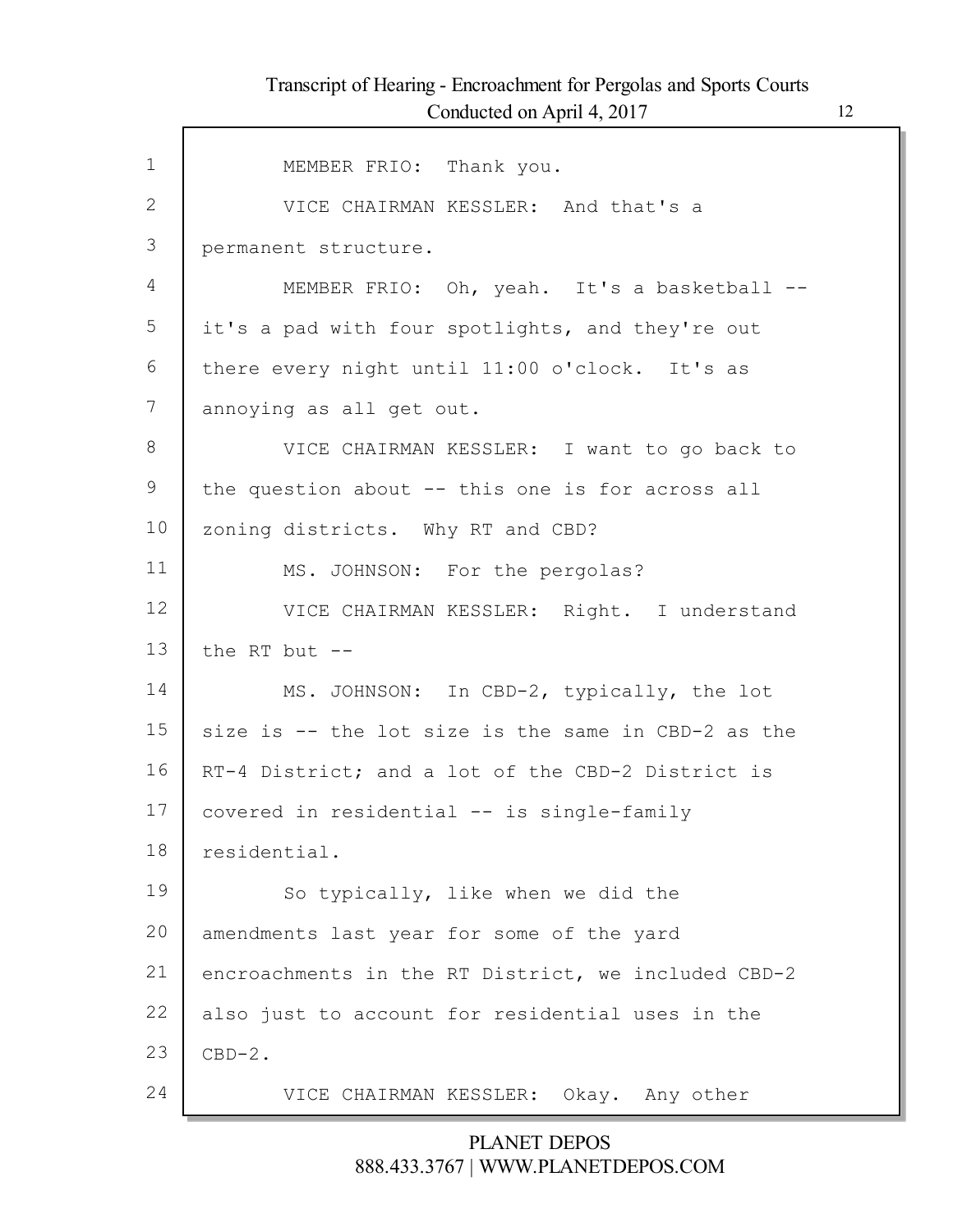| $\mathbf 1$ | questions?                                           |
|-------------|------------------------------------------------------|
| 2           | MEMBER VARGULICH: I have a question. With            |
| 3           | respect to the pergolas, is there some reason they   |
| 4           | cannot be in an exterior?                            |
| 5           | MS. JOHNSON: An exterior side?                       |
| 6           | MEMBER VARGULICH: Yeah.                              |
| 7           | MS. JOHNSON: It hasn't come up that -- that          |
| 8           | location hasn't been requested. It hasn't come up    |
| 9           | as an issue yet. And typically, our encroachments    |
| 10          | we keep consistent for front yards and exterior side |
| 11          | yards just so that the structures don't conflict     |
| 12          | with, say, a public sidewalk or so that it's not     |
| 13          | visible from the road also.                          |
| 14          | There's not a reason that we couldn't                |
| 15          | propose to change the setback -- to allow            |
| 16          | encroachment in the exterior side, but we're not     |
| 17          | proposing that right now.                            |
| 18          | MEMBER SCHUETZ: It would be a visual too I           |
| 19          | would think on the side.                             |
| 20          | VICE CHAIRMAN KESSLER: I have a condition            |
| 21          | now that -- I mean, there is no sidewalk on the      |
| 22          | exterior side yard. There is a hedge, a 20-foot      |
| 23          | hedge between the house and the street. It wouldn't  |
| 24          | be visible. It's actually not a -- it's not a front  |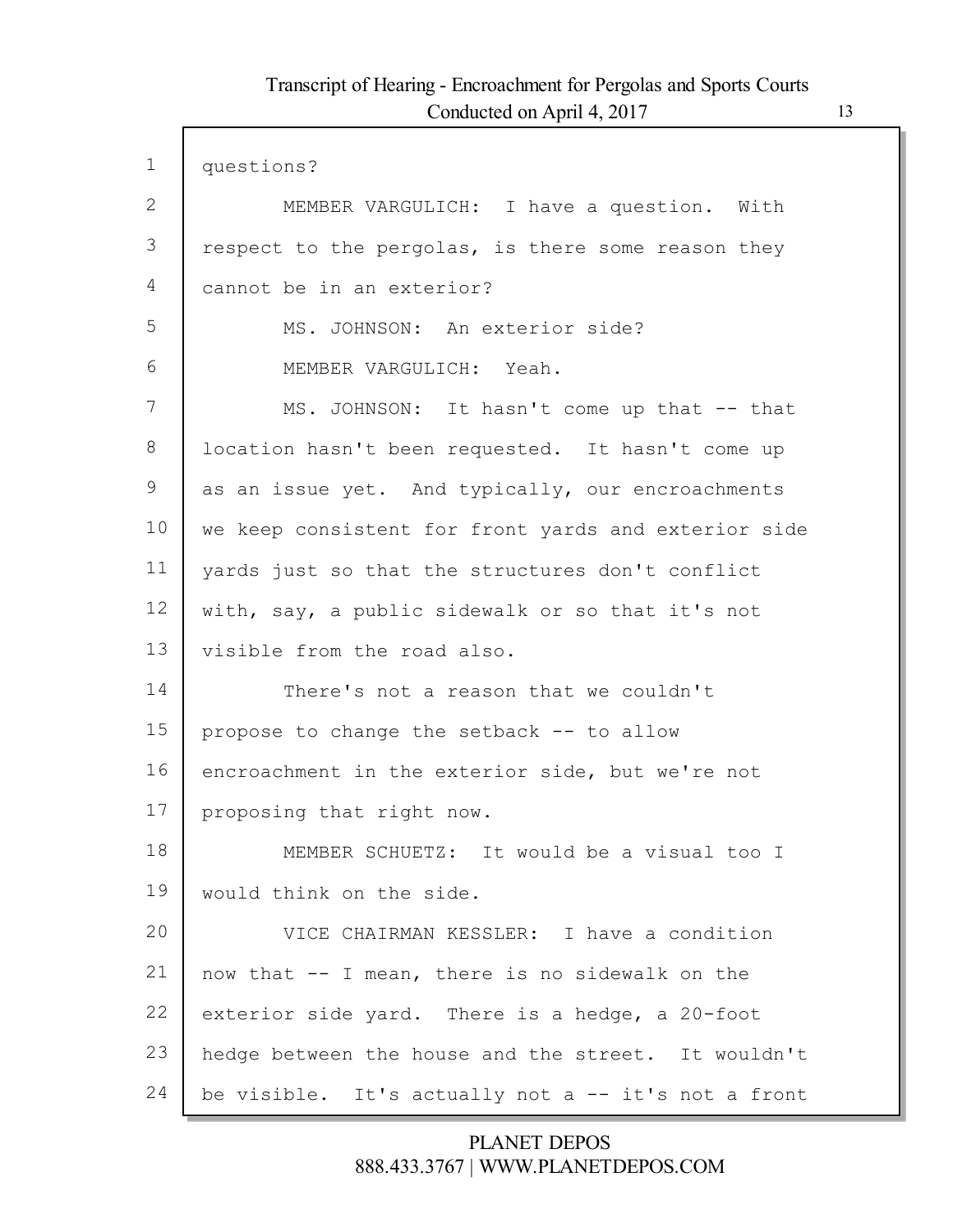Г

| $\mathbf{1}$ | yard. I can see a condition where that would be --   |
|--------------|------------------------------------------------------|
| 2            | MEMBER VARGULICH: Right.                             |
| 3            | VICE CHAIRMAN KESSLER: -- very important.            |
| 4            | MEMBER VARGULICH: Right. I just think it's           |
| 5            | something to consider. If they could use the         |
| 6            | exterior side yard, that something like a pergola    |
| 7            | just could not exceed the front-yard setback, so the |
| 8            | front of the house. So you would be able to use the  |
| 9            | side yard from the -- if you will, extending the     |
| 10           | front of the house out as far as it could come       |
| 11           | forward.                                             |
| 12           | So you would never impact the front yard,            |
| 13           | but you could use the exterior side yard much in the |
| 14           | same way that they're using the interior side yard.  |
| 15           | I would think it wouldn't impact visibility, like a  |
| 16           |                                                      |
|              | corner visibility issue from the setback. The        |
| 17           | front-yard setback is 20 feet.                       |
| 18           | So from a sight triangle standpoint, it              |
| 19           | wouldn't be -- it's not like a sight triangle that   |
| 20           | would create a safety concern, you know, for a       |
| 21           | pedestrian and vehicle issue.                        |
| 22           | MS. JOHNSON: Would you propose that same,            |
| 23           | like a 3-foot setback requirement from the exterior  |
| 24           | side then?                                           |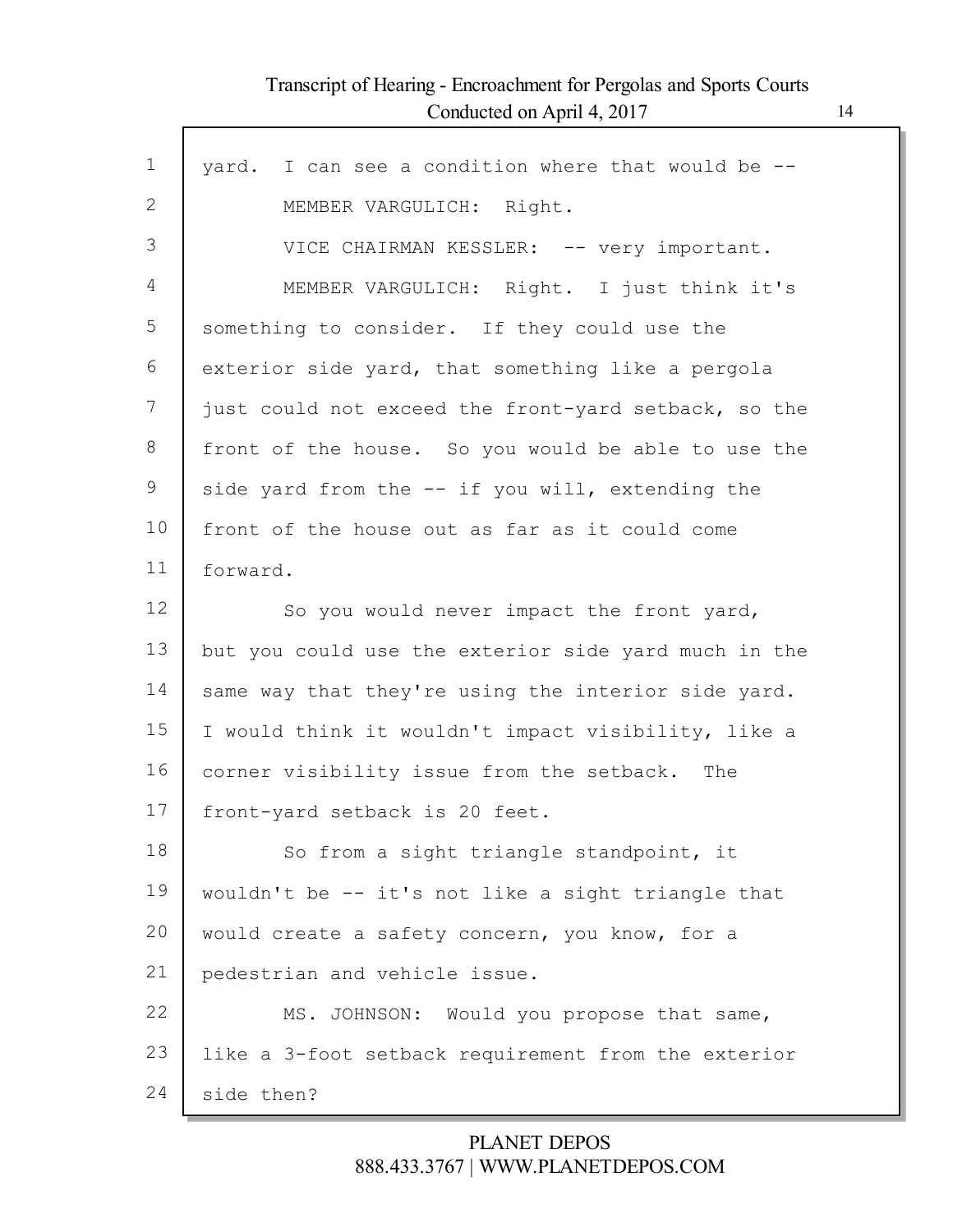Г

| $\mathbf{1}$ | MEMBER VARGULICH: Yeah.                              |
|--------------|------------------------------------------------------|
| 2            | VICE CHAIRMAN KESSLER: Could you put that            |
| 3            | visual on the pergola back. Thank you.               |
| 4            | MEMBER PRETZ: Living on one of these rather          |
| 5            | small lots, I'm uncomfortable with the exterior side |
| 6            | yard, especially with the 3-foot. I understand that  |
| 7            | there may be 20 bushes or something like that.       |
| 8            | There's exceptions to cutting out the visibility.    |
| 9            | To me it seems like it's more than adequate          |
| 10           | with the interior and the rear yard, and you wind up |
| 11           | having a side yard that is the exterior yard that is |
| 12           | I believe from a visibility but also from a          |
| 13           | congested, amount of structures, and things like     |
| 14           | that. And I think that the rest of the space is      |
| 15           | more than adequate.                                  |
| 16           | There is plenty of room in the back and              |
| 17           | plenty of room in the interior side yard. That's     |
| 18           | just my feeling living in that type of neighborhood. |
| 19           | VICE CHAIRMAN KESSLER: I think that if all           |
| 20           | of the yards -- if all of the homes were configured  |
| 21           | the same way and all of the lot sizes were           |
| 22           | identical, I would agree with that; but I think that |
| 23           | there are enough conditions in a RT District that    |
| 24           | would cause that to be, you know, a more useable     |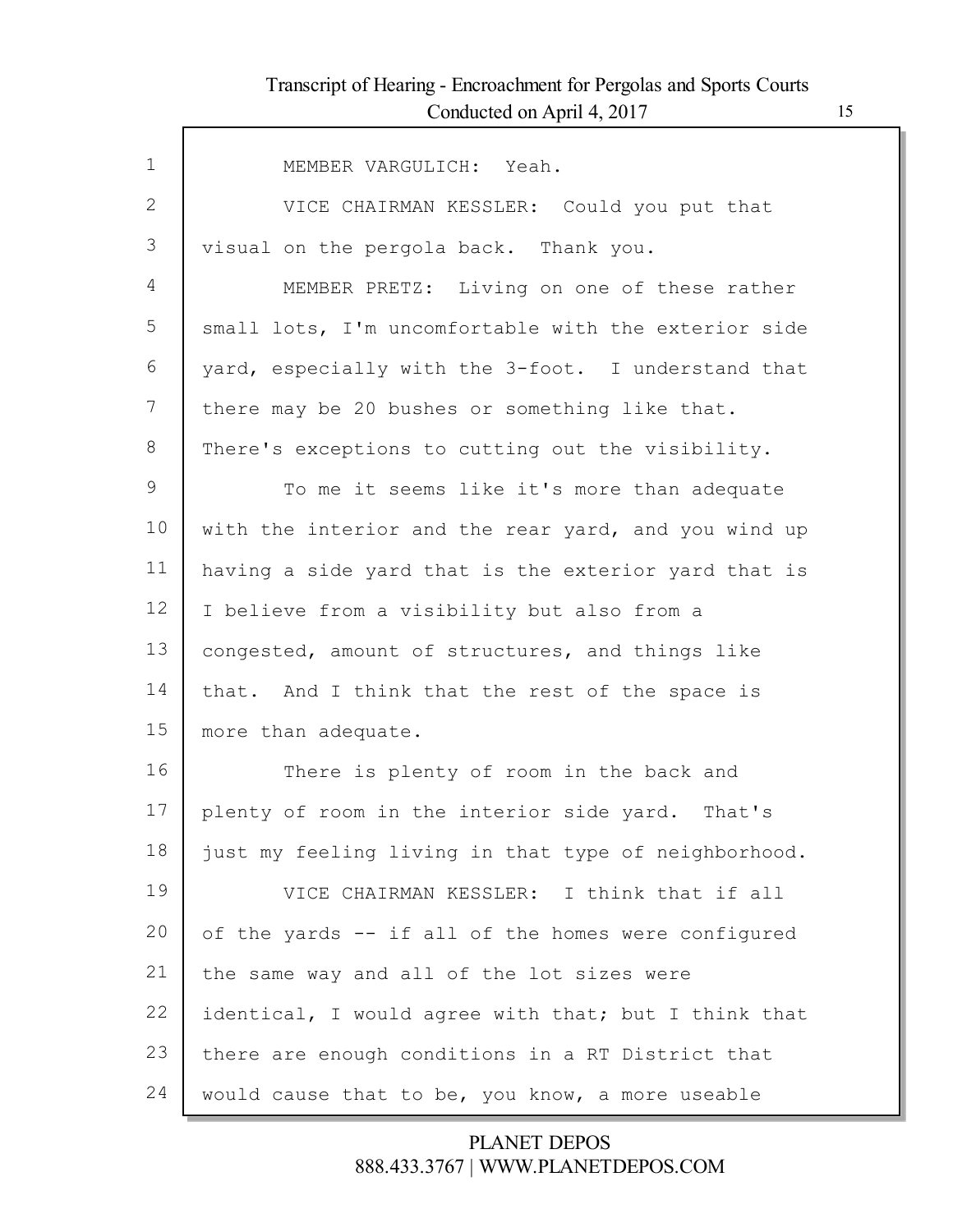Г

| $\mathbf 1$ | space. I mean, in some of these houses, that       |
|-------------|----------------------------------------------------|
| 2           | exterior side yard is like where they live. You    |
| 3           | know, I mean, that's the outside living space.     |
| 4           | That's number one.                                 |
| 5           | Number two, I see your point about the             |
| 6           | visual and the over-structure condition if it was  |
| 7           | anything other than a pergola because a pergola is |
| 8           | an open structure. It's not a gazebo. It's not --  |
| 9           | MEMBER FRIO: Why it is coming up for               |
| 10          | question? I mean, nobody is asking for it now, so  |
| 11          | why are we looking to $-$ -                        |
| 12          | VICE CHAIRMAN KESSLER: Nobody is asking for        |
| 13          | this either.                                       |
| 14          | MEMBER FRIO: Yes, they are.                        |
| 15          | VICE CHAIRMAN KESSLER: Well, the City is           |
| 16          | making an application, but it's not based on       |
| 17          | somebody making an application.                    |
| 18          | MEMBER PRETZ: Well, I believe that we              |
| 19          | probably are going to have one tomorrow.           |
| 20          | MS. JOHNSON: We do. That was coincidental.         |
| 21          | Yes.                                               |
| 22          | MEMBER PRETZ: That happens to be exactly           |
| 23          | the pergola. They requested the 3-foot.            |
| 24          | MEMBER SCHUETZ: If, say, it were to be             |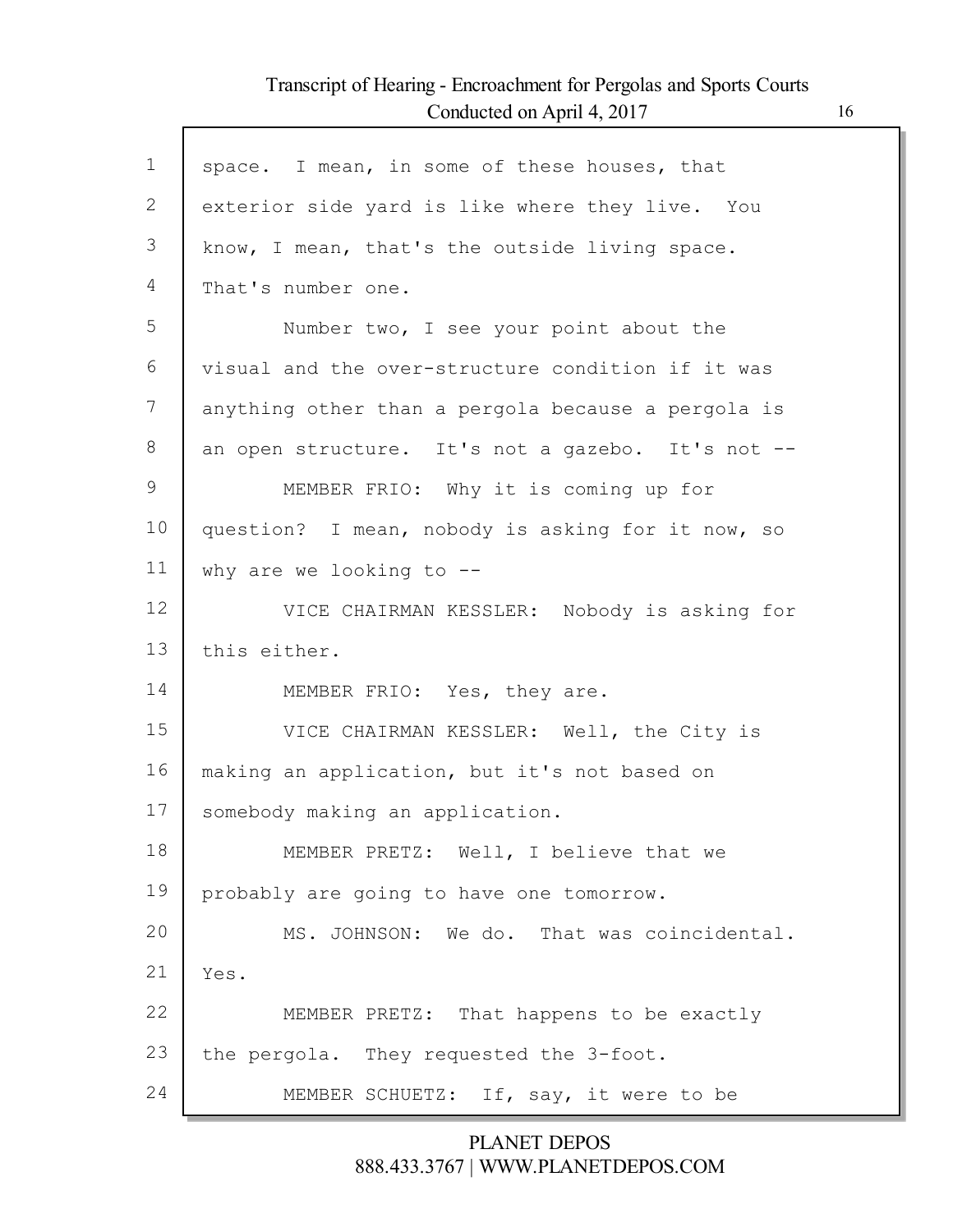Г

| $\mathbf 1$  | approved the way it is currently proposed, and       |
|--------------|------------------------------------------------------|
| $\mathbf{2}$ | somebody had a situation, like Mr. Kessler is        |
| 3            | bringing up, would they have the opportunity to come |
| 4            | back to the City and get a variance?                 |
| 5            | MS. JOHNSON: They couldn't get a variance.           |
| 6            | They could request a code amendment to come back     |
| 7            | and $--$                                             |
| 8            | VICE CHAIRMAN KESSLER: And do this exact             |
| 9            | same thing that we're doing right now.               |
| 10           | MEMBER SCHUETZ: Oh, so they would have to            |
| 11           | come before us and everything. I see.                |
| 12           | MEMBER PRETZ: And the way I see it is that           |
| 13           | if we're not having a request and somebody wants to  |
| 14           | do it, then let them come back and request it.       |
| 15           | VICE CHAIRMAN KESSLER: But who came to               |
| 16           | request to do this? Nobody.                          |
| 17           | MEMBER FRIO: Who prompted this?                      |
| 18           | MS. JOHNSON: Just conversations with a               |
| 19           | couple residents.                                    |
| 20           | MEMBER FRIO: So it has been somewhat                 |
| 21           | requested.                                           |
| 22           | MS. JOHNSON: Yeah. We told them that we              |
| 23           | could request an amendment because we saw a case to  |
| 24           | be made for it. But in those situations, it was for  |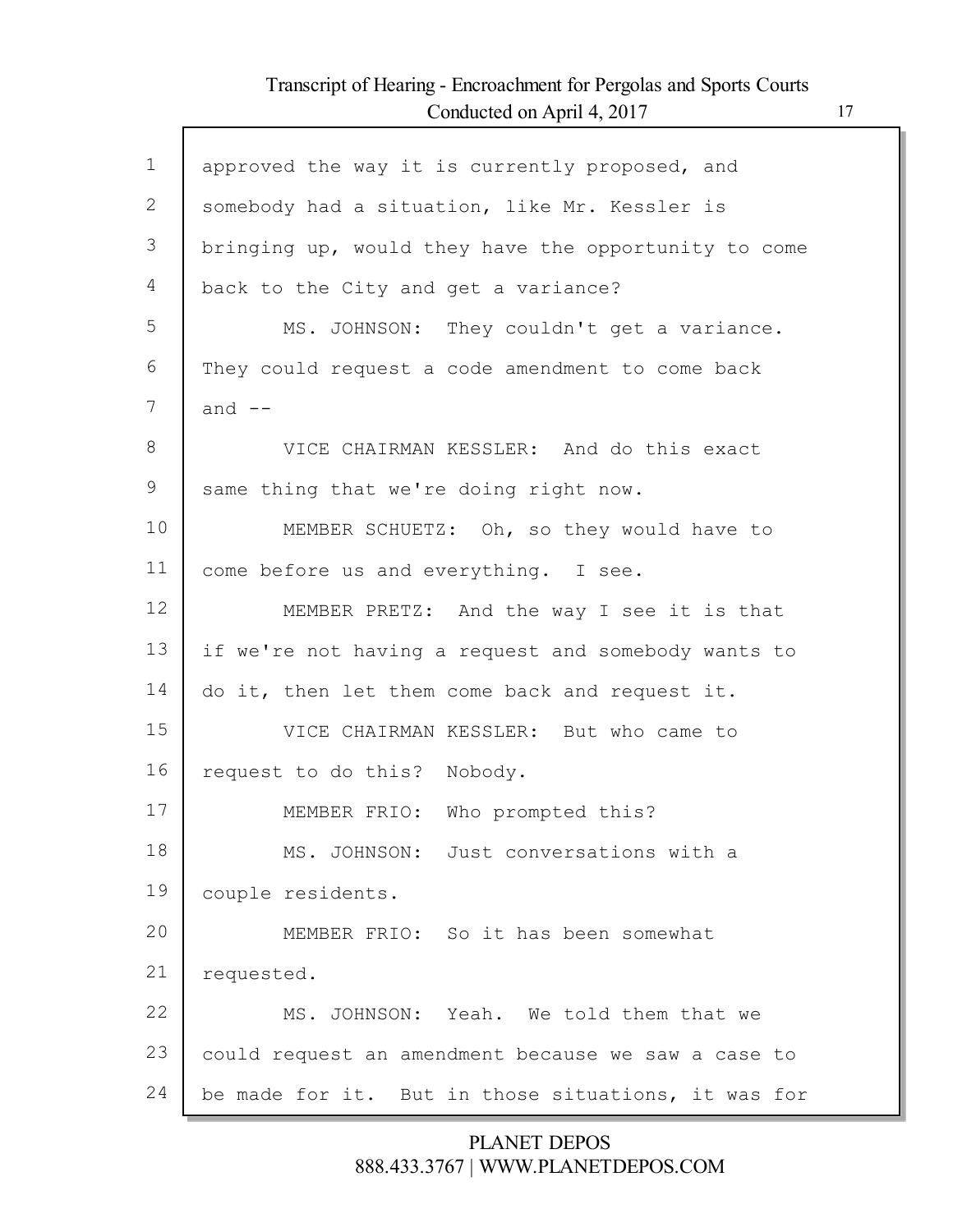Г

| $\mathbf 1$ | the interior side yard.                             |
|-------------|-----------------------------------------------------|
| 2           | MEMBER FRIO: So it had been requested.              |
| 3           | MS. JOHNSON: Yeah. Not formally by the              |
| 4           | people but --                                       |
| 5           | VICE CHAIRMAN KESSLER: Not --                       |
| 6           | MEMBER FRIO: She just said it has been              |
| 7           | requested.                                          |
| 8           | VICE CHAIRMAN KESSLER: No. It hasn't been           |
| 9           | because there has been no application.              |
| 10          | MEMBER FRIO: There have been discussions.           |
| 11          | VICE CHAIRMAN KESSLER: There have been              |
| 12          | discussions about where they could put them in the  |
| 13          | city, and the City said, We'll come up with what we |
| 14          | think.                                              |
| 15          | MEMBER FRIO: But somebody has questioned            |
| 16          | them because they want to do it.                    |
| 17          | VICE CHAIRMAN KESSLER: So now we're saying,         |
| 18          | okay, now that you're here, we've got another       |
| 19          | condition that we think would be discussed.         |
| 20          | MR. COLBY: Can I offer a suggestion?                |
| 21          | VICE CHAIRMAN KESSLER: Sure.                        |
| 22          | MR. COLBY: With respect to the front yard           |
| 23          | and the exterior side yard, we do allow an          |
| 24          | encroachment of an open unenclosed porch to go 8    |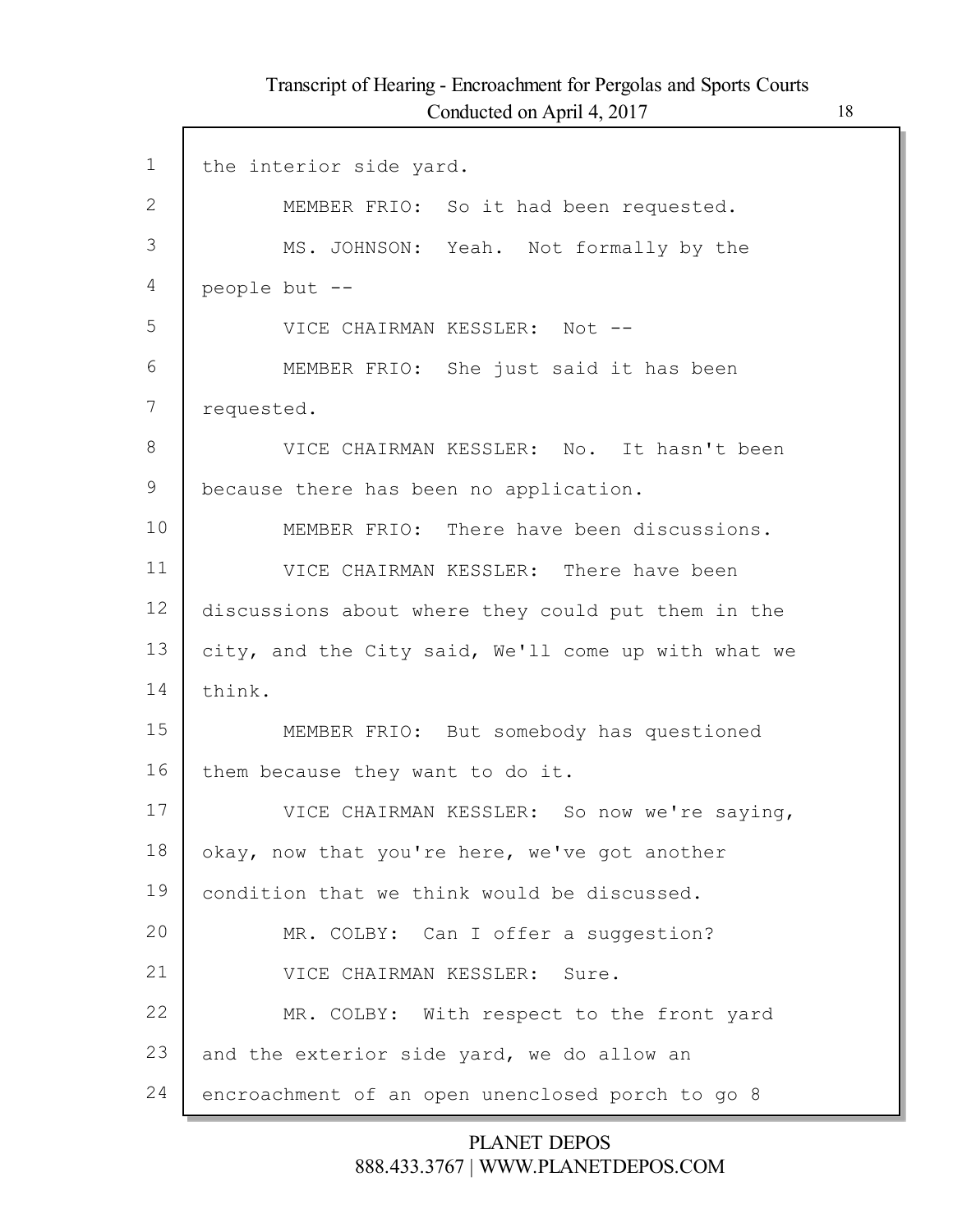Г

| $\mathbf 1$  |                                                    |
|--------------|----------------------------------------------------|
|              | feet into either the front or exterior side yard   |
| $\mathbf{2}$ | setback.                                           |
| 3            | So an option might be to allow pergolas to         |
| 4            | do the same thing since they're a similar type of  |
| 5            | structure, which would allow you to place them at  |
| 6            | least adjacent to the face of the building but not |
| 7            | necessarily have them freestanding out towards the |
| 8            | sidewalk.                                          |
| 9            | MEMBER PRETZ: That makes sense.                    |
| 10           | VICE CHAIRMAN KESSLER: It makes perfect            |
| 11           | sense.                                             |
| 12           | MEMBER PRETZ: At least there's consistency         |
| 13           | in there.                                          |
| 14           | MEMBER VARGULICH: I have a question.               |
| 15           | You're showing a corner lot here, so the 15-foot   |
| 16           | side yard. What is the typical lot width for an    |
| 17           | interior?                                          |
| 18           | MS. JOHNSON: Usually, it would be 6 feet on        |
| 19           | both sides.                                        |
| 20           | MEMBER VARGULICH: Okay. All right. So              |
| 21           | when you have an exterior side yard, you actually  |
| 22           | are penalized in usability given this.             |
| 23           | MS. JOHNSON: Yes.                                  |
| 24           | MEMBER VARGULICH: If you have an interior          |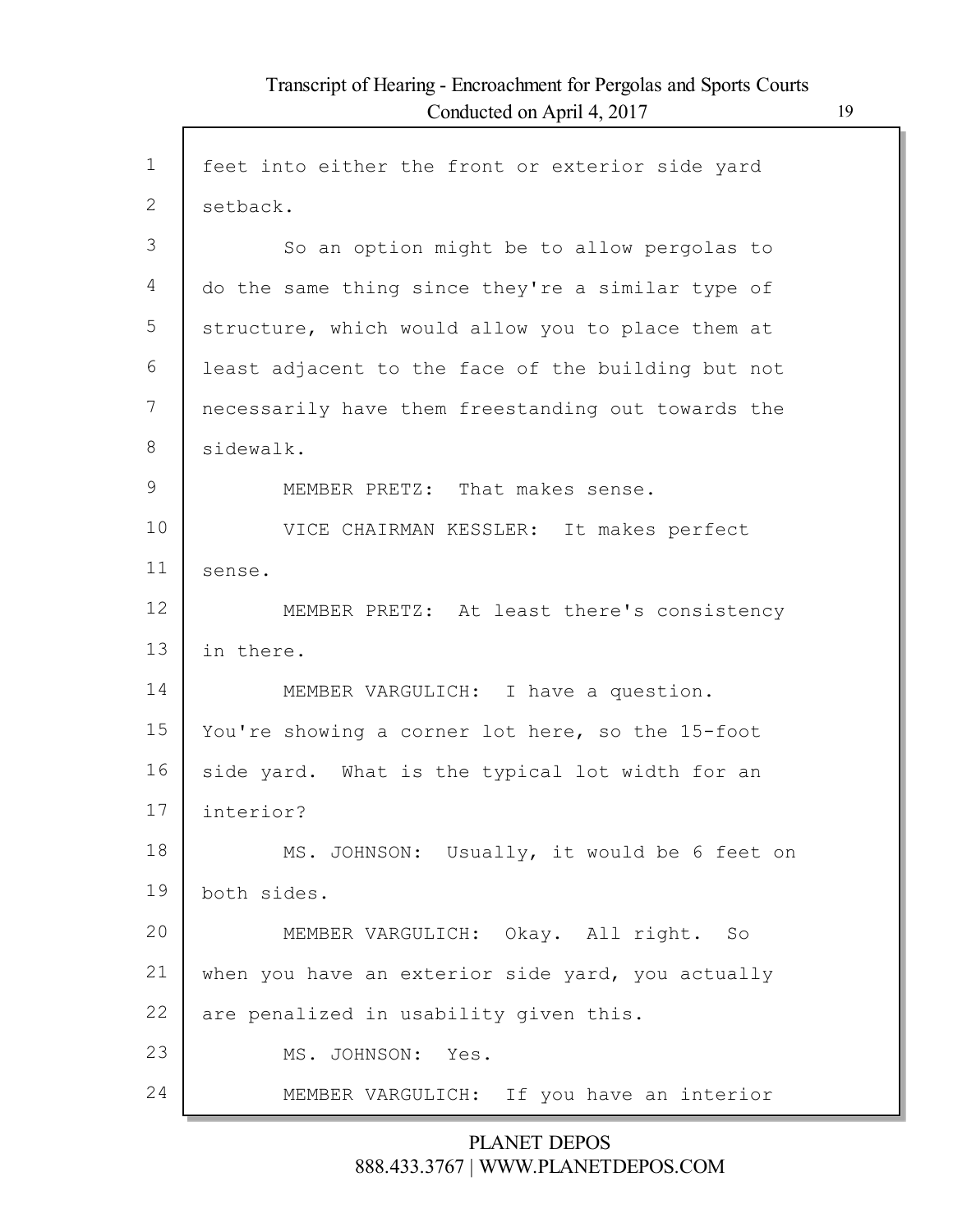Г

| $\mathbf 1$   | side yard, yes, your lot is smaller, but you         |
|---------------|------------------------------------------------------|
| $\mathbf{2}$  | basically can build the same size house, and you     |
| 3             | would get to use the other interior side yard.       |
| 4             | Right now we're penalizing people for being adjacent |
| 5             | to a roadway.                                        |
| 6             | MS. JOHNSON: Although you can't build as             |
| 7             | close to the exterior side setback, the house        |
| 8             | itself.                                              |
| $\mathcal{G}$ | MEMBER VARGULICH: Okay. A fair                       |
| 10            | recommendation, Russ. Thanks.                        |
| 11            | VICE CHAIRMAN KESSLER: Okay. Would anybody           |
| 12            | like to make a motion?                               |
| 13            | MEMBER HOLDERFIELD: To close the public              |
| 14            | hearing.                                             |
| 15            | VICE CHAIRMAN KESSLER: Yes.                          |
| 16            | MEMBER HOLDERFIELD: I move we close the              |
| 17            | public hearing.                                      |
| 18            | MEMBER SCHUETZ: Second.                              |
| 19            | VICE CHAIRMAN KESSLER: All in favor.                 |
| 20            | (Ayes heard.)                                        |
| 21            | VICE CHAIRMAN KESSLER: Then we move right            |
| 22            | to Item No. 7 on our agenda, and we've had the       |
| 23            | discussion on the permitted use of the signs, and I  |
| 24            | think we could take a motion. Who would like to do   |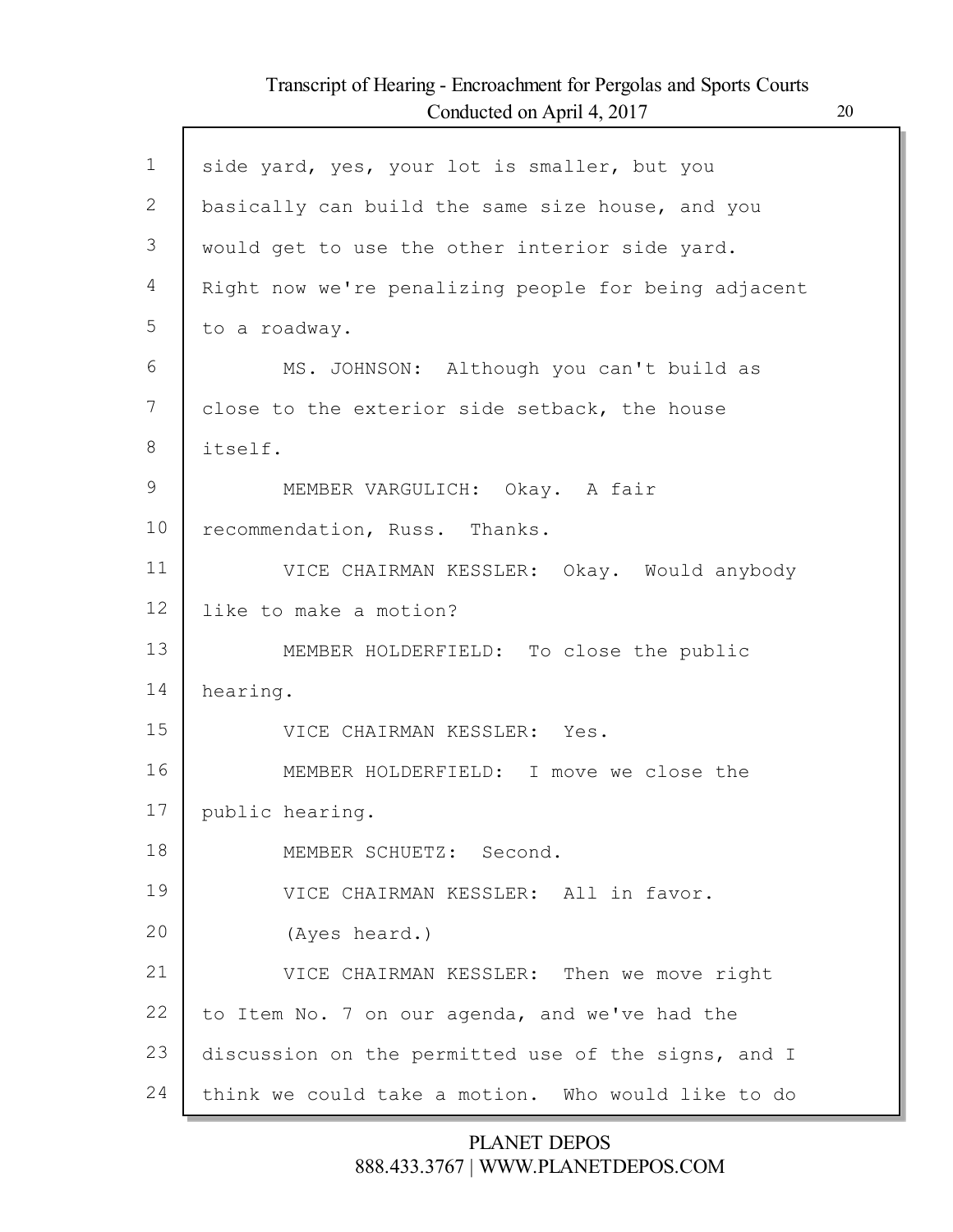Г

| $\mathbf{1}$ | that?                                                |
|--------------|------------------------------------------------------|
| $\mathbf{2}$ | MEMBER PRETZ: Me?                                    |
| 3            | VICE CHAIRMAN KESSLER: Yeah. Would you               |
| 4            | make that motion.                                    |
| 5            | MEMBER PRETZ: Okay. I'd like to make a               |
| 6            | motion to the General Amendment recommendation for   |
| 7            | approval for Chapter 17.22, General Provisions,      |
| 8            | Section 17.22-030, Permitted Encroachments, and      |
| 9            | Chapter 17.30, Definitions, Section 17.30.030,       |
| 10           | General Definitions, yard encroachments for pergolas |
| 11           | and sports courts. With the additional -- and I'm    |
| 12           | just going to defer to staff. Russ, could you        |
| 13           | describe that once again.                            |
| 14           | MR. COLBY: Yes. What's permitted for open            |
| 15           | and unenclosed porches is an 8-foot encroachment     |
| 16           | into the front exterior side yard.                   |
| 17           | MEMBER PRETZ: As he said.                            |
| 18           | VICE CHAIRMAN KESSLER: So to include the --          |
| 19           | MEMBER PRETZ: Pergolas.                              |
| 20           | VICE CHAIRMAN KESSLER: To include the same           |
| 21           | provision that we use for open porches for pergolas. |
| 22           | Okay.                                                |
| 23           | MEMBER HOLDERFIELD: I have a question for            |
| 24           | you, Russ. When you're talking about the porch as    |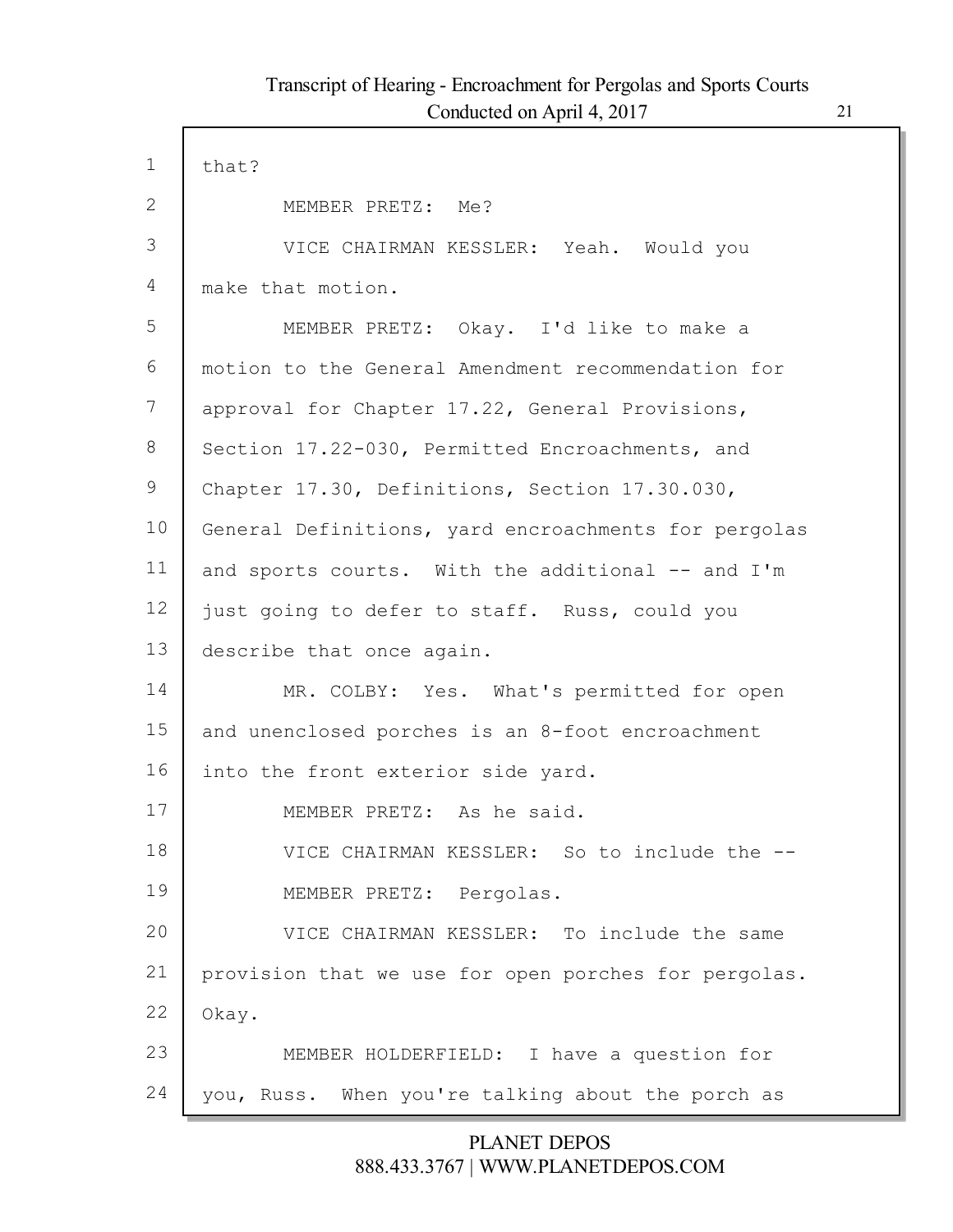Г

| $\mathbf 1$  | it exists now, can a porch extend the complete |
|--------------|------------------------------------------------|
| $\mathbf{2}$ | length of the building on the exterior side?   |
| 3            | MR. COLBY: Yes, yes, it can.                   |
| 4            | MEMBER HOLDERFIELD: It can go all the way      |
| 5            | to the back.                                   |
| 6            | MR. COLBY: As long as it doesn't extend        |
| 7            | anymore than 8 feet into the yard towards the  |
| 8            | street.                                        |
| 9            | VICE CHAIRMAN KESSLER: Okay. We have a         |
| 10           | motion. Is there a second?                     |
| 11           | MEMBER SCHUETZ: Second.                        |
| 12           | VICE CHAIRMAN KESSLER: All right.              |
| 13           | Holderfield.                                   |
| 14           | MEMBER HOLDERFIELD: Yes.                       |
| 15           | VICE CHAIRMAN KESSLER: Schuetz.                |
| 16           | MEMBER SCHUETZ: Yes.                           |
| 17           | VICE CHAIRMAN KESSLER: Vargulich.              |
| 18           | MEMBER VARGULICH: Yes.                         |
| 19           | VICE CHAIRMAN KESSLER: Frio.                   |
| 20           | MEMBER FRIO: Yes.                              |
| 21           | VICE CHAIRMAN KESSLER: Purdy.                  |
| 22           | MEMBER MACKLIN-PURDY: Yes.                     |
| 23           | VICE CHAIRMAN KESSLER: Pretz.                  |
| 24           | MEMBER PRETZ: Yes.                             |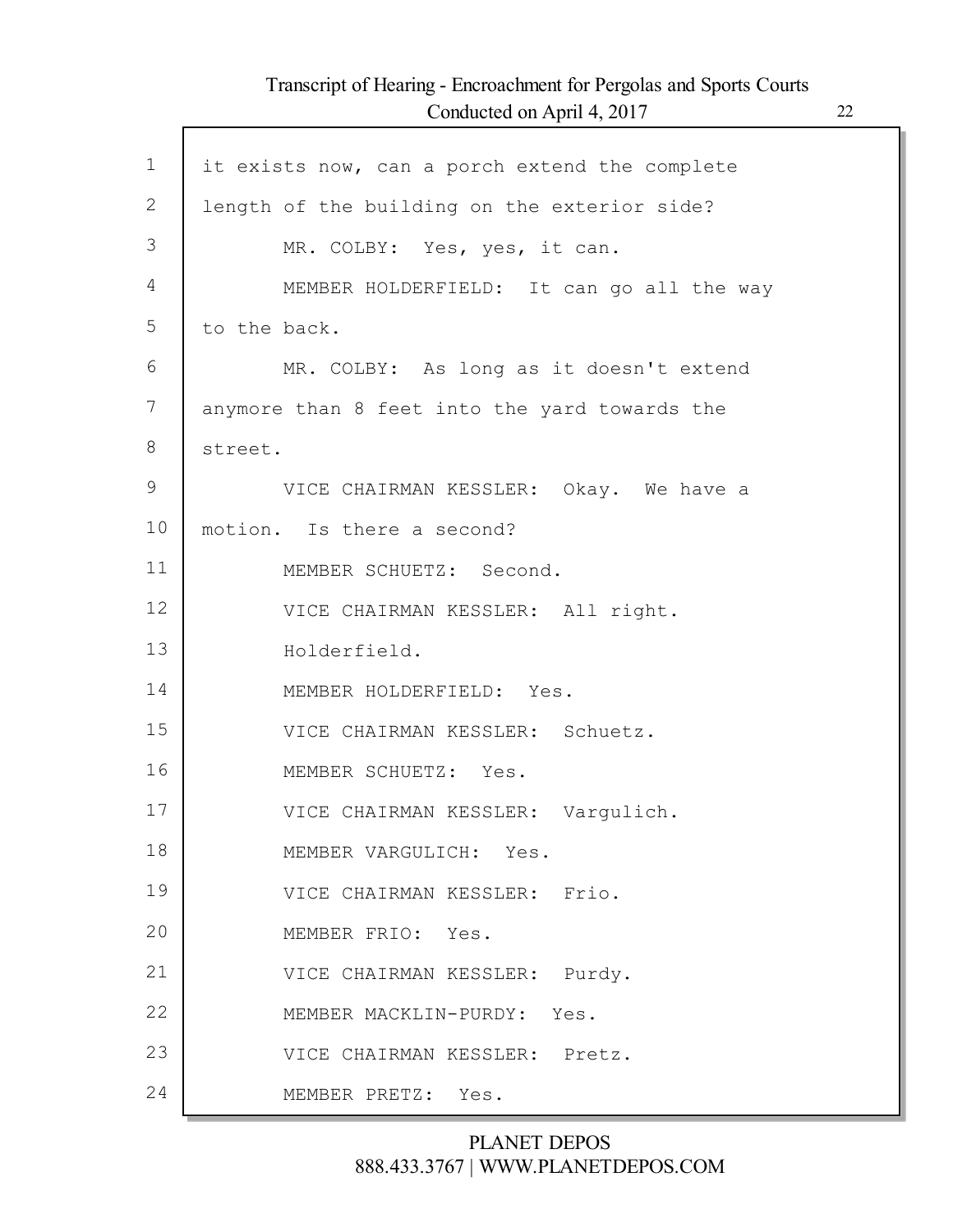Г

| $\mathbf 1$ | VICE CHAIRMAN KESSLER: Kessler, yes.                 |
|-------------|------------------------------------------------------|
| 2           | All right. That concludes Item No. 7.                |
| 3           | No. 8 is additional business for Plan                |
| 4           | Commission members or staff.                         |
| 5           | Russ, you were going to give us an update on         |
| 6           | the signage that came up at our last meeting.        |
| 7           | MR. COLBY: Yes. I don't have any new                 |
| 8           | information.                                         |
| 9           | VICE CHAIRMAN KESSLER: Okay. I do. They              |
| 10          | have moved the truck so that it's parked properly in |
| 11          | the parking stall, although it's in the same spot,   |
| 12          | and they have removed the spotlights. And            |
| 13          | technically, they're within the ordinance by leaving |
| 14          | the truck there as long as they move it once every   |
| 15          | 24 hours, I believe.                                 |
| 16          | MR. COLBY: I don't remember exactly.                 |
| 17          | VICE CHAIRMAN KESSLER: Okay. Any other               |
| 18          | business?                                            |
| 19          |                                                      |
|             | (No response.)                                       |
| 20          | VICE CHAIRMAN KESSLER: All right. The                |
| 21          | weekly development report looks good. That's a very  |
| 22          | helpful tool, by the way. I like that very much.     |
| 23          | Thank you for that.                                  |
| 24          | Meeting announcements, we have meetings on           |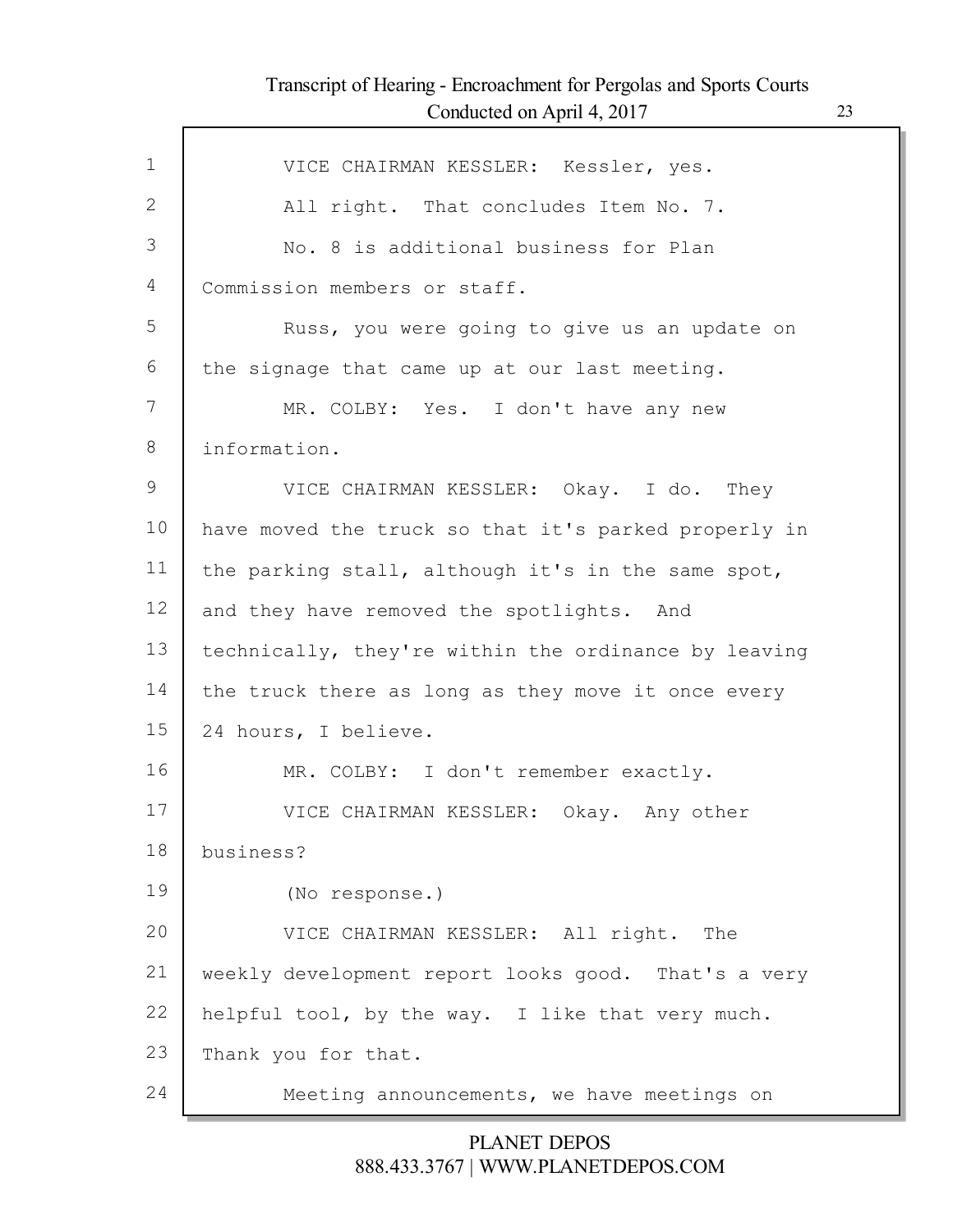| $\mathbf 1$   | April 10, next Monday, our joint meeting with the  |
|---------------|----------------------------------------------------|
| 2             | Planning and Development Committee of the City     |
| 3             | Council.                                           |
| 4             | MR. COLBY: Yes. Is there anyone that               |
| 5             | cannot attend that meeting?                        |
| 6             | MEMBER SCHUETZ: The one on April 10th?             |
| 7             | MR. COLBY: Correct.                                |
| 8             | MEMBER SCHUETZ: Yeah. I can't.                     |
| $\mathcal{G}$ | MR. COLBY: You can or cannot.                      |
| 10            | MEMBER SCHUETZ: Cannot.                            |
| 11            | VICE CHAIRMAN KESSLER: All right.                  |
| 12            | MEMBER HOLDERFIELD: Where is that going to         |
| 13            | be held?                                           |
| 14            | MR. COLBY: We have listed here on the              |
| 15            | council committee room. I'm not sure. It's either  |
| 16            | the council committee room or A and B, one of the  |
| 17            | meeting rooms there.                               |
| 18            | VICE CHAIRMAN KESSLER: Okay. And then              |
| 19            | Tuesday, April 8th -- the 18th, I'm sorry.<br>It   |
| 20            | should be April 18th, May 2nd, May 16th.           |
| 21            | Anyone know if they cannot attend those            |
| 22            | meetings? Okay.                                    |
| 23            | And then the Planning and Development              |
| 24            | Committee meeting which follows the joint meeting, |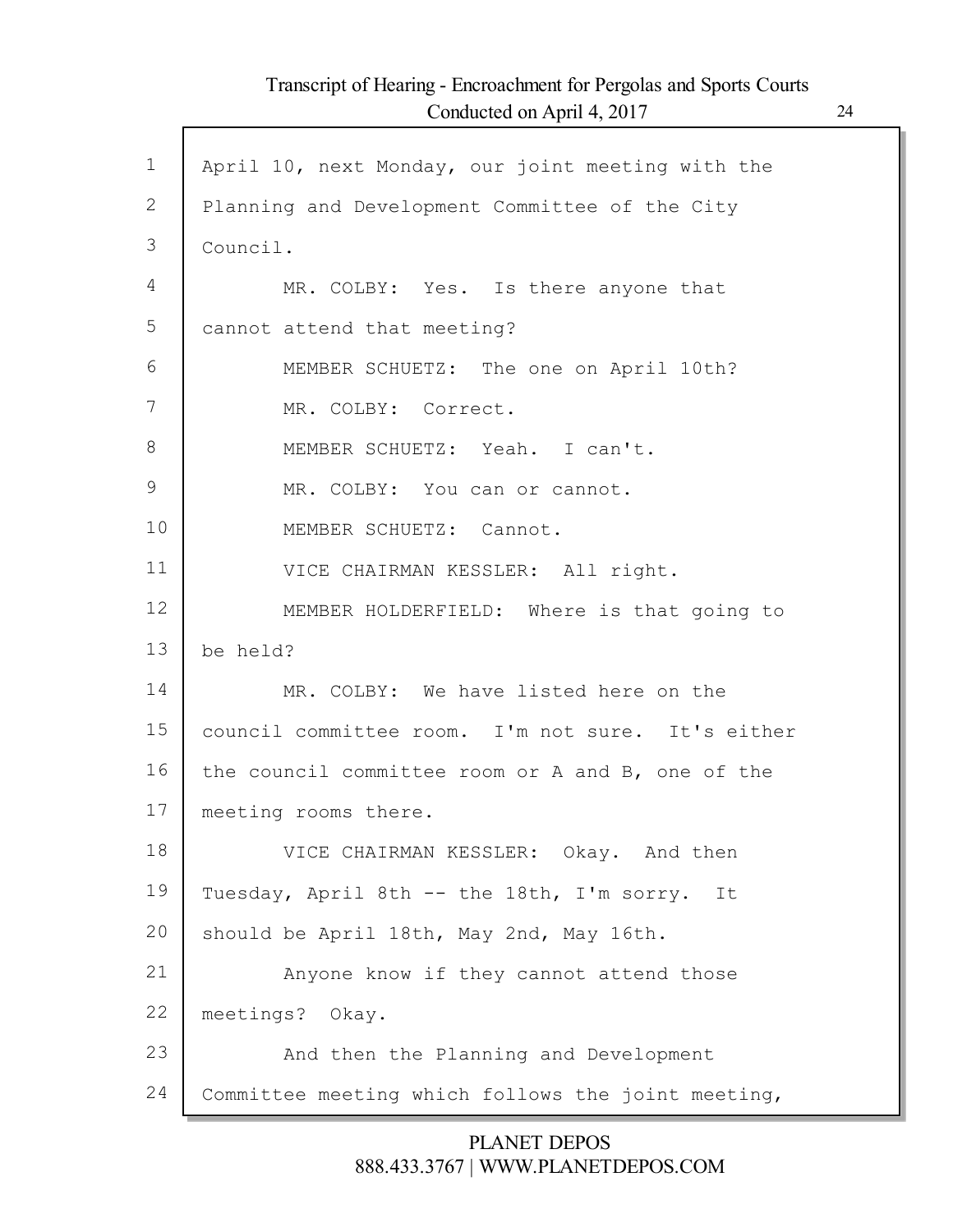Г

| $\mathbf 1$    | and the next one will be on the 8th.           |
|----------------|------------------------------------------------|
| $\overline{2}$ | All right. Public comment? No public, so       |
| 3              | there's no comment.                            |
| 4              | All right. I'll take a motion to adjourn.      |
| 5              | MEMBER SCHUETZ: I motion we close the          |
| 6              | meeting.                                       |
| 7              | MEMBER VARGULICH: Second.                      |
| 8              | VICE CHAIRMAN KESSLER: All in favor?           |
| $\mathcal{G}$  | (Ayes heard.)                                  |
| 10             | VICE CHAIRMAN KESSLER: This meeting of the     |
| 11             | St. Charles Plan Commission is closed at 7:44. |
| 12             | (Off the record at 7:44 p.m.)                  |
| 13             |                                                |
| 14             |                                                |
| 15             |                                                |
| 16             |                                                |
| 17             |                                                |
| 18             |                                                |
| 19             |                                                |
| 20             |                                                |
| 21             |                                                |
| 22             |                                                |
| 23             |                                                |
| 24             |                                                |